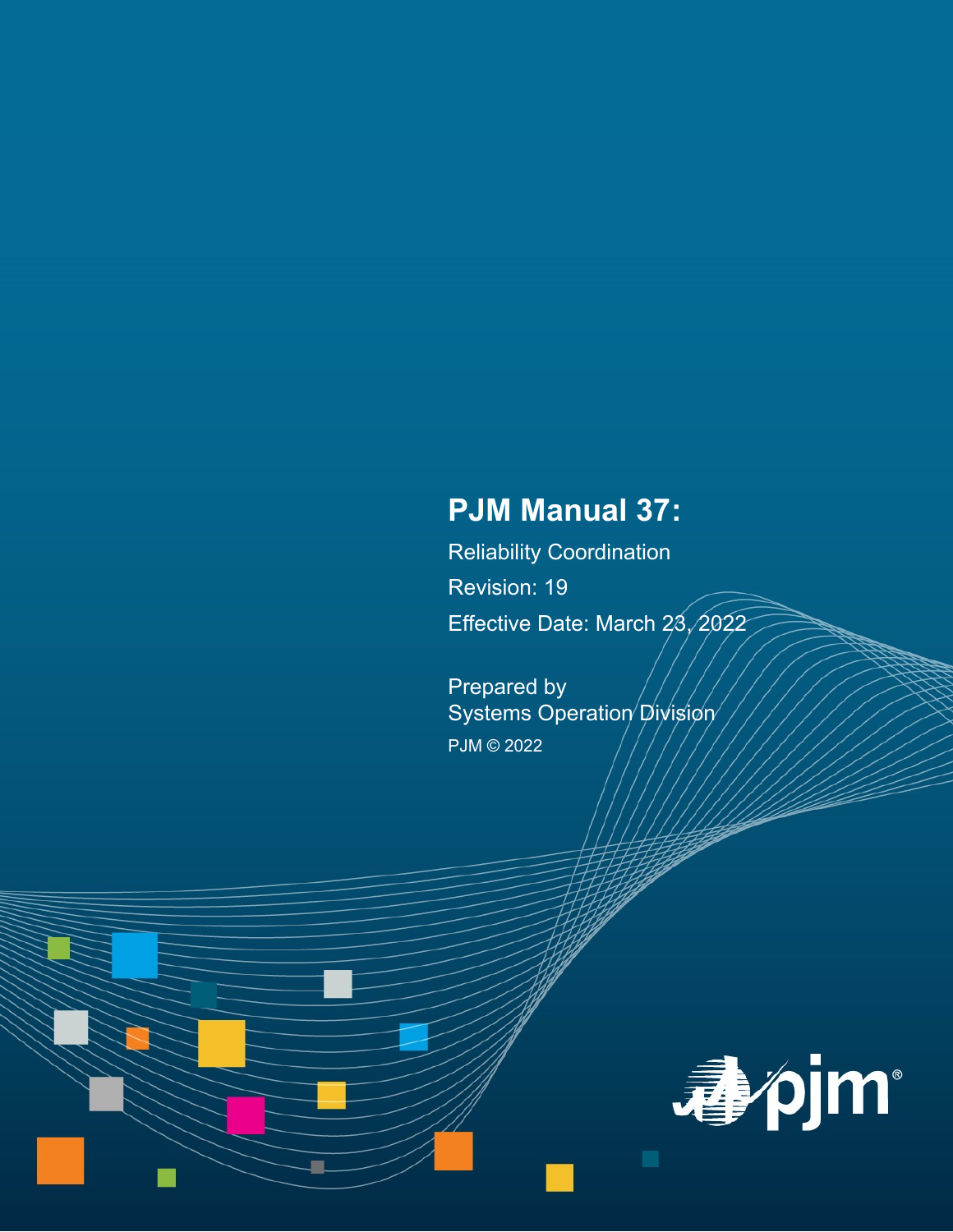

# **Table of Contents**

| Section 5: Coordination with Neighboring Reliability Coordinators 19 |  |
|----------------------------------------------------------------------|--|
|                                                                      |  |
|                                                                      |  |
|                                                                      |  |
|                                                                      |  |
|                                                                      |  |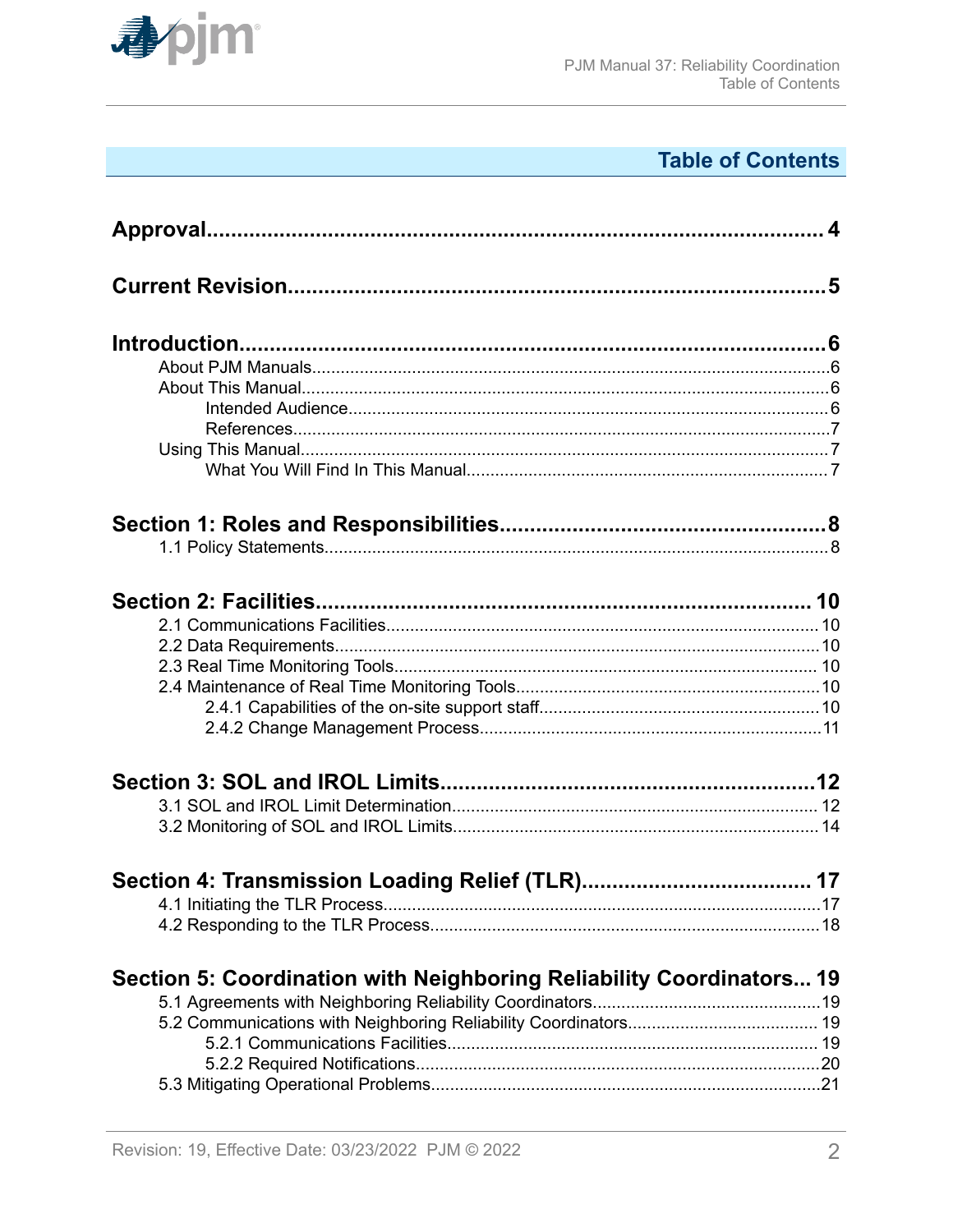

| Attachment B: Excerpt from PJM Operating Agreement37 |  |
|------------------------------------------------------|--|
|                                                      |  |
|                                                      |  |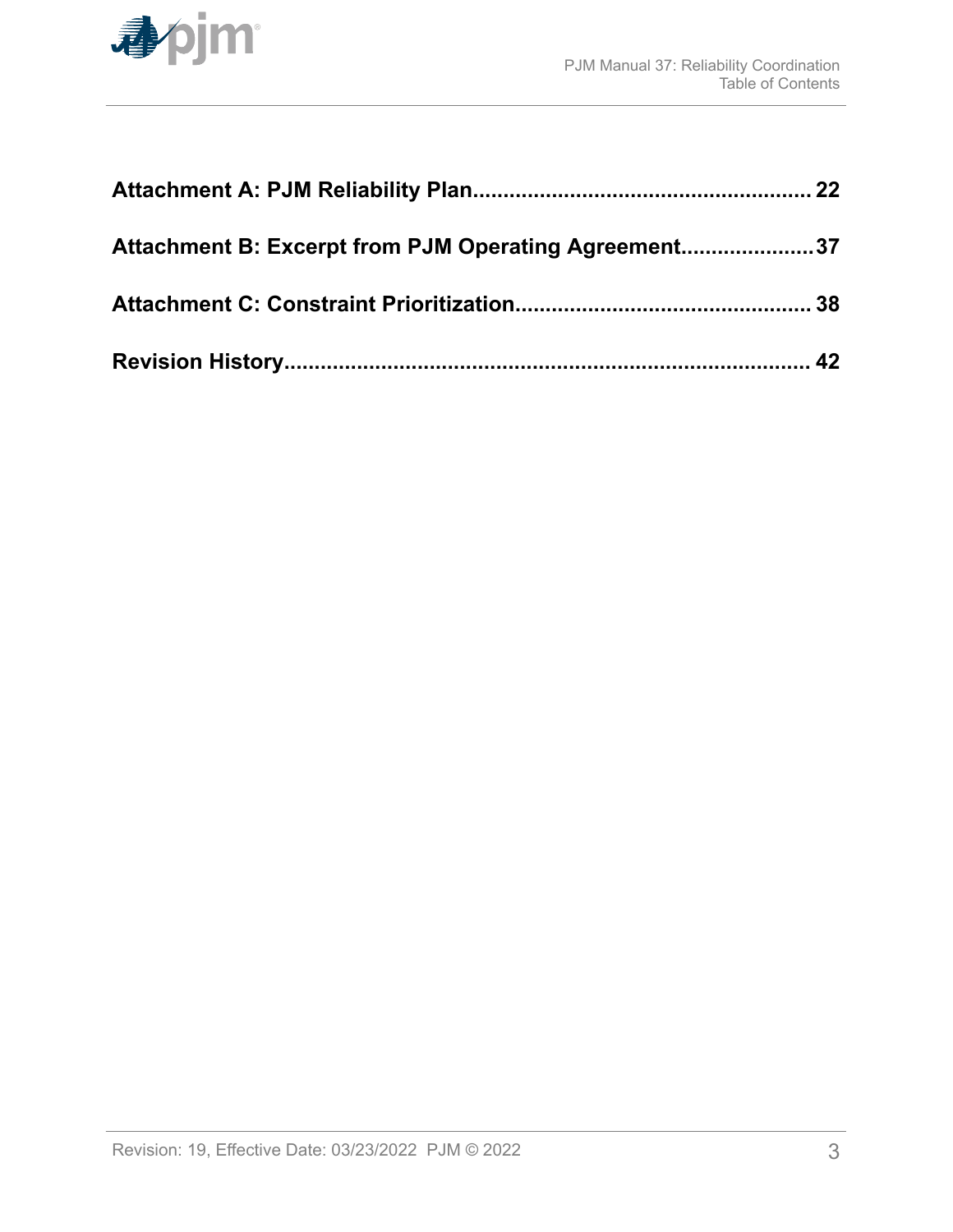<span id="page-3-0"></span>

# **Approval**

Approval Date: 03/23/2022 Effective Date: 03/23/2022 Kevin Hatch, Manager

Reliability Engineering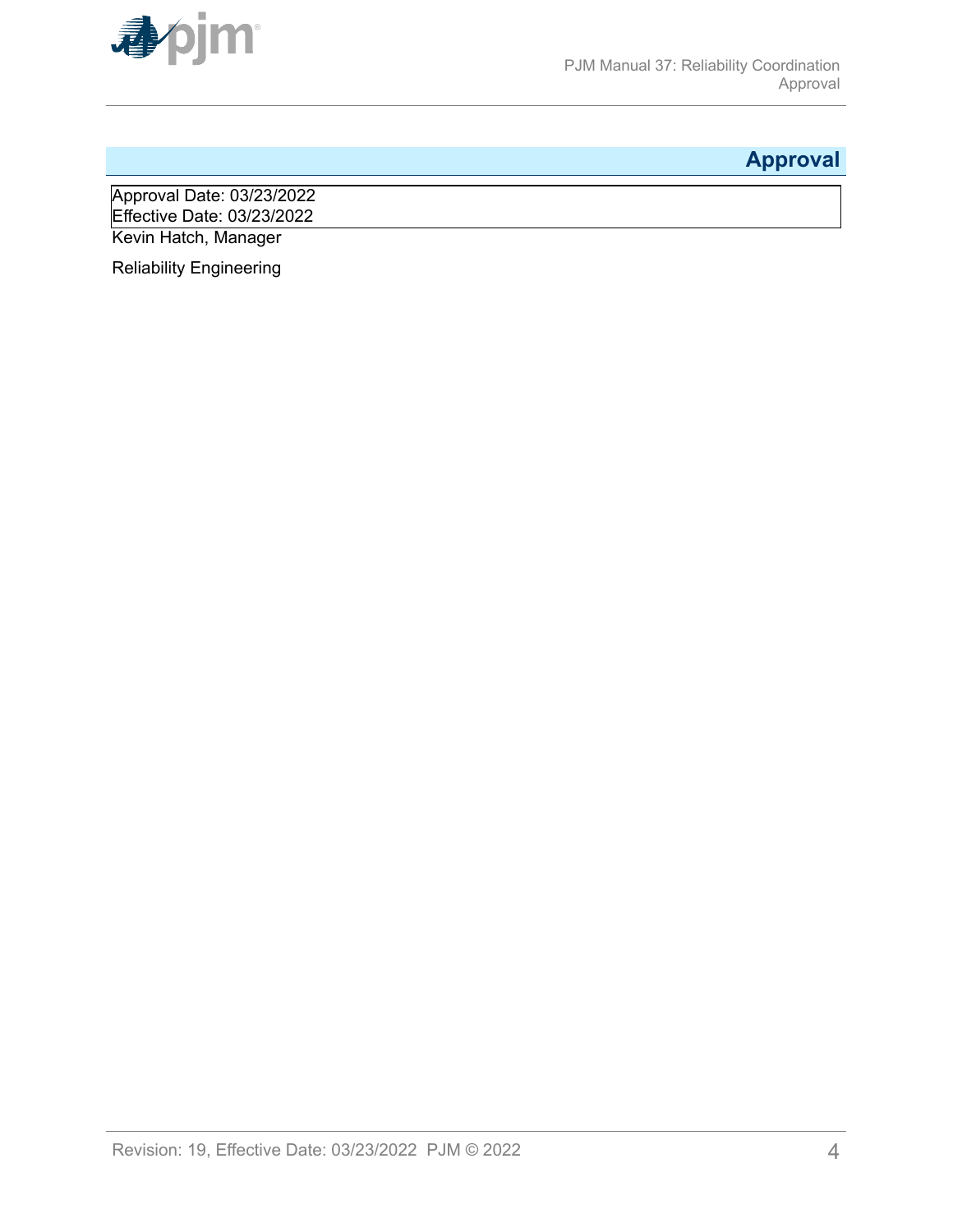<span id="page-4-0"></span>

# **Current Revision**

#### **Revision 19 (03/23/2022):**

- Periodic review
- Attachment A: Appendix D: Corrected Silver Run Electric to properly show as TO
- Updated manual ownership from Donnie Bielak to Kevin Hatch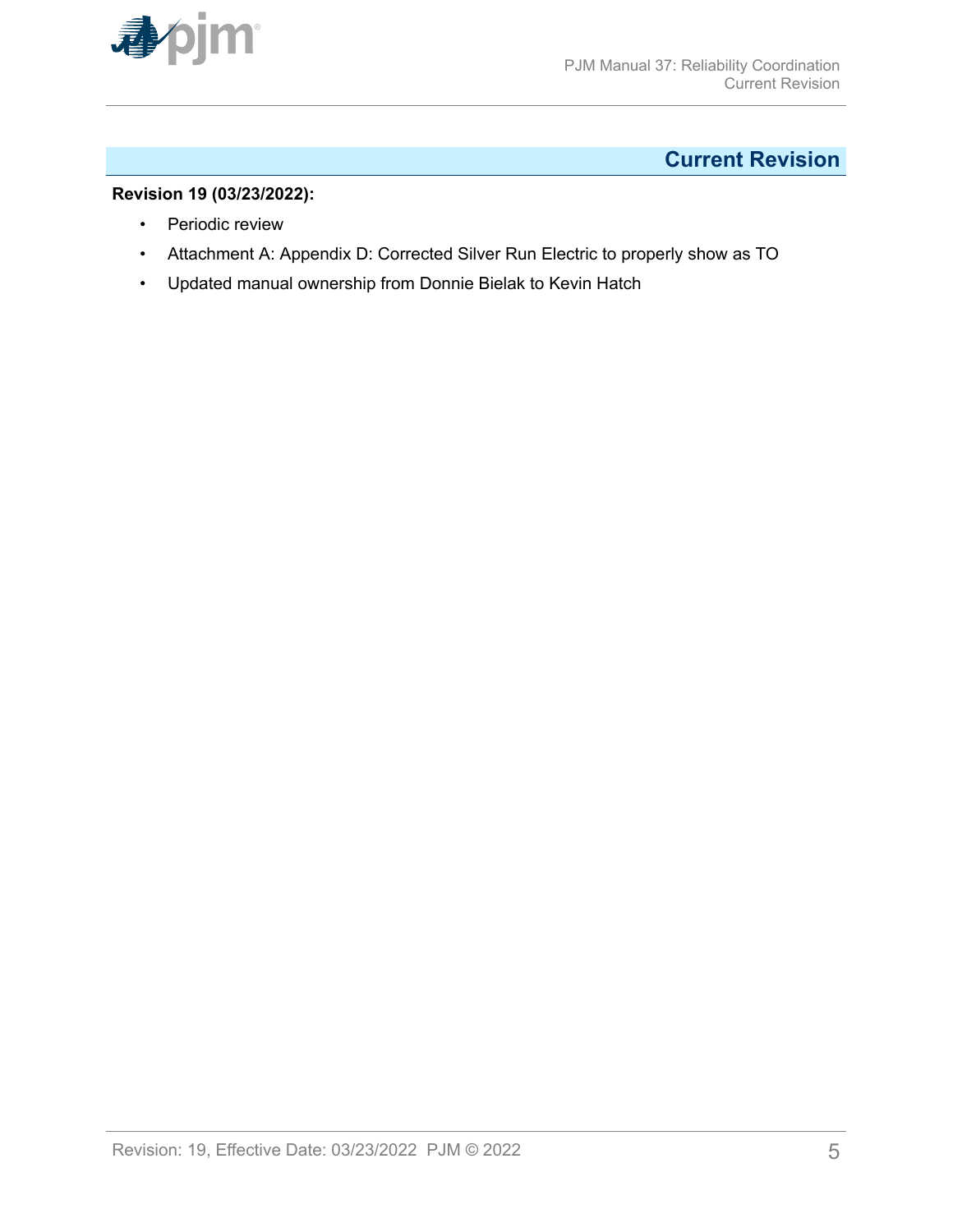<span id="page-5-0"></span>

#### **Introduction**

Welcome to the **PJM Manual for Reliability Coordination**. In this Introduction, you will find the following information:

- What you can expect from the PJM Manuals in general (see "About PJM Manuals").
- What you can expect from this PJM Manual (see "About This Manual").
- How to use this manual (see "Using This Manual").

## **About PJM Manuals**

The PJM Manuals are the instructions, rules, procedures, and guidelines established by PJM for the operation, planning, and accounting requirements of PJM and the PJM Energy Market. The manuals are grouped under the following categories:

- **Transmission**
- PJM Energy Market
- Generation and transmission interconnection
- Reserve
- Accounting and billing
- PJM administrative services

For a complete list of all PJM Manuals, go to the Library section on PJM.com.

### **About This Manual**

The *PJM Manual for Reliability Coordination* focuses on how PJM and the PJM Members are expected to carry out reliability coordination duties in accordance with the PJM Reliability Plan.

The *PJM Manual for Reliability Coordination* consists of five sections. The sections are as listed in the table of contents beginning on page ii.

PJM shall annually review and update this manual and provide a copy to neighboring Reliability Coordinators, Transmission Operators, Balancing Authorities, and appropriate Regional Reliability Organizations.

#### **Intended Audience**

The intended audiences for the PJM Manual for Reliability Coordination are:

- *PJM Reliability Coordinators and System Operators* Declare and implement normal operating procedures and emergency procedures.
- *Transmission Owner/Operator* (TO/TOP) *and Generation Owner/Operators* (GO/GOP) — Respond to PJM dispatcher requests for emergency procedures.
- PJM RTO Balancing Authorities and Transmission Operators Coordinate operation of Balancing Authority (BA) and Transmission Operator (TOP) operations with PJM Reliability Coordinator (RC).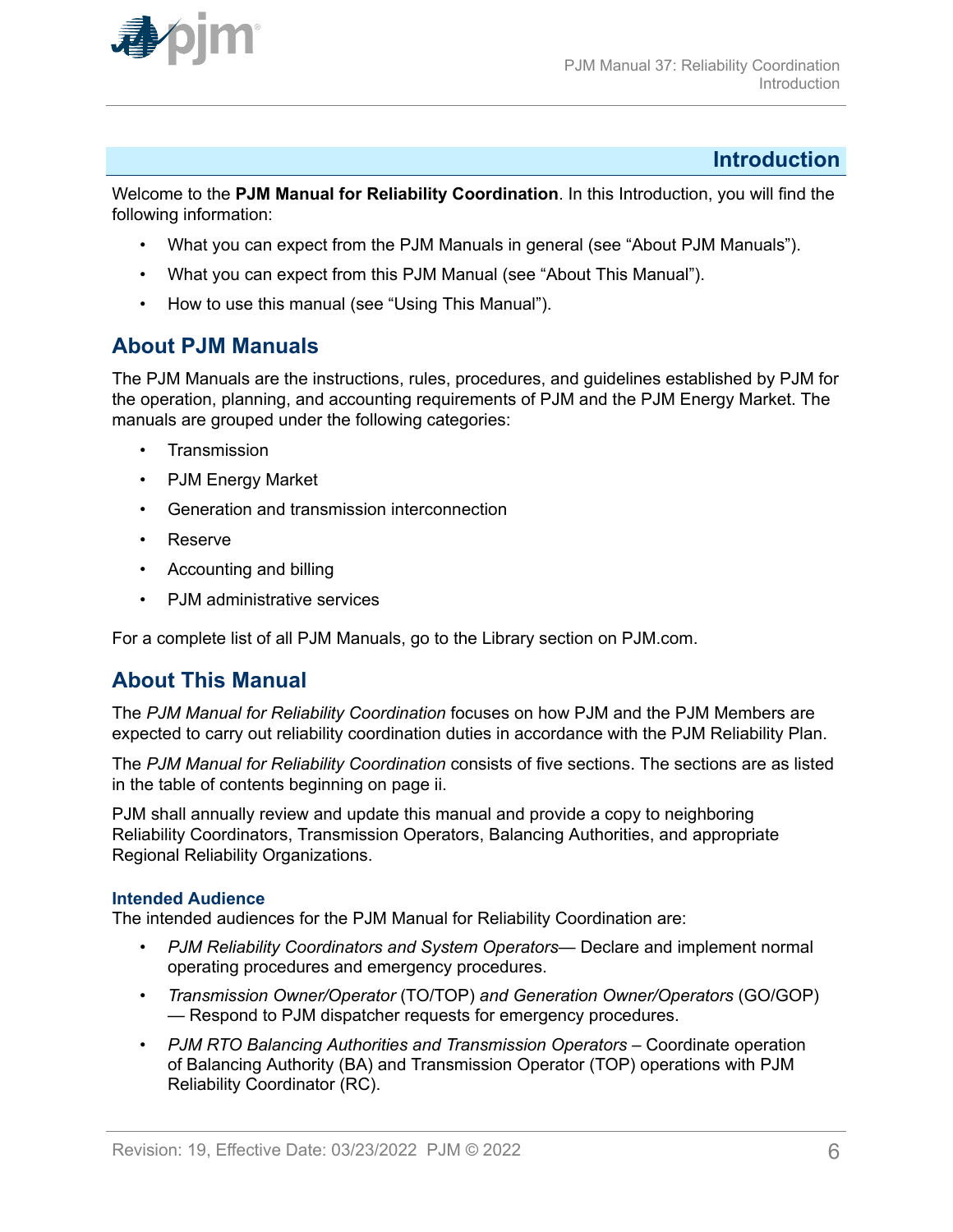<span id="page-6-0"></span>

• PJM Reliability Coordinators and operations staff — Perform system studies.

#### **References**

The references to other documents that provide background or additional detail directly related to the *PJM Manual for Reliability Coordination* are:

- **PJM Manual for [Balancing Operations \(M-12\)](http://www.pjm.com/~/media/documents/manuals/m12.ashx)**
- PJM Manual for [Transmission Operations \(M-03\)](http://www.pjm.com/~/media/documents/manuals/m03.ashx)
- PJM Manual for [System Restoration \(M-36\)](http://www.pjm.com/~/media/documents/manuals/m36.ashx)
- PJM Manual for [Operations Planning \(M-38\)](http://www.pjm.com/~/media/documents/manuals/m38.ashx)
- PJM Manual for [Emergency Operations \(M-13\)](http://www.pjm.com/~/media/documents/manuals/m13.ashx)
- PJM Manual for [Generator Operational Requirements \(M-14D\)](http://www.pjm.com/~/media/documents/manuals/m14d.ashx)
- PJM Manual for [Certification and Training Requirements \(M-40\)](http://www.pjm.com/~/media/documents/manuals/m40.ashx)

# **Using This Manual**

We believe explaining concepts is just as important as presenting procedures. This philosophy is reflected in the way we organize the material in this manual. We start each section with an overview. Then we present details, procedures or references to procedures found in other PJM manuals. The following provides an orientation to the manual's structure.

#### **What You Will Find In This Manual**

- A table of contents that lists two levels of subheadings within each of the sections
- An approval page that lists the required approvals and a brief outline of the current revision
- Sections containing the specific guidelines, requirements, or procedures including PJM actions and PJM Member actions
- Attachments that include additional supporting documents, forms, or tables in this PJM Manual
- A section at the end detailing all previous revisions of this PJM Manual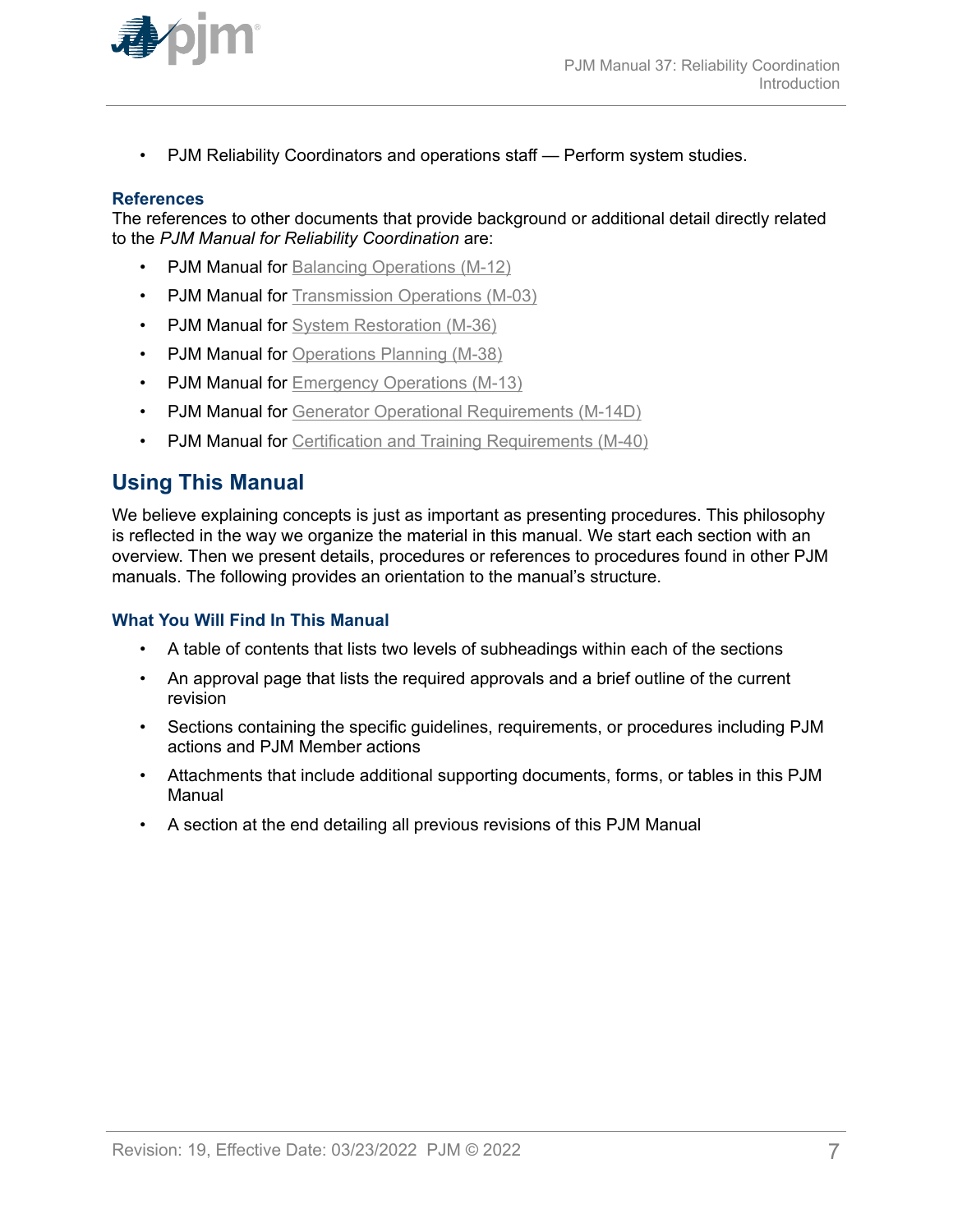<span id="page-7-0"></span>

### **Section 1: Roles and Responsibilities**

Welcome to the Roles and Responsibilities section of the **PJM Manual for Reliability Coordination**.

• This section of the manual addresses PJM and the PJM Members' responsive actions to obligations as the PJM Reliability Coordinator.

# **1.1 Policy Statements**

PJM is the Reliability Coordinator for PJM members within the PJM Balancing Authority Area. PJM operates in compliance with the PJM Reliability Plan (Attachment A – PJM Reliability Plan).

PJM's authority is addressed in the following document, which all PJM members must sign:

PJM Operating Agreement located at<https://www.pjm.com/library/governing-documents.aspx>

In this document, the PJM members commit to comply with PJM Reliability Coordinator directives unless such actions would violate safety, equipment, or regulatory or statutory requirements (See Attachment B – Excerpt from PJM Operating Agreement regarding authority of PJM). Under these circumstances, the Transmission Operator, Transmission Owner, Balancing Authority, Generator Operator, Transmission Service Provider, Load-Serving Entity, or Purchasing-Selling Entity shall immediately inform PJM, the Reliability Coordinator, of the inability to perform the directive so PJM may implement alternate remedial actions.

PJM has clear decision-making authority to act and to direct actions to be taken by Transmission Operators, Transmission Owners, Balancing Authorities, Generator Operators, Load-Serving Entities, and Purchasing-Selling Entities within its Reliability Coordinator Area to preserve the integrity and reliability of the Bulk Electric System. These actions shall be taken as described in Attachment C – Constraint Prioritization.

PJM shall act in the interest of reliability for the overall Reliability Coordinator Area and the Interconnection before the interests of any of its members or other entity. PJM is committed to supporting its fellow Reliability Coordinators. PJM has developed coordination agreements in cooperation with its neighboring Reliability Coordinators for the purpose of clarifying roles and responsibilities with these entities and for coordinating response when necessary. [NERC Standard IRO-001]

PJM executes the Reliability Coordinator tasks with a group of highly trained and qualified system operators, all of whom maintain current NERC Certification as Reliability Operators.

#### **PJM Actions**

PJM is responsible for the following activities:

- Preparing a PJM Reliability Plan and obtaining approval for the plan from the NERC Operating Committee and appropriate Regional Entity Committees.
- Staffing the Reliability Coordinator activities with trained and certified system operators who maintain the NERC Certification for Reliability Operators.
- Implementing coordination agreements with other Reliability Coordinators.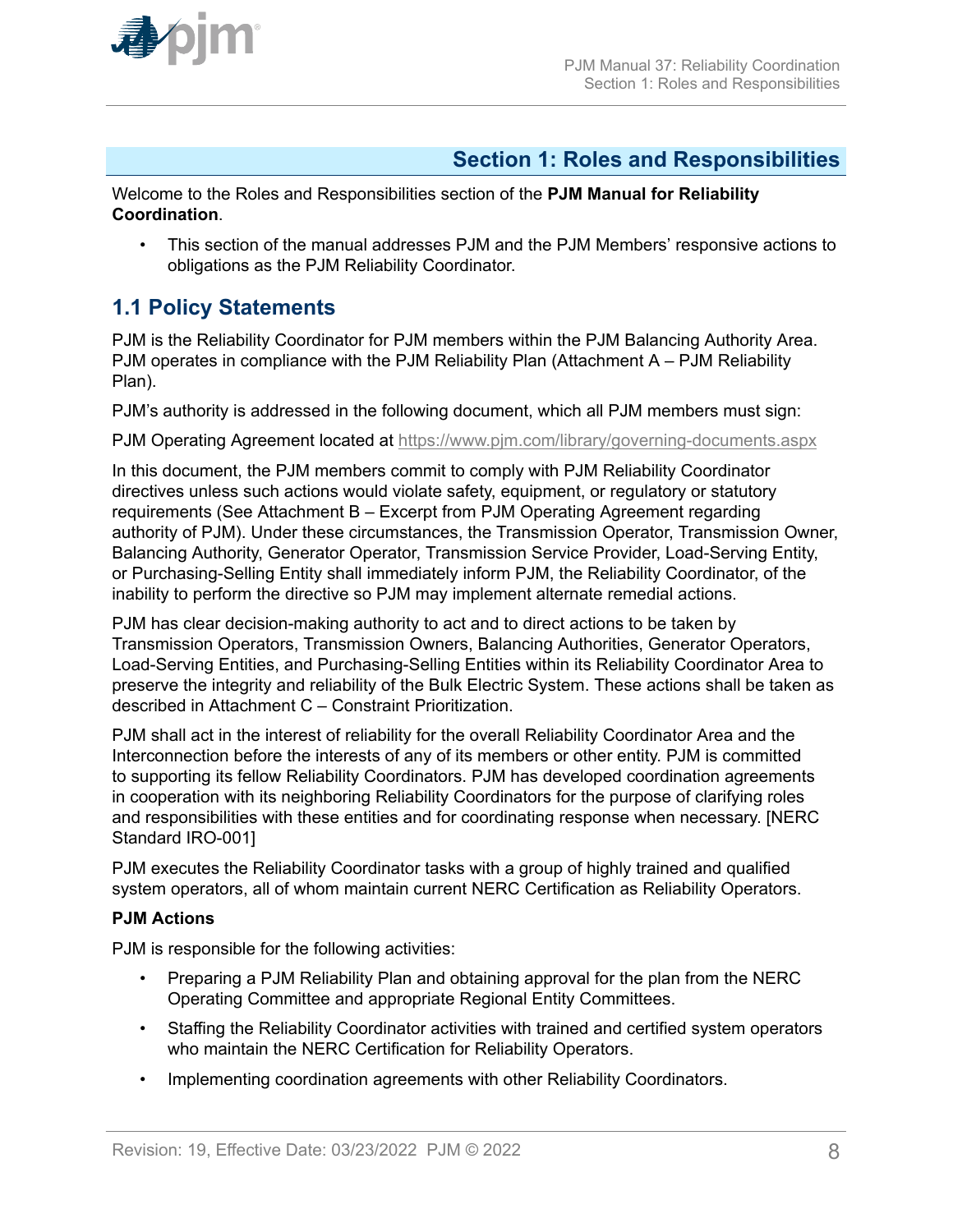

- Taking actions it determines are consistent with Good Utility Practice and are necessary to maintain the operational integrity of the PJM RTO and the Eastern Interconnection.
- Coordinating emergency procedures and RCIS notifications.
- Directing the operations of any PJM Members as necessary to manage, alleviate, or end an emergency, including but not limited to emergency purchases/sales and load shedding.
- Providing information to and receiving information from PJM Members and other Reliability Coordinators, as appropriate to manage, alleviate, or end an Emergency in the PJM RTO or in another Reliability Coordination Area.
- Monitoring voltages, tie flows, line loading, EMS alarms, interchange schedules, ACE Control, Frequency, IDC, and RCIS.

#### **PJM Member Actions**

PJM Members are responsible for performing the following activities:

- Taking any action, as requested or directed by PJM, to manage, alleviate, or end an Emergency or other reliability issue.
- Cooperating with other Transmission and Generation Owners and PJM to carry out requests and instructions received from PJM for the purpose of managing, alleviating, or ending an Emergency or other reliability issue in the PJM Reliability Coordinator area or neighboring Reliability Coordinator area.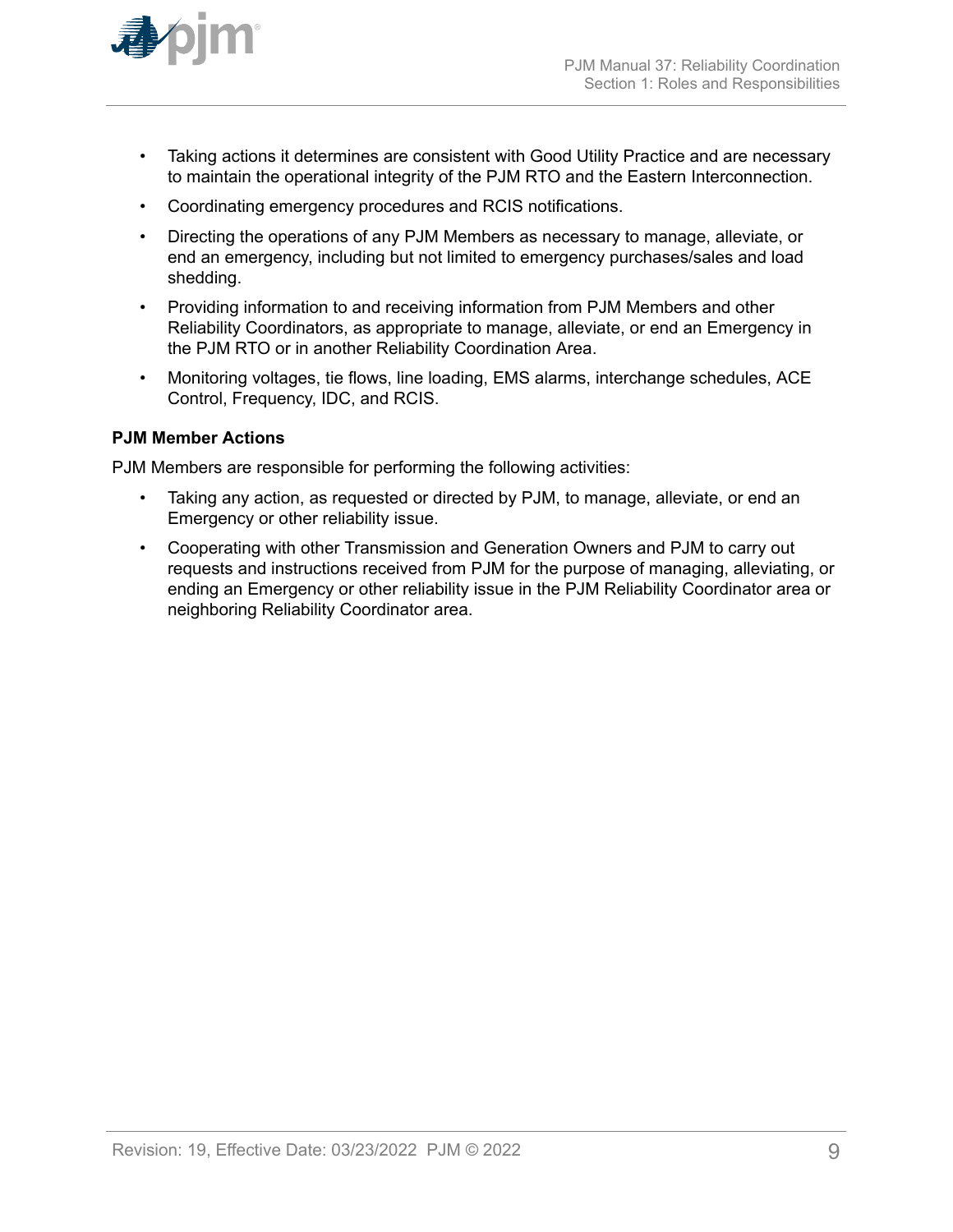<span id="page-9-0"></span>

# **Section 2: Facilities**

Welcome to the Facilities section of the **PJM Manual for Reliability Coordination**. In this section, you will find the following information:

- A description of the communications facilities used to perform Reliability Coordination activities in PJM
- The data requirements and data exchange process for the population of the real time monitoring tools
- A description of the real time monitoring tools PJM uses to perform Reliability Coordination activities
- Procedures for the maintenance of the real time analysis tools

# **2.1 Communications Facilities**

The communications facilities PJM and its members use to carry out its Reliability Coordinator duties are explained in PJM Manual, M-01, Control Center and Data Exchange Requirements, Section 3 [NERC Standard IRO-002].

# **2.2 Data Requirements**

The data exchange requirements and facilities PJM and its members use to carry out its Reliability Coordinator duties are explained in PJM Manual, M-01, Control Center and Data Exchange Requirements, Section 3. [NERC Standard IRO-002] PJM data specifications for external Reliability Coordinators are detailed in PJM Manual, M-01, Attachment A as well as standing Joint Operating Agreements noted in Section 5 of this manual [NERC Standard IRO-010].

# **2.3 Real Time Monitoring Tools**

The real time monitoring tools PJM uses to carry out its Reliability Coordinator duties are explained in PJM Manual, M-01, Control Center and Data Exchange Requirements, Section 1 [NERC Standard IRO-002].

# **2.4 Maintenance of Real Time Monitoring Tools**

#### **2.4.1 Capabilities of the on-site support staff**

PJM maintains a highly qualified and trained staff to provide support to the real time monitoring tools. The EMS and its associated applications are supported by PJM Operations Engineering Support. This group has full time people on staff during normal business hours, which maintain the EMS database, the advanced applications, and troubleshoot EMS problems. Outside of normal business hours, this group is on-call and available for control room staff to address real time problems.

Other real time applications are supported by PJM Operations Planning. This group is responsible for non-EMS applications that also comprise the set of tools for real time monitoring. They are also full time during normal business hours with call out support for off-hours requests from the control room.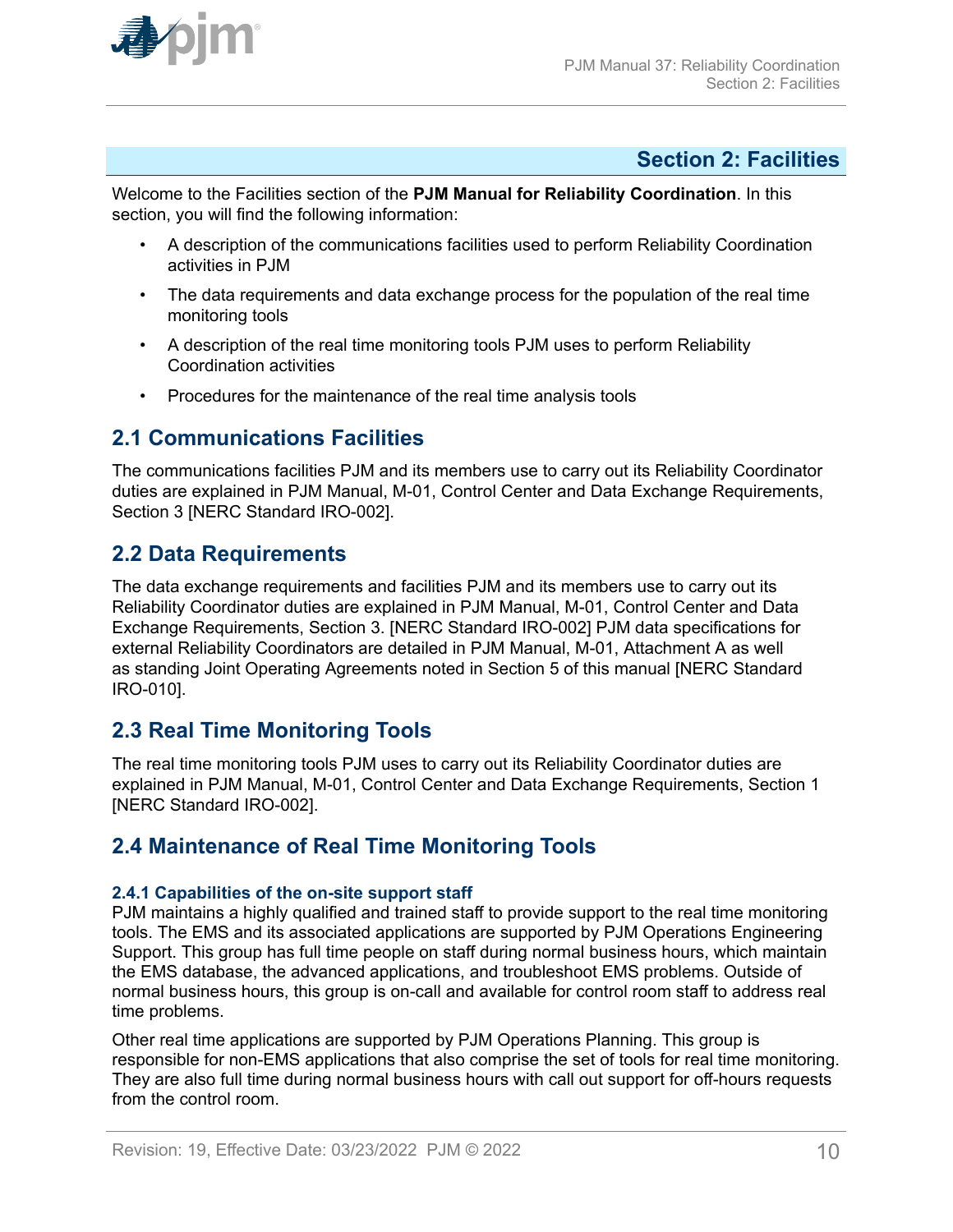<span id="page-10-0"></span>

Backing up the System Operations and Operations Support staff is the Security and IT Operations Center (ITOC). ITOC is staffed on site on a 24 x 7 basis with IT professionals with primary responsibility for the corporate applications, some of which are used indirectly in the real time monitoring role. The ITOC is also the focal point for marshalling support forces in the off-hours to respond to control room concerns.

#### **2.4.2 Change Management Process**

Changes to the Real Time Monitoring Tools are implemented in accordance with the guidance contained in the Enterprise Change Management Standard, IT-QM-3091. The Enterprise Change Management Standard is an internal PJM standard established to ensure that changes to PJM business application systems, programs, data, systems software, hardware, and any other aspect of the information-processing environment at PJM, are authorized and applied in a controlled and consistent manner that does not compromise the stability and security of any component in the Information Technology environment [NERC Standard IRO-002].

The PJM Shift Supervisor has final approval authority for all planned outages and maintenance of telecommunication, monitoring, and analysis capabilities [NERC Standard IRO-002]. These outages will be approved or denied by the PJM Shift Supervisor based on system conditions.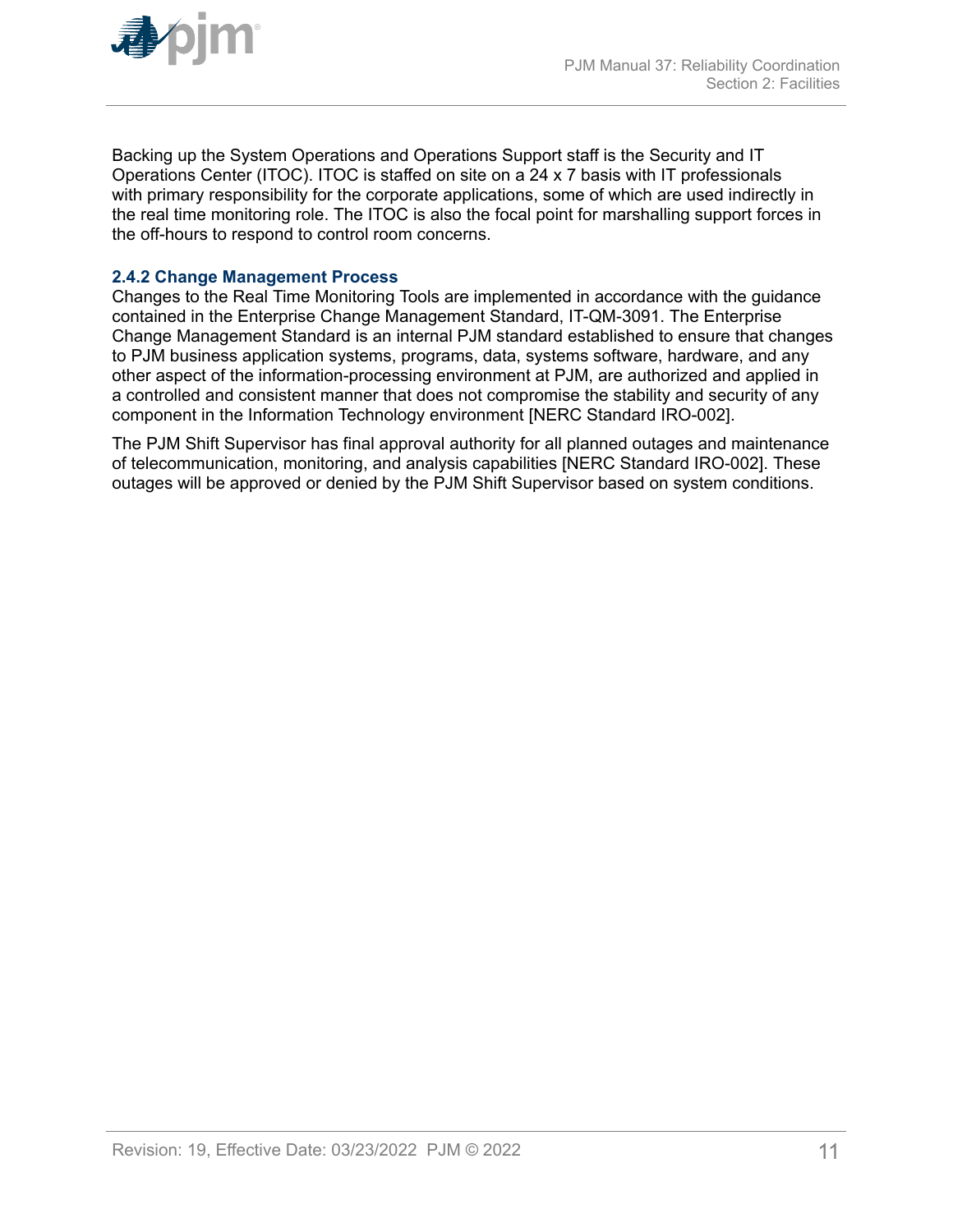<span id="page-11-0"></span>

# **Section 3: SOL and IROL Limits**

Welcome to the Monitoring SOL and IROL Limits section of the **PJM Manual for Reliability Coordination**. In this section, you will find the following information:

- Process for determining SOL and IROL limits
- How PJM monitors SOL and IROL limits

# **3.1 SOL and IROL Limit Determination**

IROL Determination: An Interconnection Reliability Operating Limit (IROL) is defined in the NERC Glossary of Terms as a System Operating limit that, if violated, could lead to instability, uncontrolled separation, or Cascading outages that adversely impact the reliability of the Bulk Electric System (BES).

PJM performs an IROL analysis in the Planning and Operating Horizons. Planning studies are performed consistent with the ideology contained within PJM Manuals M-14 A through E, evaluating credible "double-contingencies" modeling firm transactions, consistent with planning criteria. Operating studies are performed consistent with the ideology contained within the PJM Transmission Operations Manual (M-03), evaluating "single-contingencies".

The Base Case is generally developed using 50/50 (non-diversified) forecasted load levels, net PJM Interchange level determined from the Multiregional Modeling Working Group (MMWG) Series case that is adjusted for firm point-to-point contracts associated with generation for recent NERC ERAG analysis.

PJM typically screens a large set of possible limiting contingencies as identified in the *Operations Assessment Task Force (*OATF) results at forecasted 50/50 (non-diversified) peak loads including PJM EMS and maximum credible disturbance contingencies.

PJM's Operational methodology to determine IROL facilities simulates transfers across a facility or interface (combination of facilities), comparing thermal and voltage violations associated with a facility.

The transfers are simulated by increasing the load at the Sink (Control Area(s) or subset of Control Area) with the corresponding generation increase at the Source (typically west of the facility/interface being studied) until a voltage violation/collapse is reached. For simulating transfers into a Sink load pocket, an alternate approach of reducing generation in the Sink may be utilized since increasing Sink load well above its historic peak is not likely to be realized during actual operation.

Thermal Violations that do not result in wide-spread voltage violations / collapse are controlled via load shed procedures documented in PJM Manuals (PJM Transmission Operations Manual M-03 -Section 2 and PJM Emergency Procedures Manual M-13 - Section 5). These procedures require PJM to take emergency actions, including load shed to return flows below Emergency Ratings within 15 minutes and below Load Dump Ratings within 5 minutes. Transmission Owners are required to provide thermal ratings consistent with the timeline defined above.

PJM classifies a facility as an IROL facility on the PJM system if wide-area voltage violations occur at transfer levels near the Load Dump thermal limit. Under conditions where only a thermal violation exists, PJM staff will have sufficient time to shed load post-contingency to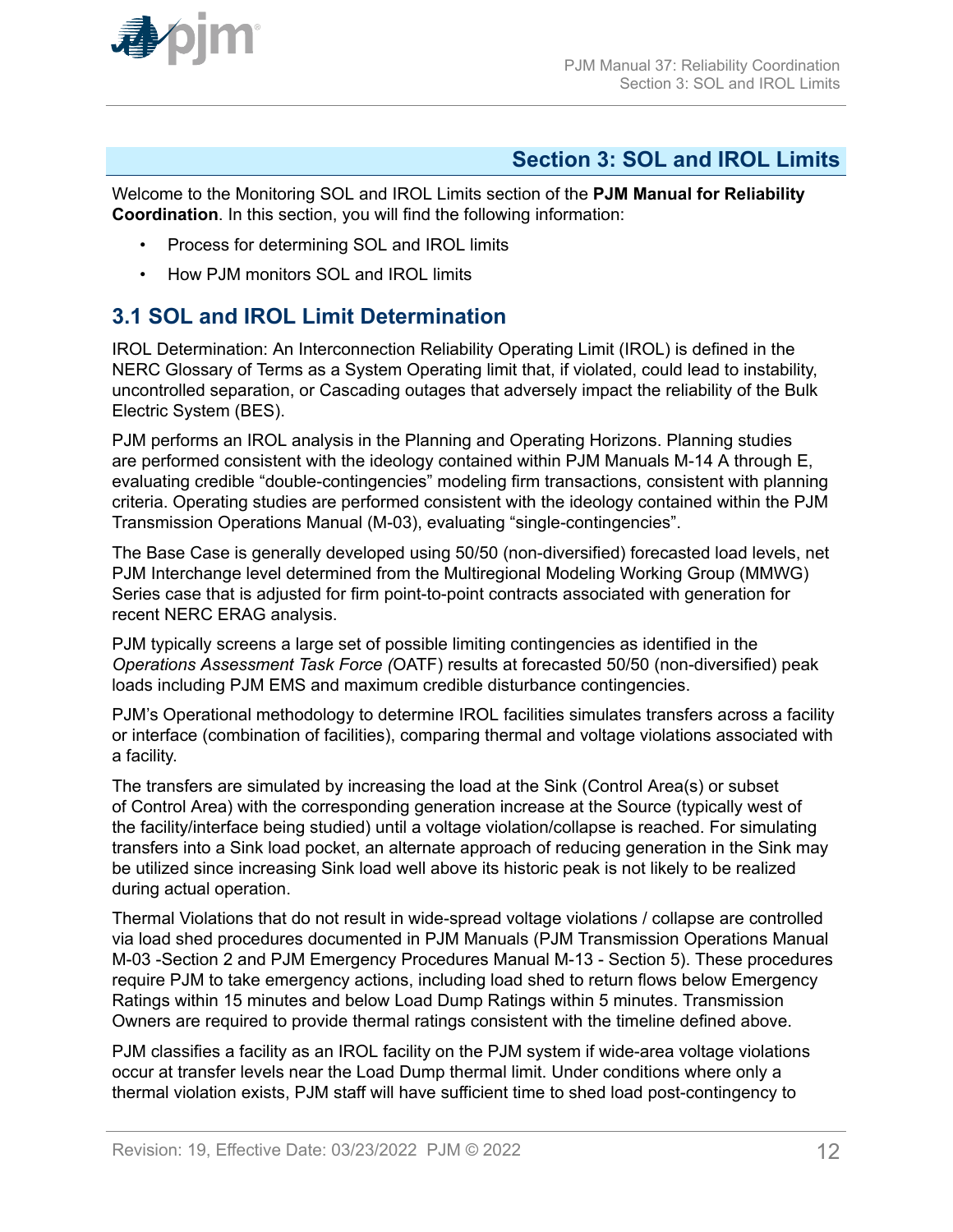

avoid voltage collapse, and therefore, the facility will not be classified as an IROL facility. Exceptions to this criterion are evaluated on a case-by-case basis. Current IROL facilities are defined as follows:

| <b>Transfer Limit/Thermal Rating</b>                        | <b>Reportable IROL Violation</b>                                  |
|-------------------------------------------------------------|-------------------------------------------------------------------|
| Eastern Reactive Transfer Interface                         | Flow exceeds Last Convergent Case Limit for 30<br>minutes $(T_v)$ |
| Central Reactive Transfer Interface                         | Flow exceeds Last Convergent Case Limit for 30<br>minutes $(T_v)$ |
| 5004/5005 Reactive Transfer Interface                       | Flow exceeds Last Convergent Case Limit for 30<br>minutes $(T_v)$ |
| Western Reactive Transfer Interface                         | Flow exceeds Last Convergent Case Limit for 30<br>minutes $(T_v)$ |
| AP South Reactive Transfer Interface                        | Flow exceeds Last Convergent Case Limit for 30<br>minutes $(T_v)$ |
| Bedington - Black Oak Reactive<br><b>Transfer Interface</b> | Flow exceeds Last Convergent Case Limit for 30<br>minutes $(T_v)$ |
| AEP-DOM Reactive Transfer Limit                             | Flow exceeds Last Convergent Case Limit for 30<br>Minutes $(T_v)$ |
| Cleveland (CLVLND) Reactive Transfer<br>Interface           | Flow exceeds Last Convergent Case Limit for 30<br>Minutes $(T_v)$ |
| CE - East Reactive Transfer Interface                       | Flow exceeds Last Convergent Case Limit for 30<br>Minutes $(T_v)$ |

PJM has developed an SOL Methodology for use in the Operating Horizon to ensure reliable BES performance. Including the dynamically calculated limits for the IROL facilities above, the most restrictive applicable limit (thermal / voltage / transient stability / voltage stability) upon all BES facilities and "Reliability and Markets" sub-BES facilities as listed on the PJM [Transmission Facilities](https://www.pjm.com/markets-and-operations/ops-analysis/transmission-facilities.aspx) pages are considered System Operating Limits (SOL). These SOL shall not exceed the associated ratings for a given facility. For each SOL category, PJM will control on a pre-contingency and post-contingency basis (consistent with NERC Standard FAC-011) as detailed in Operating Guidelines provided in PJM Manual M-03 consistent with established SOL methodology:

- Facility Thermal Ratings:
	- o Section 2
	- o Section 5
- Transient, Dynamic, and Voltage Stability Ratings:
	- o Section 3.8 and 3.9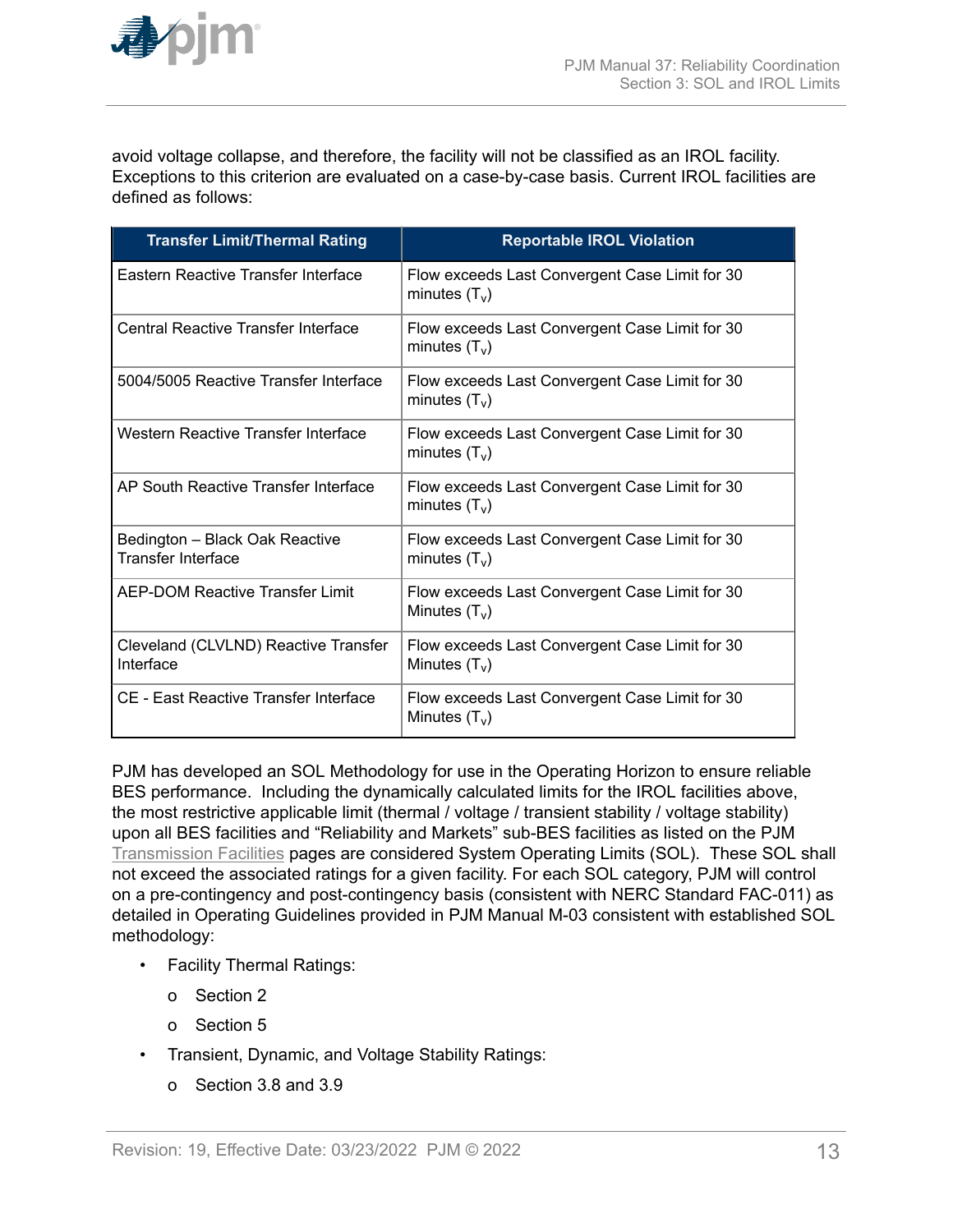<span id="page-13-0"></span>

- o Section 5
- System Voltage Limits:
	- o Section 3
	- o Section 5

#### **PJM Actions**

- Perform periodic review of facilities and margins as needed after seasonal assessment (OATF Inter regional Winter/Summer) studies are completed
- Discuss identified IROL with the impacted TO/TOP(s)
- Develop Operations Guide for each IROL
- Document Transmission Operator load shedding program
- Develop PI display for each IROL
- Provide IROL training to system operators
- Develop IROL visualization
- Distribute Manual 37 documentation to external systems and provide a response to technical comments within 45 calendar days of receipt to include whether a change will be made to the SOL/IROL Methodology documentation, including reason

#### **PJM Member Actions**

- Participate in periodic review of IROL facilities as part of seasonal assessment (OATF-Inter regional Winter/Summer)
- Discuss identified IROL with PJM staff
- Understand IROL Operations Guide
- Document load shedding program
- Provide IROL training to system operators

# **3.2 Monitoring of SOL and IROL Limits**

Monitoring of the SOL and IROL limits is accomplished through the use of the tools described in the PJM Transmission Operations Manual-03, Sections 2 and 3. [NERC Standard IRO-003]

PJM monitors SOL and IROL limits via the PJM EMS. PJM Dispatch prioritizes constraints based on the impact to System Reliability. IROL facilities are facilities that if exceeded have the potential to result in wide-area voltage collapse. All BES facilities and "Reliability and Markets" sub-BES facilities as listed on the PJM [Transmission Facilities](http://www.pjm.com/markets-and-operations/ops-analysis/transmission-facilities.aspx) [[https://www.pjm.com/](https://www.pjm.com/markets-and-operations/ops-analysis/transmission-facilities.aspx) [markets-and-operations/ops-analysis/transmission-facilities.aspx](https://www.pjm.com/markets-and-operations/ops-analysis/transmission-facilities.aspx)]pages are considered System Operating Limits (SOL), including the subset of SOLs that make up the PJM defined IROLs. Clear guidance and supporting procedures are essential to ensure proper prioritization when attempting to mitigate multiple constraints. This includes guidance when generating units are not following dispatch instructions and the appropriate use of Post-Contingency Local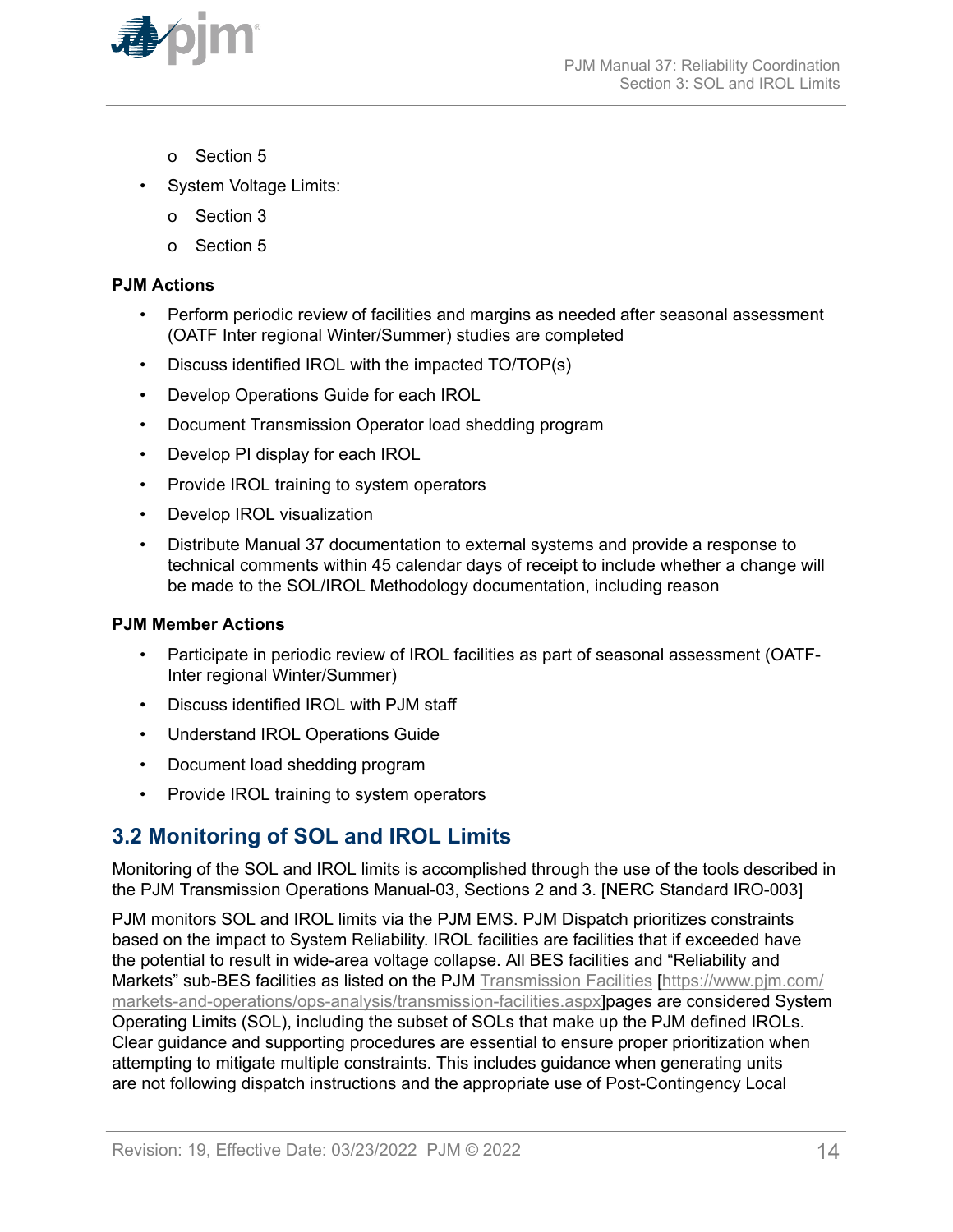

Load Relief Procedures. The following list of actions provides general prioritization guidelines, recommended operator actions, and associated timelines for SOL and IROL limits.

#### **PJM Actions**

- PJM Dispatch shall confirm pre-/post-contingency flows and ratings with PJM TO/TOP or external RC.
- PJM Dispatch shall proactively propagate constraints into SCED in order to prepare for unanticipated system events. Constraints above 95% shall be propagated into SCED, but not necessarily bound.
- PJM Dispatch shall evaluate and prioritize constraints, looking for common controlling actions. In general, constraints shall be prioritized in the following manner. Actual violations may hold a higher priority depending on their magnitude and voltage level.
	- o Non-Converged contingencies
	- o IROL Violations
	- o Reactive Transfers
	- o Actual Violations
	- o Contingency Violations
- PJM dispatch shall utilize SCED to ensure the proper re-dispatch of the system when unanticipated system events force multiple constraints.
- PJM Dispatch shall implement controlling actions in the following order if time permits:
	- o Non-cost measures
	- o Curtailing "Not-willing-to-pay" transactions that adversely impact constraint.
	- o Cost-Effective re-dispatch:
		- − Dispatch sufficient generation to control constraints within the allotted timeframe.
		- − Initiate Market-to-Market (M2M) Re-dispatch for reciprocally coordinated flowgates.
		- − Review regulation assignments and their impact on constrained operations. Localized constraints may require de-committing specific regulating units.
		- − Direct generation shift via SCED and phone to ensure generation is following set-points.
		- − Review initial dispatch orders to ensure cost-effective constraint control.
		- − Monitor generation dispatch and contact units that are not performing.
		- − Manually direct generation as required.
	- o Emergency Procedures (as detailed in PJM Manual 13), including "safe operating mode" and TLR (**NOTE**: TLR for excessive circulation may be declared prior to initiating off-cost). Curtail transactions that source/sink in priority order if there is insufficient time to declare TLR. Adjust internal curtailments per IDC.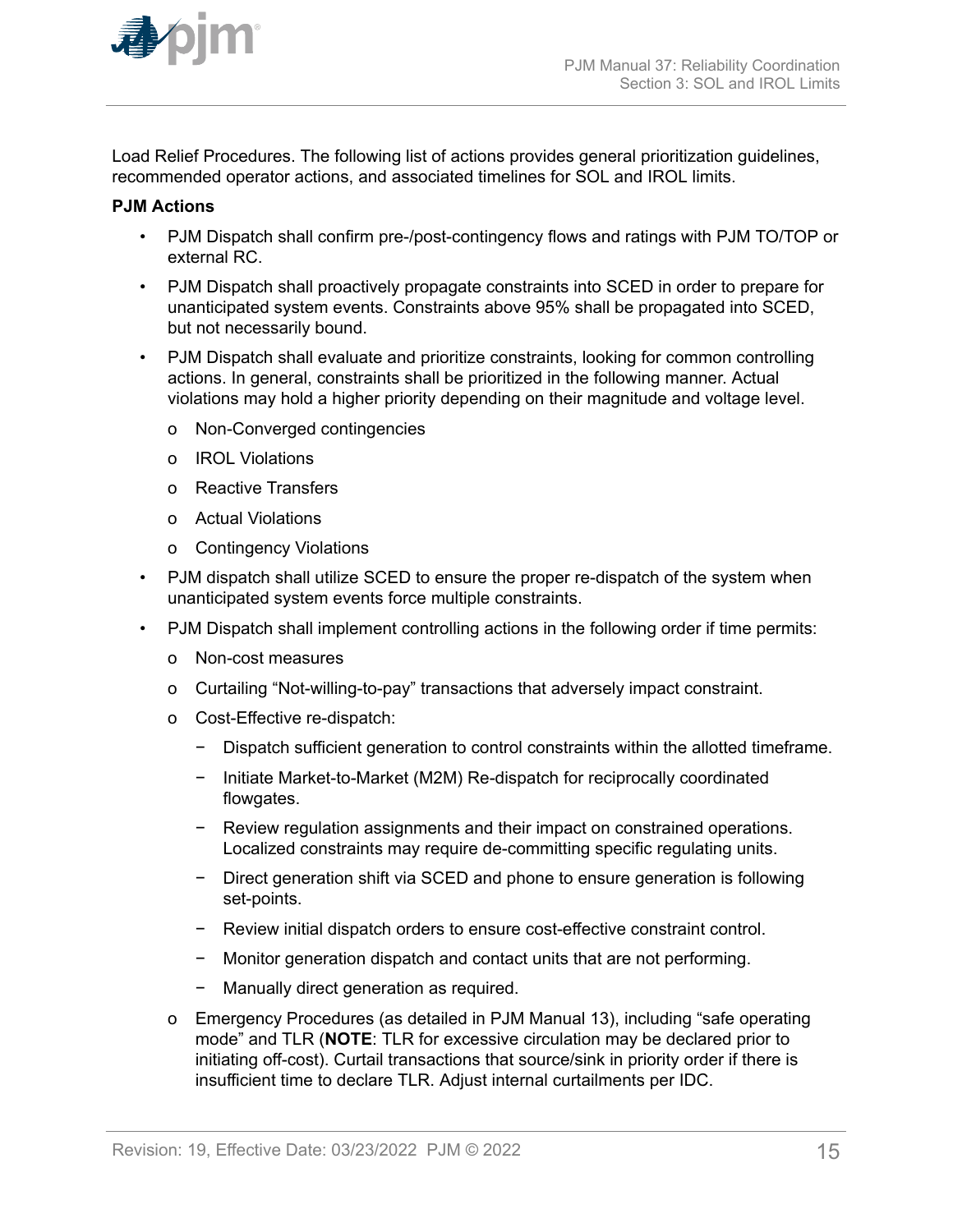

- o If there are insufficient resources available to control constraints within 60 minutes, dispatch shall have formulated and communicated a load shed plan to impacted TO/TOP, issuing a Post-Contingency Local Load Relief Procedure or Manual Load Dump Warning consistent with PJM Manual M-13: Emergency Operations - Section 5: Transmission Security Emergencies.
- o Direct manual load shed as required via:
	- − Load Shed Directive
	- − Manual Load Dump Action
- Report IROL Limit violation exceeding 30 minutes (T<sub>v</sub>) or any SOL violations that have become an IROL violation because of changed system conditions to NERC and the applicable Regional Entity within 24 hours.
- Report SOL Limit violations that exceed the following criteria:
	- o Thermal Ratings: flow exceeds the time limit associated with the rating (i.e. normal limit = 24 hours, LTE limit = 4 hours, STE limit = 30 minutes - 2 hours,  $LD - 15$ minutes).
	- o Transient Stability Ratings and Voltage Stability Ratings: Stability limitation exceedances for 30 minutes or greater based on limits provided in Section 3 & 5 of Manual M03 or the most current real-time analysis.
	- o System Voltage Limits: a valid non-radial, non-converged system contingency (unsolved) observed in real-time Security Analysis for 30 minutes or greater.

#### **PJM Member Actions**

- PJM Dispatch shall confirm pre-/post-contingency flows and ratings with PJM TO/TOP or external RC.
- TO/TOP Dispatch shall monitor facilities and communicate limit violations to PJM Dispatch.
- Generation Owner Dispatch shall follow SCED desired set point.
- Generation Owner Dispatch shall communicate generator issues that will prohibit units from following SCED desired set points.

A chart that demonstrates the order which PJM Reliability Coordinators prioritize constraints, available actions and associated timelines are included within this manual as Attachment C – Constraint Prioritization.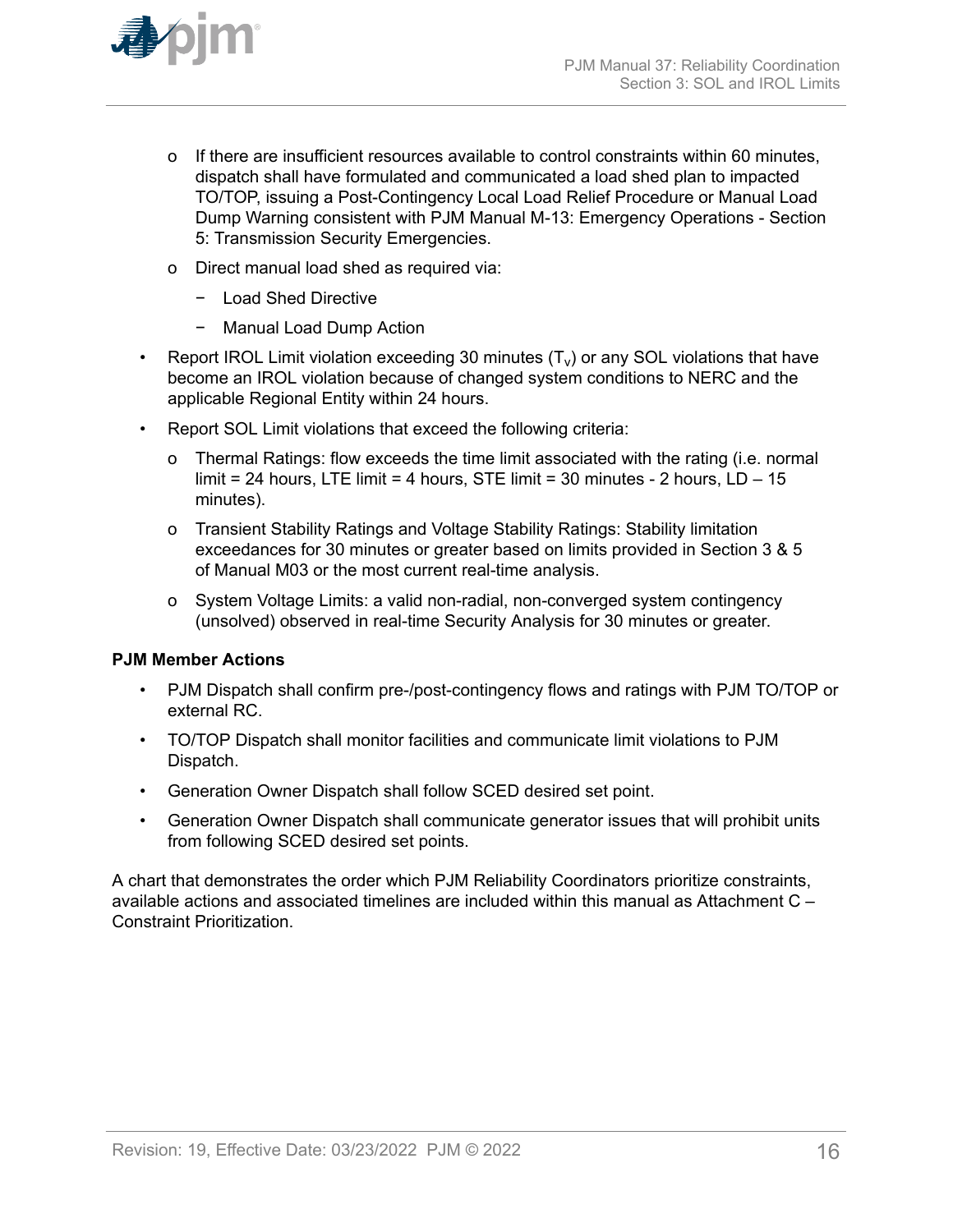<span id="page-16-0"></span>

# **Section 4: Transmission Loading Relief (TLR)**

This is the Transmission Loading Relief section of the **PJM Manual for Reliability Coordination**. In this section, you will find the following information:

- How PJM uses TLR and other procedures to implement loading relief on transmission lines.
- How PJM responds to TLRs issued by neighboring RCs

# **4.1 Initiating the TLR Process**

PJM monitors designated transmission facilities within the PJM RTO as well as tie-lines with adjacent interconnected control areas. When PJM determines overload conditions exist on any designated facility, or would exist for the first contingency loss of another facility, PJM will take all reasonable necessary action(s) to restore transmission facilities within operating security limits.

PJM will generally not use TLR to mitigate a transmission overload (actual or simulated), unless it has exhausted all other means available, short of load shedding (reconfiguration, re-dispatch within the PJM market area, market-to-market (M2M) re-dispatch, etc.).

During periods of excessive circulation, PJM may use TLR and curtail transactions not willing to pay congestion on the PJM system. However, under normal system conditions, PJM will re-dispatch internal generation to the extent possible, and if more relief is needed, PJM will perform the following actions:

- Invoke the Transmission Loading Relief Procedure, in accordance with NERC Standard IRO-006, IRO-006-EAST and NAESB Business Practice WEQ-008
- Curtail external transactions and/or charge external customers for the cost of congestion, as specified in the PJM Open Access Transmission Tariff

If all transactions for which transmission customers have elected not to pay through congestion have been curtailed and further relief is still required on the transmission facility, PJM will begin to curtail all transactions (internal and external) for which transmission customers have elected to pay through congestion, in priority order. [NERC Standard IRO-006-EAST]

#### **PJM Actions**

- PJM implements all non-cost measures to control transmission flows.
- PJM curtails transactions with transmission service in PJM that are "not willing to pay through congestion".
- PJM adjusts output of generators off-cost to alleviate overloads/implements M2M.
- PJM re-dispatches to the fullest extent possible, excluding Maximum Emergency Generation, and initiates the TLR procedure via the IDC. [NERC Standard IRO-006- EAST]
	- o PJM will re-evaluate the TLR level at least every clock hour and reissue the TLR via the IDC as needed.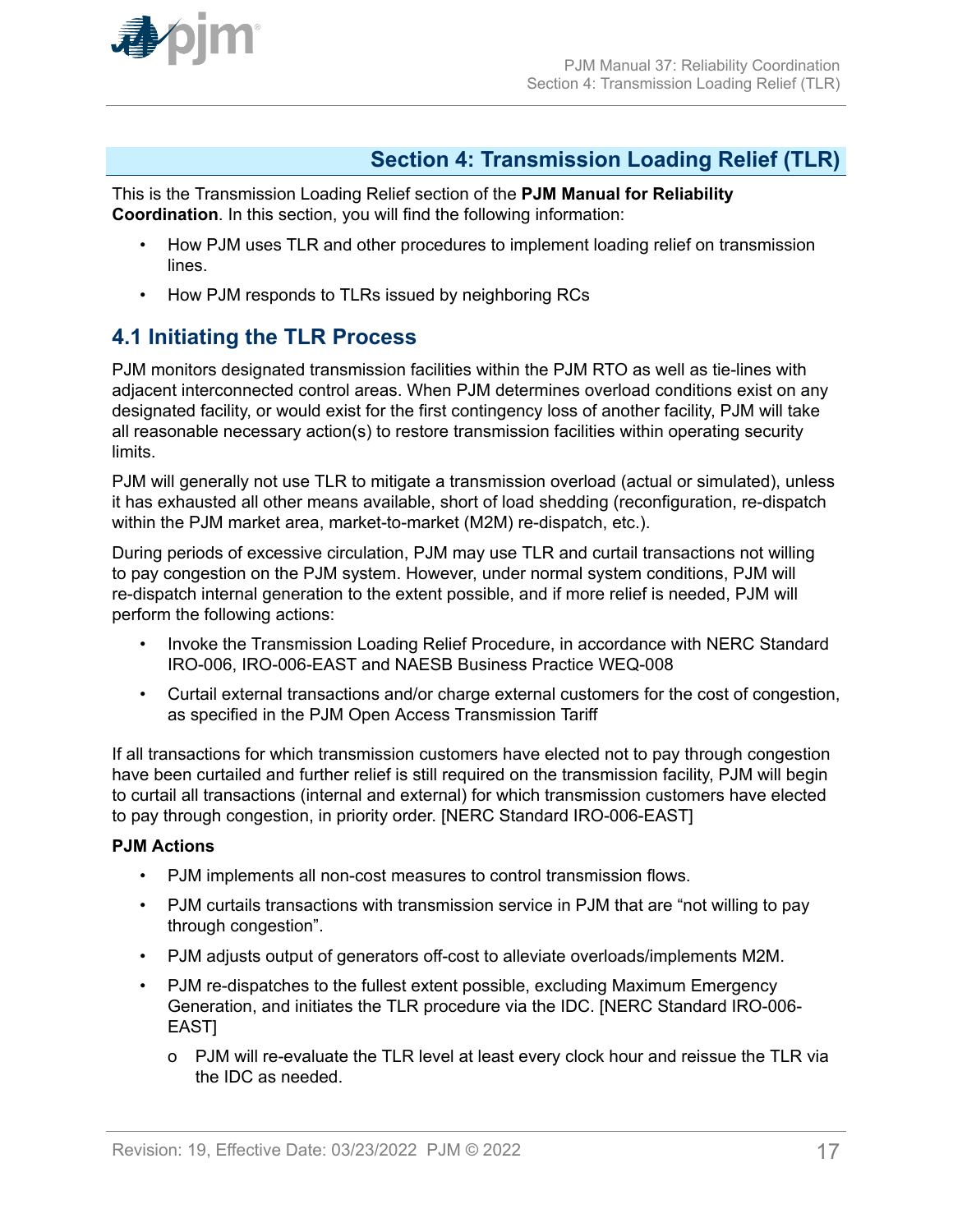<span id="page-17-0"></span>

- o PJM will monitor the IDC to confirm all impacted RCs acknowledge the curtailments required in the IDC TLR curtailment report. If curtailments are not acknowledged in a timely manner, PJM will contact the RC to determine if there is a reliability concern and coordinate alternate mitigation options as necessary.
- PJM curtails external transmission customers not willing to pay through congestion and charges other external customers willing to pay for the cost of congestion, as set forth in the PJM Open Access Transmission Tariff.
- PJM curtails transmission customers willing to pay through congestion (and no longer charges those curtailed for congestion) in priority order.

#### **PJM Member Actions**

- External transmission customers may elect, in accordance with section 1.10.6A of the Open Access Transmission Tariff, to pay congestion charges during Transmission Loading Relief in the PJM RTO.
- PJM transmission customers may elect to curtail their own transactions at any time if congestion charges have become too great.

# **4.2 Responding to the TLR Process**

PJM monitors the IDC tool continuously and responds to all RC requests for congestion management actions via the TLR process.

#### **PJM Actions**

- PJM monitors the IDC tool at all times.
- PJM acknowledges, within 15-minutes, any congestion management actions to be implemented by the external RC initiating the TLR procedure, which may include transaction curtailments, Market Flow curtailment, transmission reconfiguration, Native Network Load (NNL) curtailment, etc., provided such actions will not result in a reliability concern. If they would, PJM will contact the issuing RC and develop an alternate plan of action to address both reliability needs.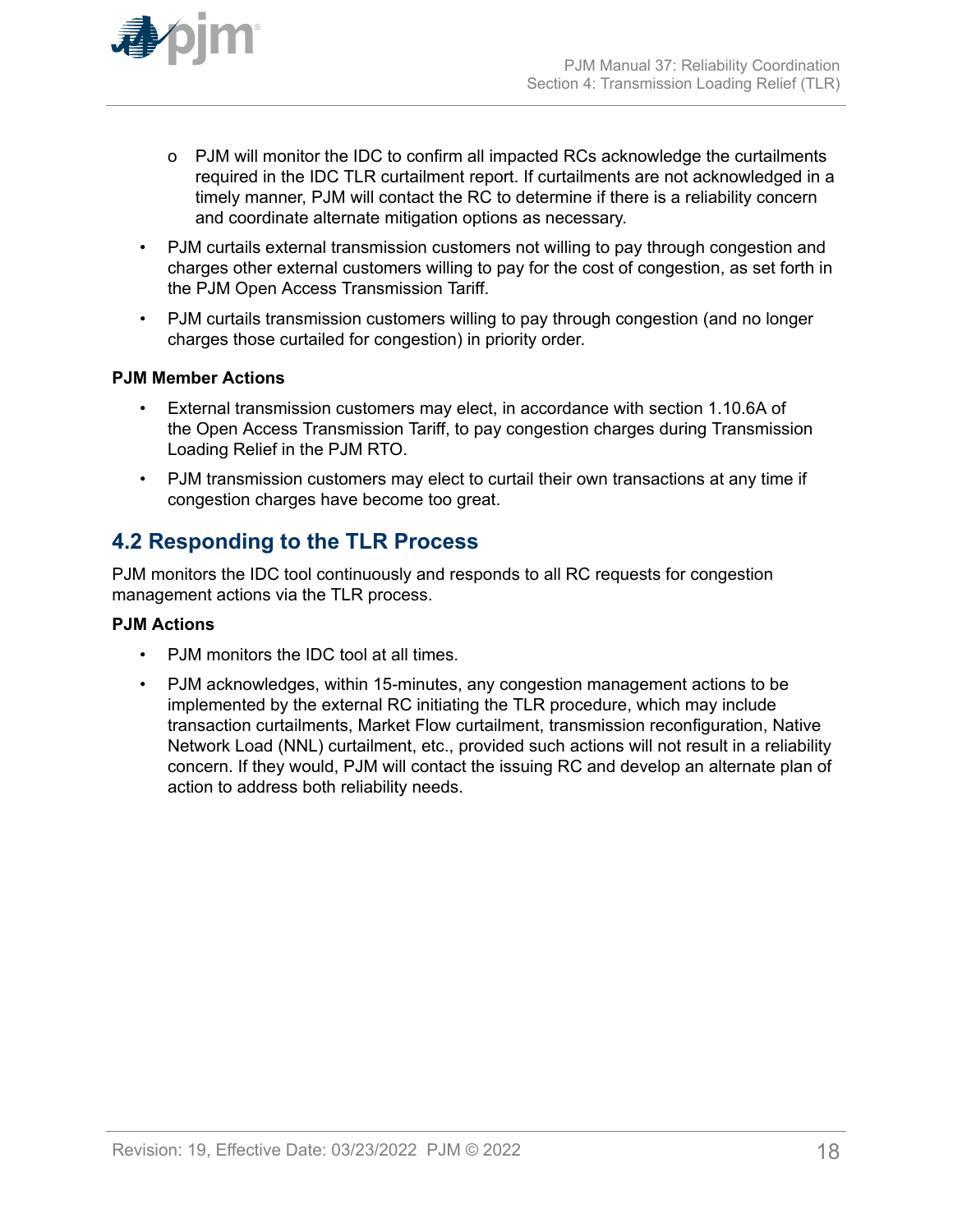<span id="page-18-0"></span>

# **Section 5: Coordination with Neighboring Reliability Coordinators**

Welcome to the Coordination with Neighboring Reliability Coordinators section of the **PJM Manual for Reliability Coordination**. In this section, you will find the following information:

- A summary of coordination agreements between PJM and neighboring Reliability Coordinators
- How PJM communicates with neighboring Reliability Coordinators
- How PJM works with neighboring Reliability Coordinators to mitigate operational problems

# **5.1 Agreements with Neighboring Reliability Coordinators**

PJM has developed coordination agreements with its neighboring Reliability Coordinators, as follows:

- Joint Operating Agreement between the Midcontinent Independent System Operator, Inc. and PJM Interconnection, L.L.C.
	- o See PJM.com link: <https://www.pjm.com/directory/merged-tariffs/miso-joa.pdf>
- Joint Reliability Coordination Agreement among and between PJM Interconnection, L.L.C., and Tennessee Valley Authority
	- o See PJM.com link: [https://www.pjm.com/-/media/documents/agreements/joint](https://www.pjm.com/-/media/documents/agreements/joint-reliability-agreement-jrca-pjm-tva.ashx)[reliability-agreement-jrca-pjm-tva.ashx](https://www.pjm.com/-/media/documents/agreements/joint-reliability-agreement-jrca-pjm-tva.ashx)
- Joint Operating Agreement Among and Between New York Independent System Operator Inc. and PJM Interconnection, L.L.C.
	- o See PJM.com link: [https://www.pjm.com/~/media/documents/agreements/nyiso](https://www.pjm.com/~/media/documents/agreements/nyiso-joa.ashx)[joa.ashx](https://www.pjm.com/~/media/documents/agreements/nyiso-joa.ashx)
- Adjacent Reliability Coordinator Coordination Agreement between PJM Interconnection, L.L.C. and VACAR South RC
	- o See PJM.com link: [https://www.pjm.com/-/media/documents/agreements/executed](https://www.pjm.com/-/media/documents/agreements/executed-pjm-vacar-rc-agreement.ashx)[pjm-vacar-rc-agreement.ashx](https://www.pjm.com/-/media/documents/agreements/executed-pjm-vacar-rc-agreement.ashx)

The coordination agreements detail requirements to which both parties are committed to preserve reliability. The agreements address a wide range of topics, including data exchange, ATC calculation, outage coordination, emergency operations, etc. These agreements provide for the ongoing cooperation between the signatories by the establishment of joint operating committees that meet periodically to discuss and resolve operational issues [NERC Standard IRO-014].

# **5.2 Communications with Neighboring Reliability Coordinators**

#### **5.2.1 Communications Facilities**

PJM communicates with its neighboring Reliability Coordinators in a number of ways, governed by the urgency of the issue. The communications vehicles include: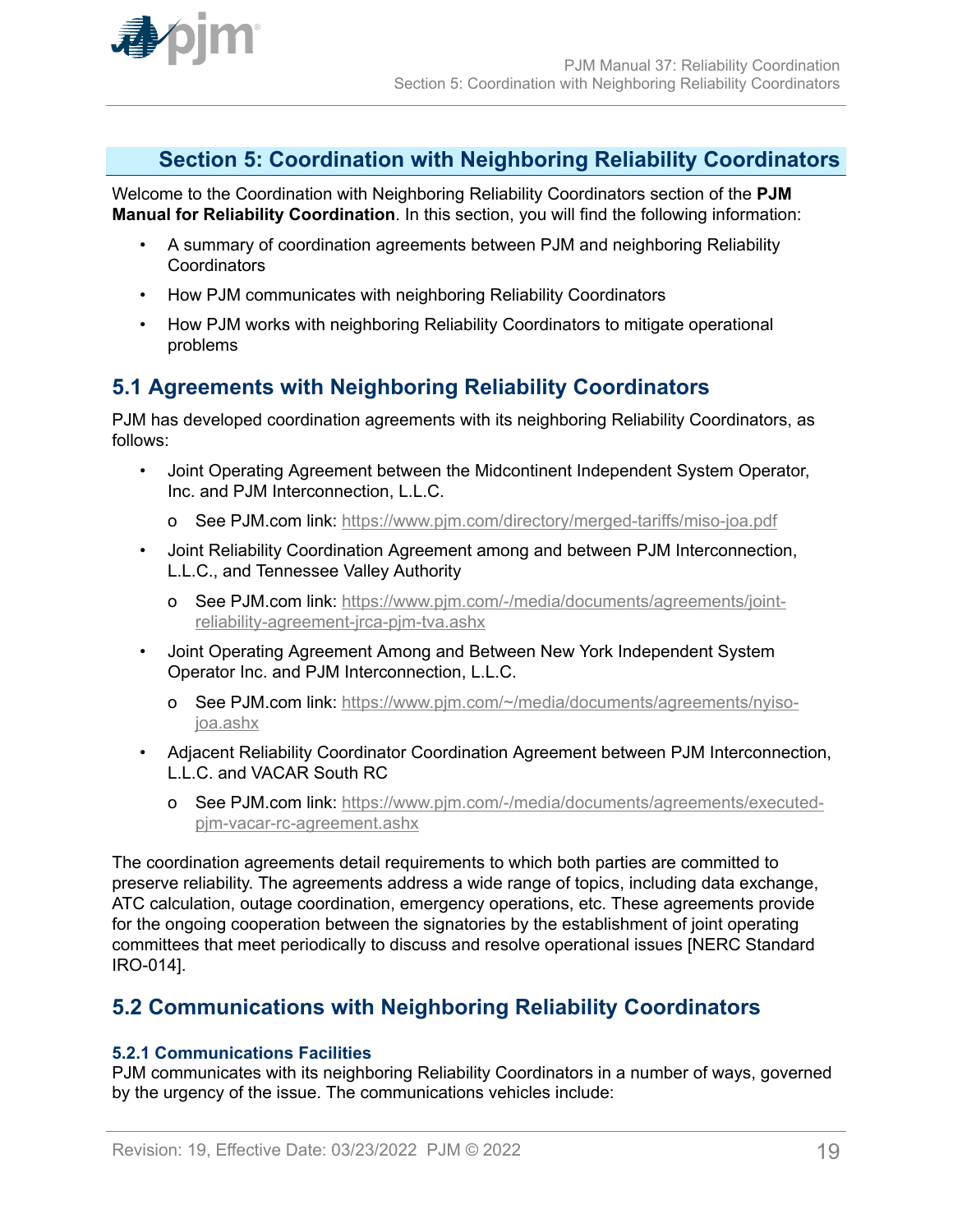<span id="page-19-0"></span>

- Regular telecommunications over the public switched telephone network
- Satellite telephones
- E-mail
- Reliability Coordinators Information System (RCIS)
- NERC Hotline

#### **5.2.2 Required Notifications**

Certain operational situations are of a magnitude that notification to neighboring Reliability Coordinators is necessary. These situations are explained in PJM Manual M-13, Emergency Operations. They include:

- Capacity Emergencies
- Extreme Weather—e.g. Tornadoes, Hurricanes, Extreme Temperatures, Geo-Magnetic Disturbances (GMD), etc.
- Sabotage or Terrorism Incidents (if the event is significant to the PJM system and may impact neighboring systems)
- Transmission Security Emergencies—Heavy Load/Low Voltage situations, IROL limit violations (if the emergency could cause an impact on the neighboring Reliability Coordinator's system)
- Other events—Events which are of such a nature or magnitude that they could impact the operations of the neighboring Reliability Coordinator(s), in the judgment of the operator

In addition, the PJM Reliability Coordinator is responsible to monitor system frequency and ACE control.

The preferred communications method in the above situations is the telephone with a message also being entered on the RCIS.

#### **PJM Actions**

- Monitor the transmission system and other media news and weather outlets to identify threats or risks to the reliability of the system.
- If an emergency situation, identified above, is in progress, or imminent, provide notification to the neighboring Reliability Coordinators by phone or conference call. Also, enter a message on the RCIS. If the situation is of a magnitude that coordinated action or assistance may be necessary, organize a conference call on the NERC hotline, or commercial teleconferencing service.
- If the situation is sabotage or terrorism related, notify the appropriate law enforcement authorities.
- Once the situation is concluded, a notification should be provided to the impacted Reliability Coordinators in the same method as the original notification.

#### **PJM Member Actions**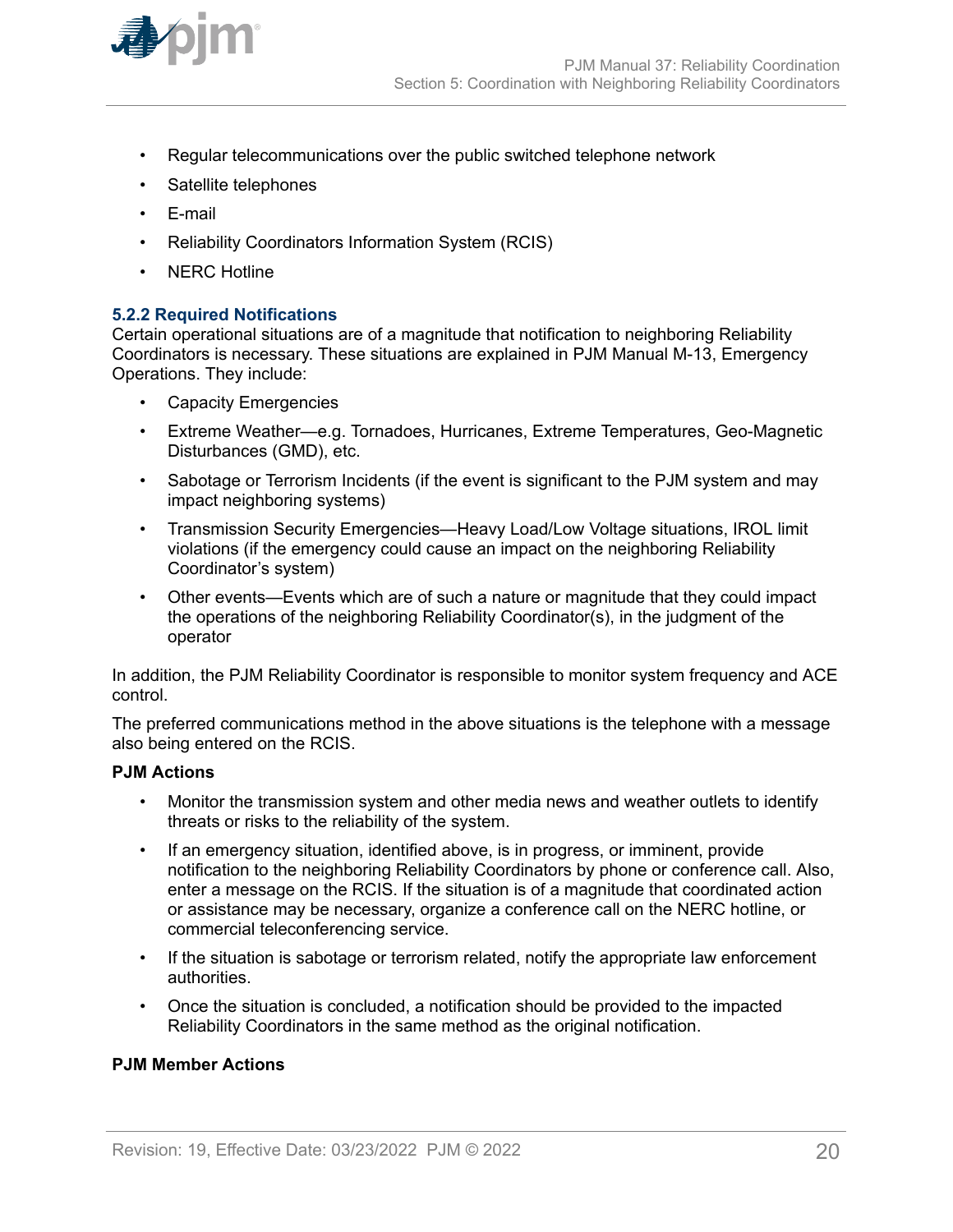<span id="page-20-0"></span>

- Monitor system conditions and identify potential or actual emergency situations to PJM as soon as possible to permit PJM to organize assistance from the neighboring Reliability Coordinators, if required.
- Follow directives from PJM that may come from neighboring Reliability Coordinators to implement action to mitigate the emergency situation.

# **5.3 Mitigating Operational Problems**

Rapid, coordinated action is sometimes necessary to mitigate or alleviate an operational problem. Such action may require assistance from a neighboring Reliability Coordinator(s). In these situations, clear, concise communications are necessary to develop a coordinated action plan that can be implemented quickly. When working with other Reliability Coordinators, the key is to gain a mutual understanding of the problem at hand and how the other Reliability Coordinator may be of assistance. When a mutually agreed upon course of action cannot be developed, then implement the most conservative course of action.

#### **PJM Actions**

- As part of the notification processes described above, or immediately thereafter, contact the neighboring Reliability Coordinator, if there is the potential for assistance. Concisely, yet fully, explain the situation and how the neighboring Reliability Coordinator could be of assistance.
- Be responsive to the needs of the neighboring Reliability Coordinator to require additional information to assess their ability to provide assistance. Provide any necessary information that may be needed to analyze the situation and develop a corrective action.
- PJM Reliability Coordinator shall document, in PJM SmartLog system, the need to enhance the PJM EMS Bulk Electric System external model based on real-time system conditions. The PJM Reliability Coordinator shall communicate the need to enhance the PJM EMS Bulk Electric System external model to PJM Operations Engineering Support.
- Work to achieve a consensus on the course of action to be followed. In the absence of a consensus, adopt the most conservative course of action. Through the course of the discussions and during the implementation of the course of action, document steps taken and points of disagreement in the operator logs.

#### **PJM Member Actions**

• Follow directives from PJM that may come from neighboring Reliability Coordinators to implement action to mitigate the emergency situation.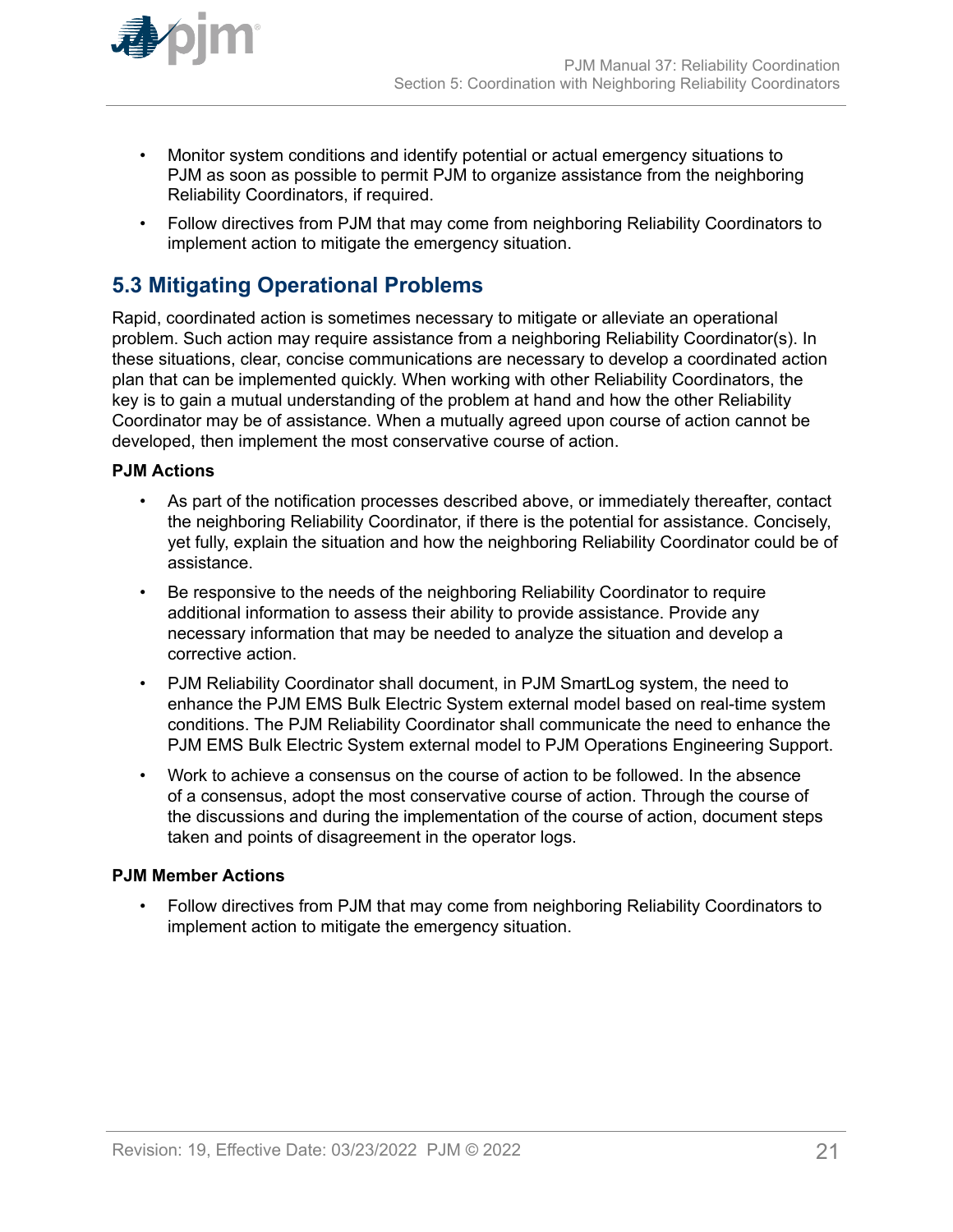<span id="page-21-0"></span>

# **Attachment A: PJM Reliability Plan**



#### **Table of Contents**

| Introduction                                            |  |
|---------------------------------------------------------|--|
| A. Responsibilities - Authorization                     |  |
| B. Responsibilities – Delegation of Tasks               |  |
| C. Common Tasks for Next-Day and Current-Day Operations |  |
| D. Next-Day Operations                                  |  |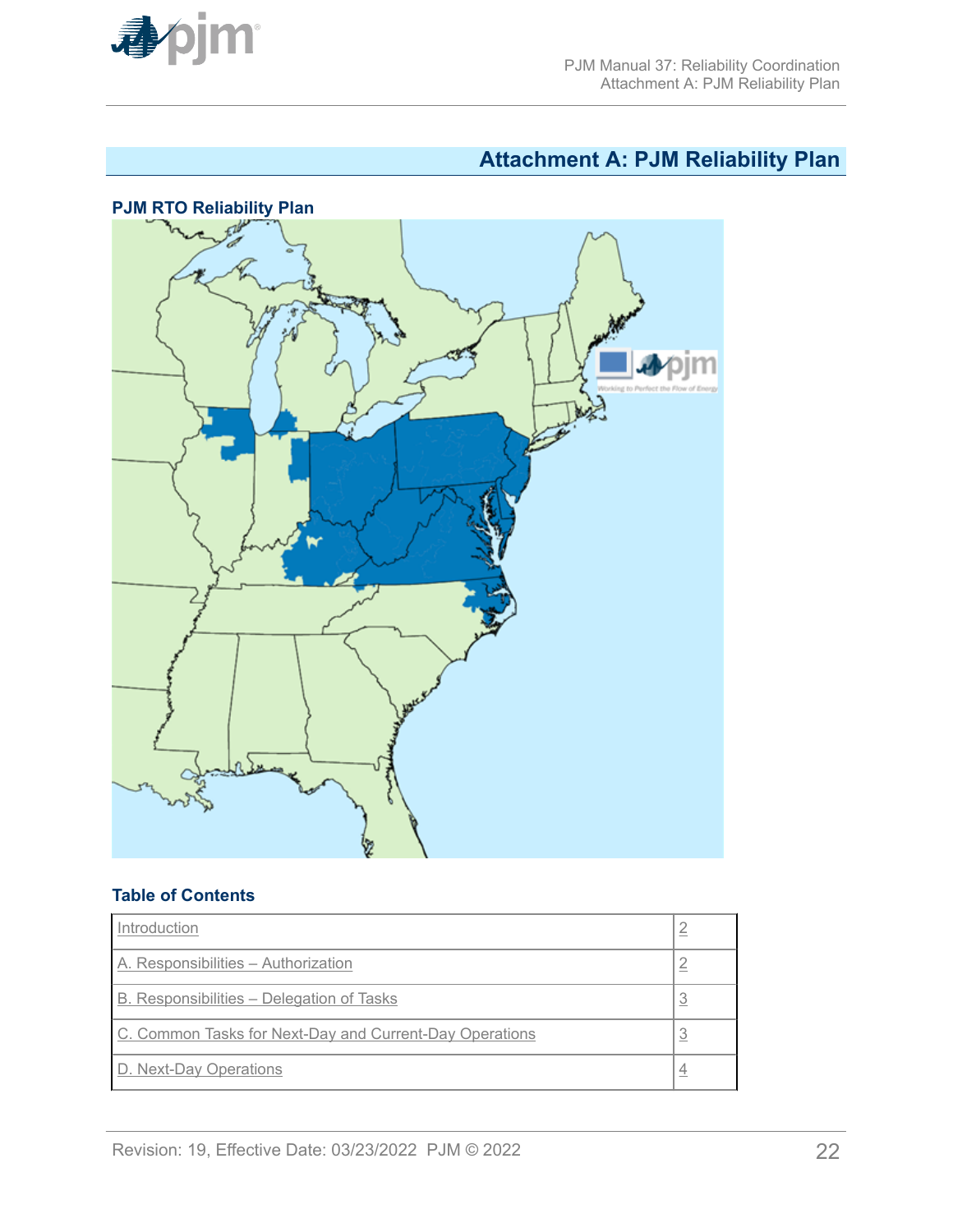<span id="page-22-0"></span>

| $\overline{5}$<br>E. Current-Day Operations<br>F. Emergency Operations<br>$\overline{9}$<br>G. System Restoration<br>10<br>11<br>H. Coordination Agreements and Data Sharing<br>11<br>I. Facility<br>J. Staffing<br>13<br>Appendix A: PJM Governing Documents<br>14<br>Appendix B: Agreements with External Entities<br>14<br>Appendix C: PJM Reliability Area Map<br>15<br>Appendix D: PJM TOs and TOPs<br>16 |  |
|----------------------------------------------------------------------------------------------------------------------------------------------------------------------------------------------------------------------------------------------------------------------------------------------------------------------------------------------------------------------------------------------------------------|--|
|                                                                                                                                                                                                                                                                                                                                                                                                                |  |
|                                                                                                                                                                                                                                                                                                                                                                                                                |  |
|                                                                                                                                                                                                                                                                                                                                                                                                                |  |
|                                                                                                                                                                                                                                                                                                                                                                                                                |  |
|                                                                                                                                                                                                                                                                                                                                                                                                                |  |
|                                                                                                                                                                                                                                                                                                                                                                                                                |  |
|                                                                                                                                                                                                                                                                                                                                                                                                                |  |
|                                                                                                                                                                                                                                                                                                                                                                                                                |  |
|                                                                                                                                                                                                                                                                                                                                                                                                                |  |
|                                                                                                                                                                                                                                                                                                                                                                                                                |  |

#### **Introduction**

The North American Electric Reliability Corporation (NERC) requires every Region, sub-region, or interregional coordinating group to establish a Reliability Coordinator to provide the reliability assessment and emergency operations coordination for the Balancing Authorities and Transmission Operators within the Regions and across the Regional boundaries.

PJM Interconnection, LLC (PJM) serves as the Reliability Coordinator (RC) for its transmissionowning members. PJM is responsible for regional system reliability, which includes responsibility for both the Bulk Electric System, and lower voltage facilities that have been turned over to PJM for operational control. The PJM functions associated with the reliability of the Bulk Electric System include review and approval of planned facility transmission line outages and generation outages based upon current and projected system conditions, monitoring of real time loading information and calculating post-contingency loadings on the transmission system, administering loading relief procedures, re-dispatch of generation, and ordering curtailment of transactions and/or load. PJM operates a single Balancing Authority (BA) in its footprint and is also responsible for system control performance. PJM reliability procedures and policies are consistent with NERC and Regional Entity Standards. PJM operates within multiple NERC Regional Entities and recognizes each Regional Entity's policies and standards.

#### **A. Responsibilities – Authorization**

1. Authority to Act - PJM is responsible for the reliable operation of the Bulk Electric System within its Reliability Coordination Area in accordance with NERC Standards, Regional policies and standards. PJM's authority to act is derived from a set of agreements all PJM members have executed (See Appendix A). PJM has clear decision-making authority to act and to direct actions taken by its members within its Reliability Coordination Area to preserve the integrity and reliability of the Bulk Electric System.

1.1 PJM has a Wide Area view of its Reliability Coordination Area and neighboring areas that have an impact on PJM's area. PJM has the operating tools, processes and procedures, including the authority, to prevent or mitigate emergency operating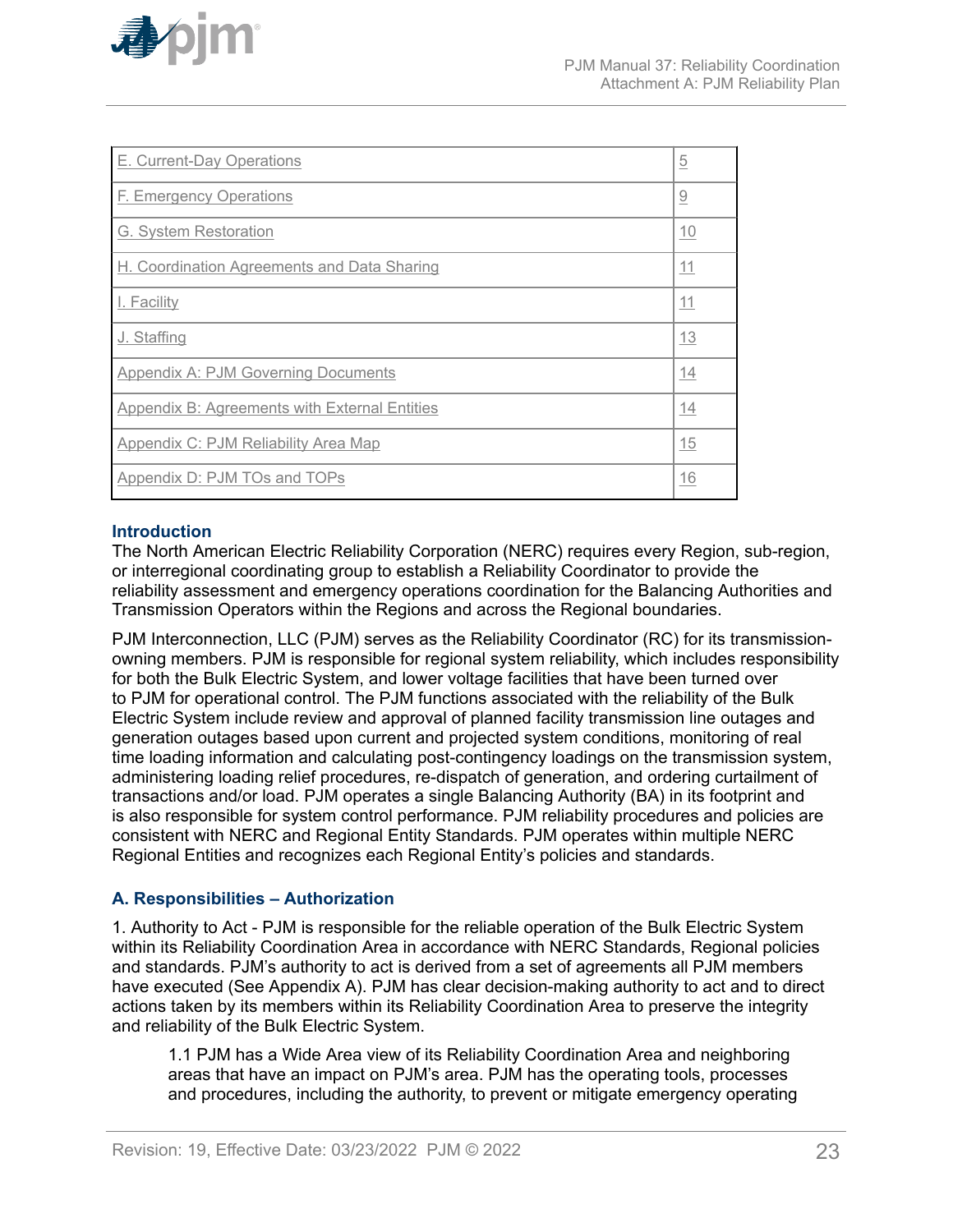<span id="page-23-0"></span>

situations in both next-day analysis and during real-time conditions per the NERC Standards and Regional policies and standards, as well as the governing documents listed in Appendix A of this document.

1.2 PJM has clear decision-making authority to act and to direct actions taken by its members within its Reliability Coordination Area to preserve the integrity and reliability of the Bulk Electric System. PJM's responsibilities and authorities, as well as its members' responsibilities, are clearly defined in the governing documents.

1.3 PJM has not delegated any of its Reliability Coordinator responsibilities.

2. Independence - PJM will act in the best interest of ensuring reliability for its Reliability Coordination Area and the Eastern Interconnection before that of any other entity. This expectation is clearly identified in the governing documents (see Appendix A).

3. PJM Operating Instructions Compliance - Per the governing documents (see Appendix A), the PJM local control centers shall carry out required emergency actions as directed by PJM, including the shedding of firm load if required, unless such actions would violate safety, equipment, regulatory, or statutory requirements.

#### **B. Responsibilities – Delegation of Tasks**

PJM has not delegated any Reliability Coordination tasks.

#### **C. Common Tasks for Next-Day and Current-Day Operations**

This section documents how PJM conducts current-day and next-day reliability analysis for its Reliability Coordination Area.

1. Determination of Interconnection Reliability Operating Limits (IROLs) – PJM determines IROLs based on local, regional and inter-regional studies including seasonal assessments and ad hoc studies. The majority of the PJM IROLs are voltage stability interfaces.

During real time operations, PJM calculates the actual flow for the reactive interface IROLs using Transmission Limit Calculator (TLC). TLC uses a state estimator snapshot, calculates a voltage collapse transfer limit, and establishes an operating limit based on a back off from the calculated collapse point. These limits are calculated approximately every 5 minutes using the current system topology and posted to the PJM website in close to real time.

2. Operation to prevent the likelihood of a SOL or IROL violation in another area of the Interconnection and operation when there is a difference in limits – PJM, through the Joint Operating Agreement with other Reliability Coordinator neighbors, coordinates operations to prevent the likelihood of a SOL or IROL in another area. These agreements include data exchange, Available Transfer Capability coordination, and Outage Coordination and are listed in Appendix B.

Local control centers in the PJM Reliability Coordination Area are required to follow directives provided by PJM and operate to NERC Standards to prevent the likelihood that a disturbance, action, or non-action in its Reliability Coordination Area will result in a SOL or IROL violation in another area of the Interconnection. When there is a difference in derived limits, PJM utilizes the most conservative limit until the difference is resolved.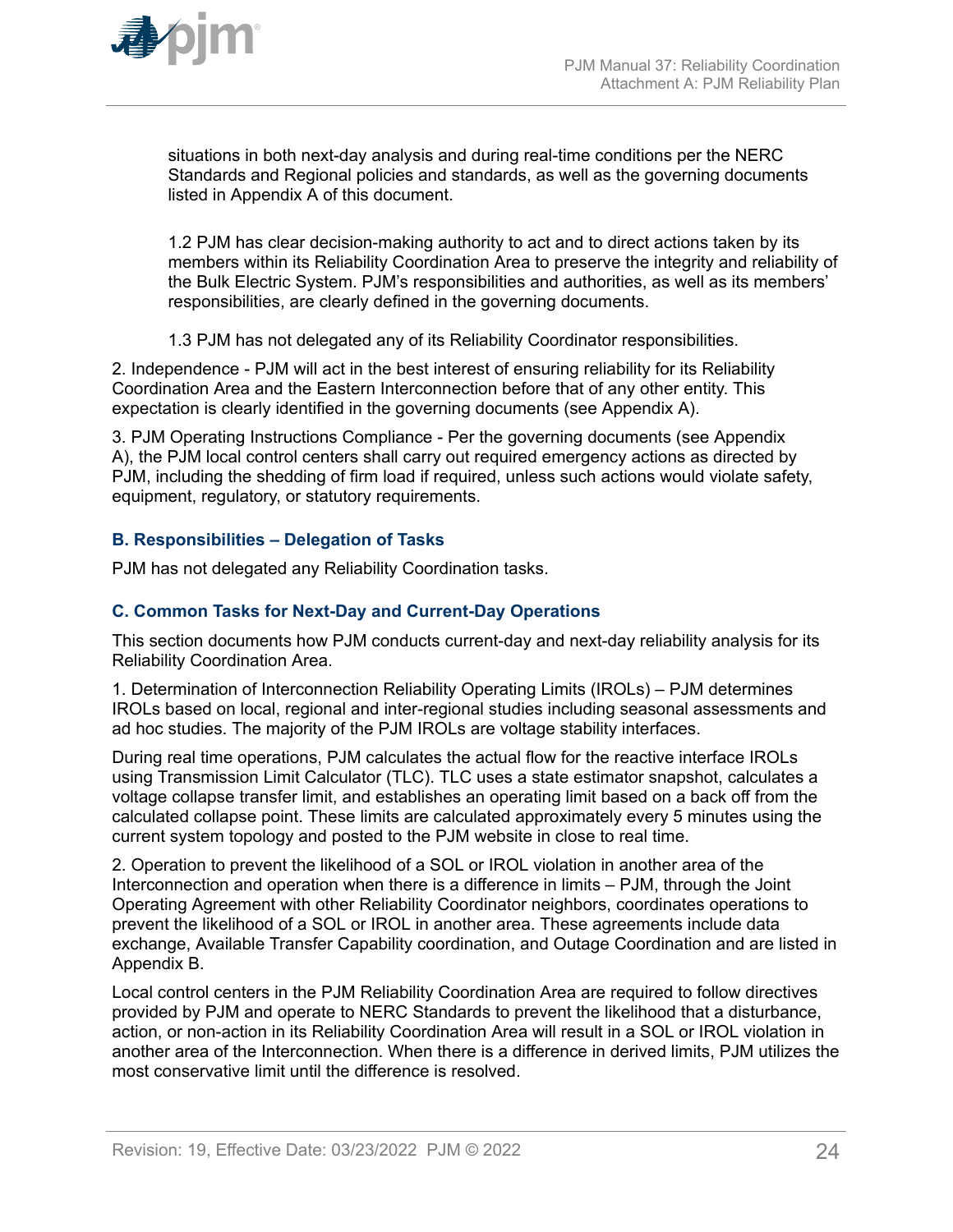<span id="page-24-0"></span>

3. Operation under known and studied conditions and re-position without delay and no longer than 30 minutes – PJM ensures entities within its Reliability Coordination Area always operate under known and studied conditions and they return their systems to a secure operating state following contingency events within approved timelines, regardless of the number of contingency events that occur or the status of their monitoring, operating and analysis tools. PJM also ensures its local control centers re-position the system to be within all IROLs following contingencies within 30 minutes.

On a daily basis, PJM conducts next-day security analyses utilizing planned outages, forecasted loads, generation commitment, and expected net interchange. The analyses include contingency analysis and voltage stability analysis on key interfaces. These analyses model peak conditions for the day and are conducted utilizing first contingency (n-1) analysis. Results and mitigation are documented in the Next-Day Security Analysis Report and distributed to PJM staff and neighboring Reliability Coordinators. The Next-Day Security Analysis Report is posted to a secure website available to the PJM local control centers and neighbors. Mitigation plans are formed as needed for potential violations determined in the next day security analysis.

In real time, PJM relies on its telemetry and real-time analysis tools to monitor real time system conditions to identify potential IROL and SOL problems. PJM's operational philosophy is to operate on a pre-contingency basis; that is, to mitigate a simulated overload condition before it occurs.

4. PJM provides transmission service within the PJM Reliability Coordination area. PJM communicates IROLs within its wide-area view and provides updates as needed via reports, morning conference calls, and the ALL-CALL system and real-time via voice and messaging.

5. PJM process for issuing Operating Instructions – PJM uses a number of communications tools for issuing/receiving of Operating Instructions. The primary communications means is the PJM All-Call System (All-Call) which is a dedicated telephone-based system which sends the Operating Instruction / message to all control centers simultaneously and confirms response. In addition, PJM will follow the verbal message with Emergency Procedures messages on its website through a specific application that runs within its Data Viewer tool and as well direct phone contact as necessary.

#### **D. Next Day Operations**

This section documents how PJM conducts next-day reliability analyses for its Reliability Coordination Area.

1. Reliability Analysis and System Studies – PJM conducts next-day reliability analyses for its Area to ensure the Bulk Power System can be operated reliably in normal and post contingency conditions.

On a daily basis, PJM conducts next-day security analyses utilizing known outages, forecasted loads, generation commitment and dispatch, and expected net interchange using the study capability in the PJM EMS. Base case flows on all monitored facilities are compared against the normal rating. Post-contingency flows for all monitored facilities are compared against their emergency rating for all contingencies. Voltage stability analysis is conducted on key critical interfaces to determine a flow limit.

Mitigation plans are formed as needed for potential violations determined in the next day security analysis. Mitigation is of the form of additional generation commitment, system reconfiguration, generation re-dispatch, use of TLR or other local flow mitigation procedures.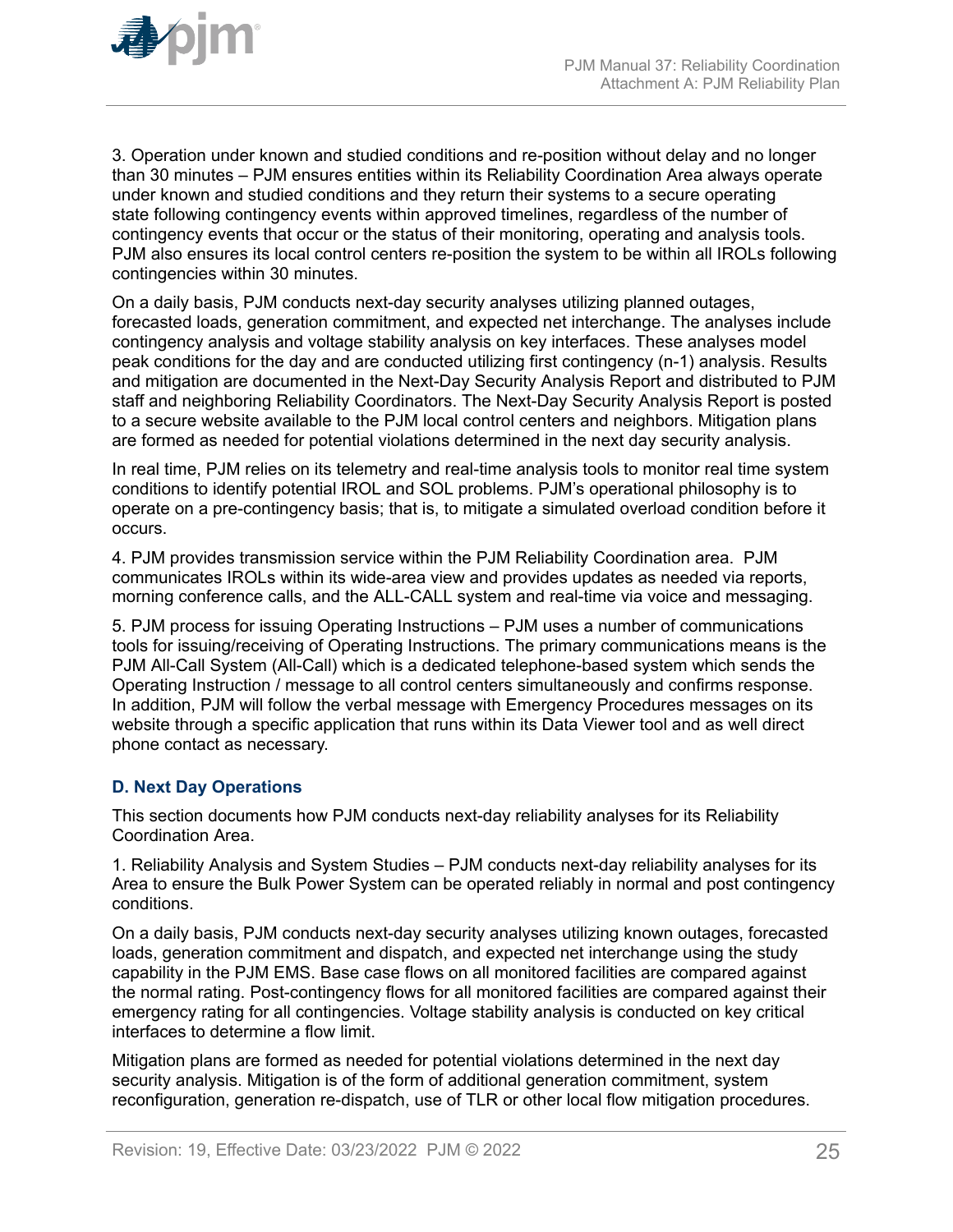<span id="page-25-0"></span>2. Information Sharing – Generation Owners and Transmission Owners in the PJM Reliability Coordination Area and neighboring Reliability Coordinator areas provide to PJM all information required for system studies, such as critical facility status, load, generation, Operating Reserve projections, and known interchange transactions.

The entities in the PJM Reliability Coordination Area provide generation and transmission facility statuses to the PJM outage scheduling application (eDART), forecasted loads, operating reserves, and known interchange transactions via OATI webSmartTag. PJM shares this information via an SDX file every fifteen minutes. For entities outside PJM, SDX files are downloaded and loaded into appropriate systems.

Sharing of Study Results - When conditions warrant or upon request, PJM shares the results of its system studies with the entities within its Reliability Coordination Area and/or with other Reliability Coordinators. Study results for the next day shall be available no later than 15:00 Eastern Prevailing Time, unless circumstances warrant otherwise.

A Next-Day Security Analysis Report is available to PJM and member operations staff and neighboring Reliability Coordinators via secure website. PJM holds daily conference calls with MISO, and others, as necessary, as part of this process.

#### **E. Current Day Operations**

This section documents how PJM conducts current-day reliability analyses for its Reliability Coordination Area.

1. PJM uses a suite of real time network analysis tools to continuously monitor all Bulk Power System facilities, including sub-transmission information as needed, within the PJM Reliability Coordination Area and adjacent areas, as necessary, to ensure, at any time, PJM is able to determine any potential SOL and IROL violations within its Reliability Coordination Area.

PJM utilizes a state estimator and real-time contingency analysis as the primary tool to monitor facilities. The state estimator model includes all BES as well as facilities, generally 69 kV and above, in the PJM Reliability Coordination Area. The model also has extensive representation of neighboring facilities in order to provide an effective wide-area view. This model is updated quarterly and may be updated on demand for emergencies.

Real Time Contingency Analysis (RTCA) is performed on contingencies utilizing the state estimator model approximately every 1-2 minutes. Contingencies include all PJM Reliability Coordination Area equipment which has been turned over to PJM for operational control, and neighboring contingencies that would impact PJM Reliability Coordination Area facilities.

In order to continuously monitor its reactive interfaces, PJM uses a real time calculation tool named Transmission Limit Calculator (TLC). TLC takes a state estimator snapshot and calculates a voltage collapse equivalent flow for the interface, based on current real time telemetry and topology. A back off flow is established to prevent operating to an actual voltage collapse, and PJM operates to maintain flows below this limit.

SCADA alarming is utilized to alert PJM of any actual low or high voltages or facilities loaded beyond their normal or emergency limits.

In addition to the above applications, PJM utilizes a dynamically updated transmission overview display to maintain a wide area view. All transmission facilities 500 kV and above are depicted on the overview with flows (MW and MVAR), indication of facilities out of service, high and low voltage warning and alarming. For more detailed monitoring, bus level one-line diagrams are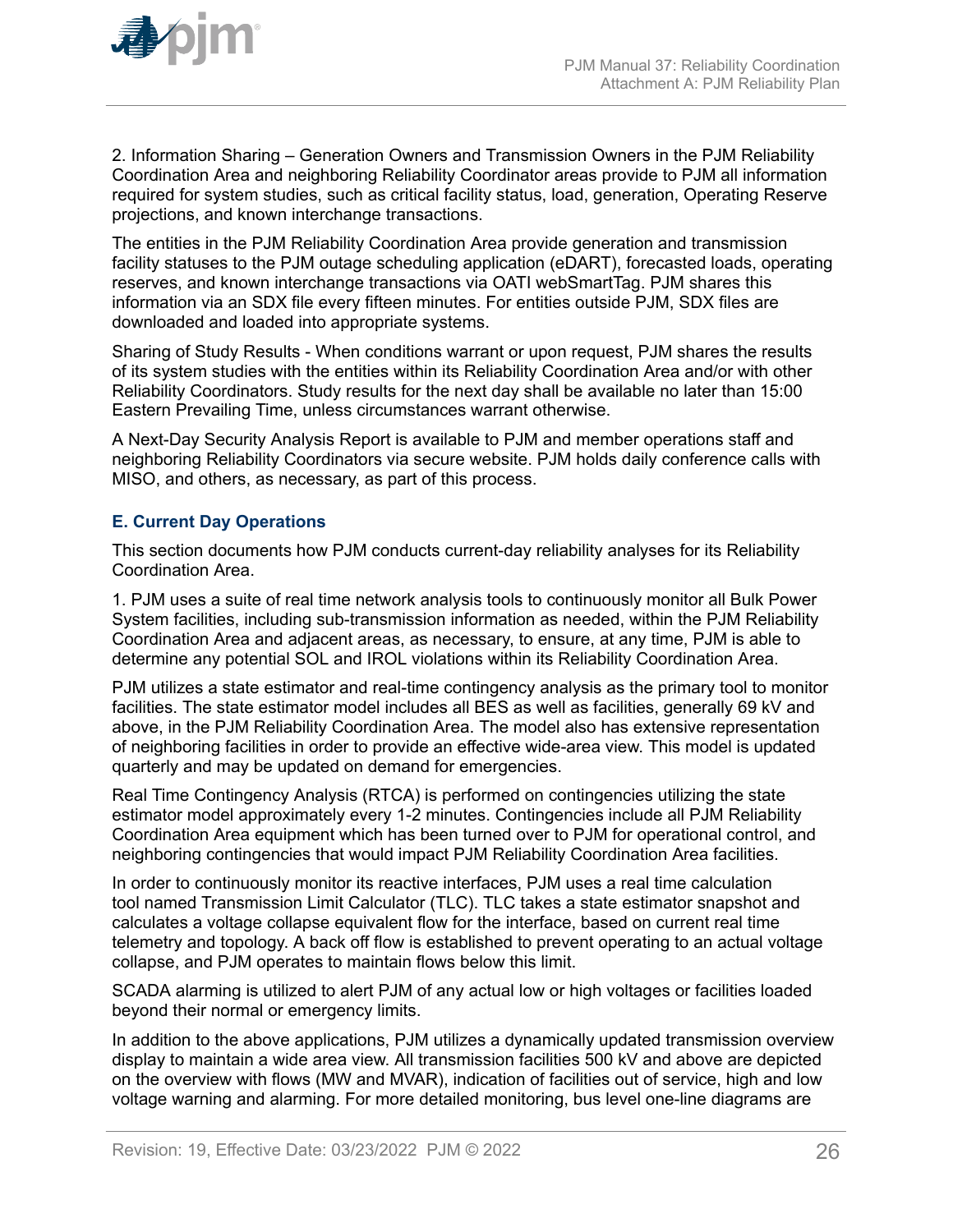

utilized for station level monitoring and information. The one-line diagrams are populated with the real time telemetered information as well as the state estimated solution.

1.1 PJM notifies neighboring Reliability Coordinators of operational concerns (e.g. declining voltages, excessive reactive flows, or an IROL violation) that it identifies within the neighboring Reliability Coordination Area via direct phone calls, conference calls, NERC hotline calls, and/or RCIS messages. PJM has joint operating agreements with neighboring Reliability Coordinators that are listed in Appendix B. PJM directs actions to provide emergency assistance to all Reliability Coordination neighbors, during declared emergencies, which is required to mitigate the operational concern to the extent that the same entities are taking in kind steps and the assistance would be effective.

2. PJM maintains awareness of the status of all current critical facilities whose failure, degradation or disconnection could result in an SOL or IROL violation within its Reliability Coordination Area via State Estimator, RTCA, SCADA alarming, and transmission displays. PJM is aware of the status of any facilities that may be required to assist Reliability Coordination Area restoration objectives via these same displays and tools.

3. PJM is continuously aware of conditions within its Reliability Coordination Area, and includes real time information in its reliability assessments via automatic updates to the state estimator, TLC, and transmission displays. PJM monitors its Reliability Coordination Area parameters, including the following:

3.1 Current status of Bulk Power System elements (transmission or generation including critical auxiliaries) such as Automatic Voltage Regulators, Remedial Action Schemes (RAS), and system loading are monitored by state estimator, RTCA, SCADA Alarming, and transmission displays. PJM members are required to report to PJM when Automatic Voltage Regulators are not in-service or status changes of RAS.

3.2 Current pre-contingency element conditions (voltage, thermal, or stability) are monitored by state estimator, SCADA Alarming, TLC, and transmission displays.

3.3 Current post- contingency element conditions (voltage, thermal, or stability) are monitored by RTCA, TLC, and transmission displays.

3.4 System real reserves are monitored versus what is required in EMS. Reactive reserves versus what is required are monitored via monitoring adequacy of calculated post-contingent steady state voltages versus voltage limits, voltage stability interfaces against limits, and reactive reserves versus required for defined zones. Reactive Reserve Checks are made as needed when reactive reserves in real-time indicate lower than expected.

3.5 Capacity and energy adequacy conditions are determined Day Ahead (DA) and monitored real time in accordance with our Market Processes to maintain the required levels of reserves.

3.6 Current ACE, System Frequency and BAAL are displayed in trend charts to the PJM Generation Dispatcher.

3.7 Current local procedures, such as operating procedures, are monitored and coordinated with local control centers and implementation documented in the PJM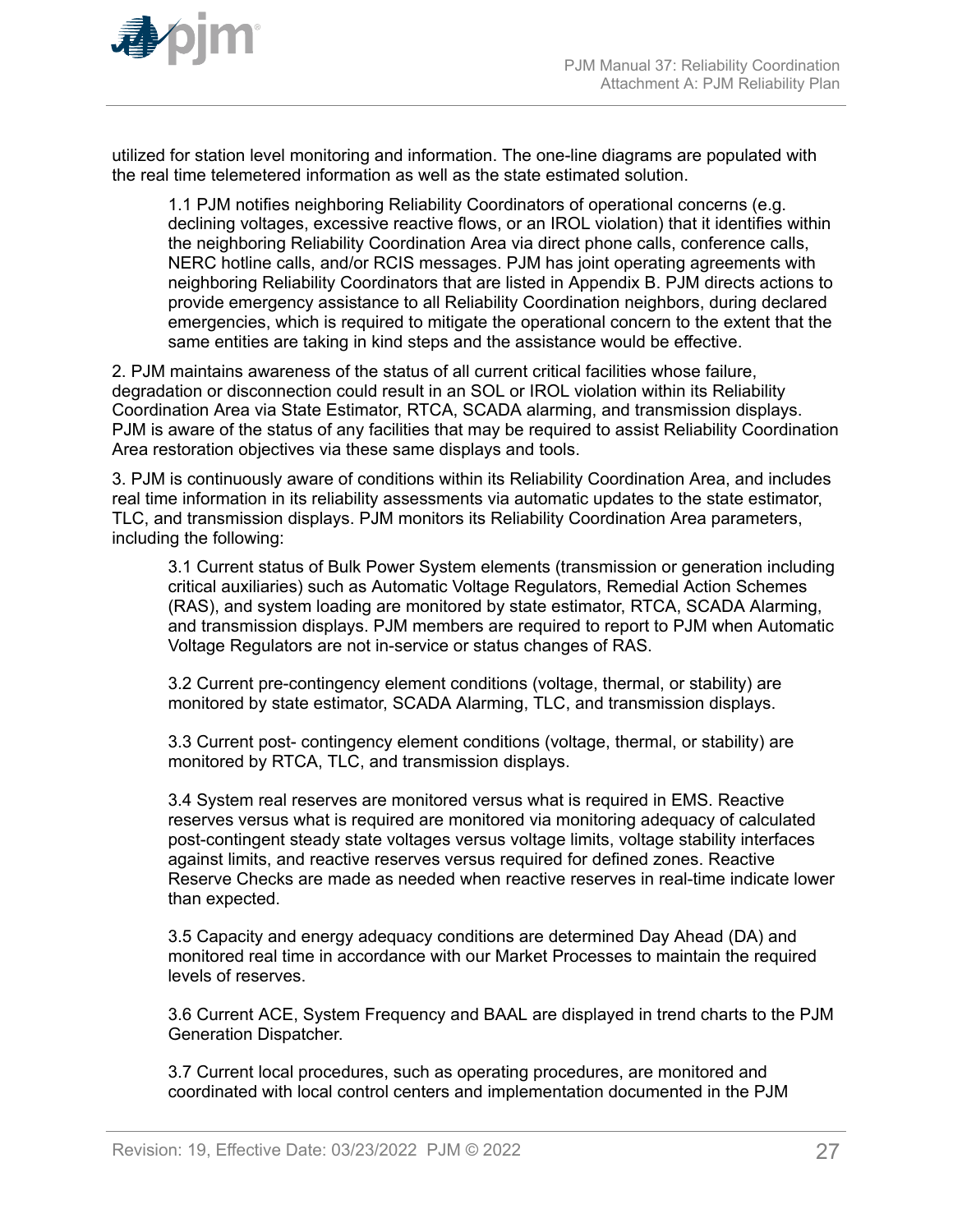

SmartLogs. TLR procedures in effect are monitored via the Interchange Distribution Calculator and documented in the PJM SmartLogs.

3.8 Generation dispatch is performed for the PJM Balancing Authority Area by the PJM Generation Dispatcher using the Security Constrained Economic Dispatch (SCED) application, which is a single economic constraint controlled dispatch for the entire PJM RTO area.

3.9 Planned transmission or generation outages are reported to PJM via the eDART application. In the PJM EMS, any current Transmission Facility outages which are not associated with an eDART ticket, such as unplanned outages, will automatically create an eDART ticket.

3.10 Contingency Events are monitored by state estimator, RTCA, SCADA Alarming, and transmission displays. Local control centers report Contingency Events on nonmonitored facilities to PJM.

4. PJM monitors Bulk Power System parameters that may have significant impacts upon its Reliability Coordination Area and neighboring Reliability Coordination areas with respect to:

4.1 PJM maintains awareness of all Interchange Transactions that wheel-through, source, or sink in its Reliability Coordination Area via OATI webSmartTag and IDC displays. Interchange Transaction information is made available to all Reliability Coordinators via OATI webSmartTag . PJM monitors internal transactions in its market area via the PJM ExSchedule application.

4.2 PJM evaluates and assesses any additional Interchange Transactions that would violate IROL or SOLs by using the IDC as a look-ahead tool. As flows approach their IROL or SOLs, PJM evaluates the incremental loading next-hour transactions would have on the SOLs or IROLs and determines if action needs to be taken to prevent an SOL or IROL violation. PJM has the authority to direct all actions necessary and may utilize all resources to address a potential or actual IROL violation up to and including load shedding. PJM has EMS displays, including the reactive interface limits screen that is designed so the operators can watch and monitor specific IROL limits.

4.3 PJM monitors Operating Reserves versus each Regional requirement to ensure the required amount of Operating Reserves is provided and available as required to meet NERC Control Standards via EMS and meet the Regional obligation. If necessary, PJM will commit additional reserves including obtaining assistance from neighbors.

4.4 PJM identifies the cause of potential or actual SOL or IROL violations via analysis of state estimator results, RTCA results, SCADA Alarming of outages, TLC results, transmission displays of changes, and Interchange Transaction impacts. PJM will initiate control actions including transmission reconfiguration, generation re-dispatch, or emergency procedures to relieve the potential or actual IROL violation without delay, and no longer than 30 minutes. PJM is authorized to direct utilization of all resources, including load shedding, to address a potential or actual IROL violation. PJM will not solely rely on the TLR procedure to mitigate an IROL violation.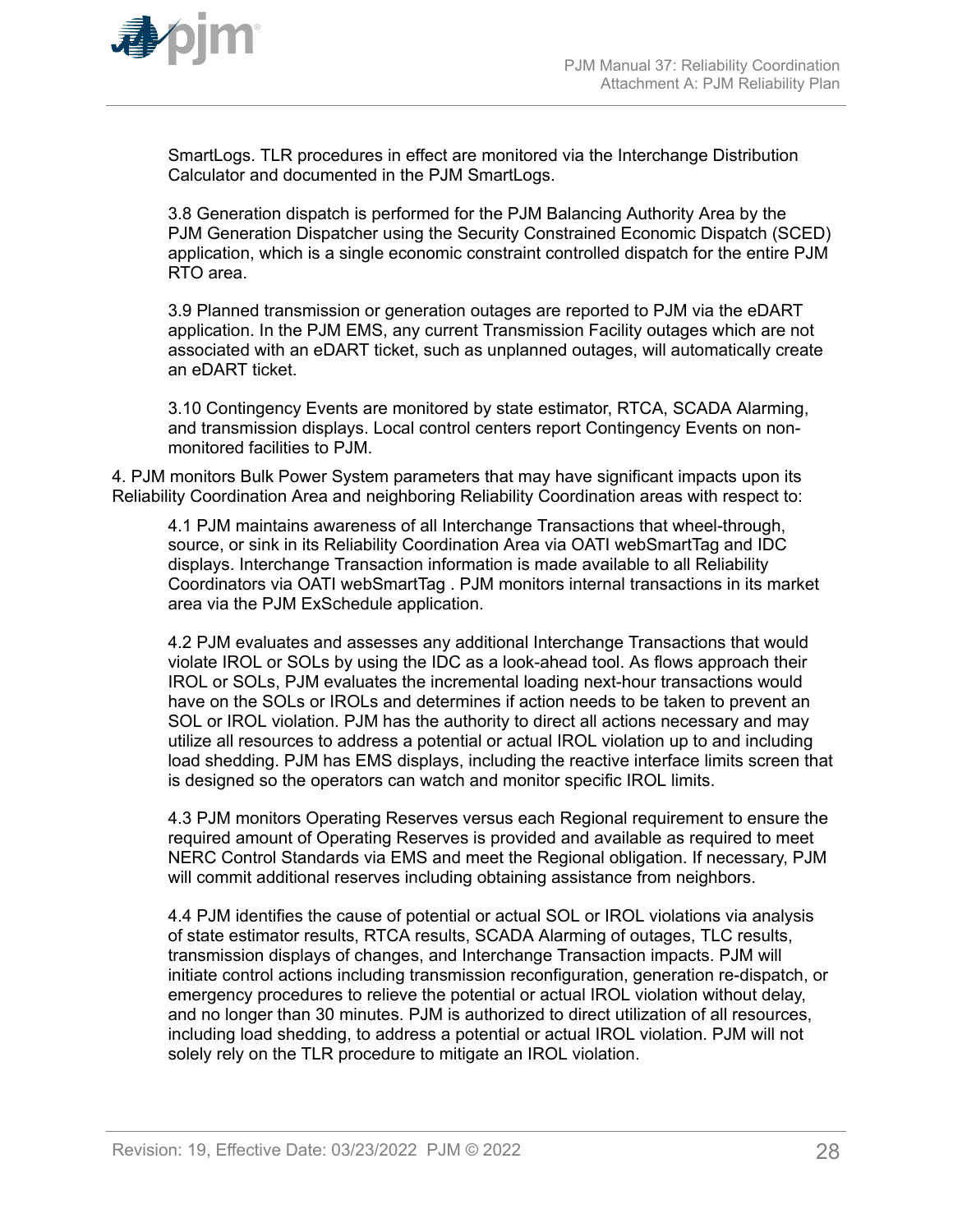<span id="page-28-0"></span>

4.5 PJM complies with the start and end times for time error corrections as communicated by the Time Monitor. PJM communicates Geo-Magnetic Disturbance forecast information to local control centers and Generation Operators via the All-Call System and the Emergency Procedures webpage. PJM will assist in development of any required response plan and may move to conservative operating mode to mitigate impacts as needed.

4.6 PJM participates in NERC Hotline discussions, assists in the assessment of reliability of the Regions and the overall interconnected system, and coordinates actions in anticipated or actual emergency situations. PJM will disseminate this information via the All-Call system or individual phone calls.

4.7 PJM monitors system frequency and ACE via trend graph. If the BAAL is outside of the acceptable range, the PJM Regulation will be manually adjusted, if necessary, to utilize the support resources for frequency mitigation. PJM will utilize all resources, including firm load shedding, to relieve the emergent condition.

4.8 PJM coordinates with other Reliability Coordinators and its Generation Operators and local control centers, as needed, on the development and implementation of action plans to mitigate potential or actual SOL, IROL, BAAL or DCS violations. PJM coordinates pending generation and transmission maintenance outages with other Reliability Coordinators and its Generation Operators and local control centers, as needed and within code of conduct requirements, real time via telephone and next-day per the PJM outage scheduling process.

4.9 PJM will assist or request assistance as the Balancing Authority Operator for the RTO from neighboring Reliability Coordinators via the Energy Emergency Alert (EEA) notification process and will conference parties together as appropriate.

4.10 PJM monitors its ACE to identify the sources of problems contributing to frequency, time error, or inadvertent interchange and directs corrective actions per 4.7 above.

4.11 The local control centers within PJM's Reliability Area inform PJM of all changes in status of Remedial Action Schemes (RAS), including any degradation or potential failure to operate, as expected by the local control center. PJM factors these RAS changes into its reliability analyses and updates its contingency definitions as appropriate.

5. PJM issues alerts, as appropriate, to local control centers via the All-Call system, individual phone calls, when it foresees a transmission problem (such as an SOL or IROL violation, loss of reactive reserves, etc.) within its Reliability Area that requires notification. PJM issues alerts, as appropriate, to all Reliability Coordinators via the Reliability Coordinator Information System when it foresees a transmission problem (such as an SOL or IROL violation, loss of reactive reserves, etc.) within its Reliability Area that requires notification.

6. PJM confirms reliability assessment results via analyzing results of state estimator/RTCA, and discussions with local control centers and neighboring Reliability Coordinators. PJM identifies options to mitigate potential or actual SOL or IROL violations via examining existing operating procedures, system knowledge, and power flow analysis to identify and implement only those actions as necessary as to always act in the best interests of the interconnection.

#### **F. Emergency Operations**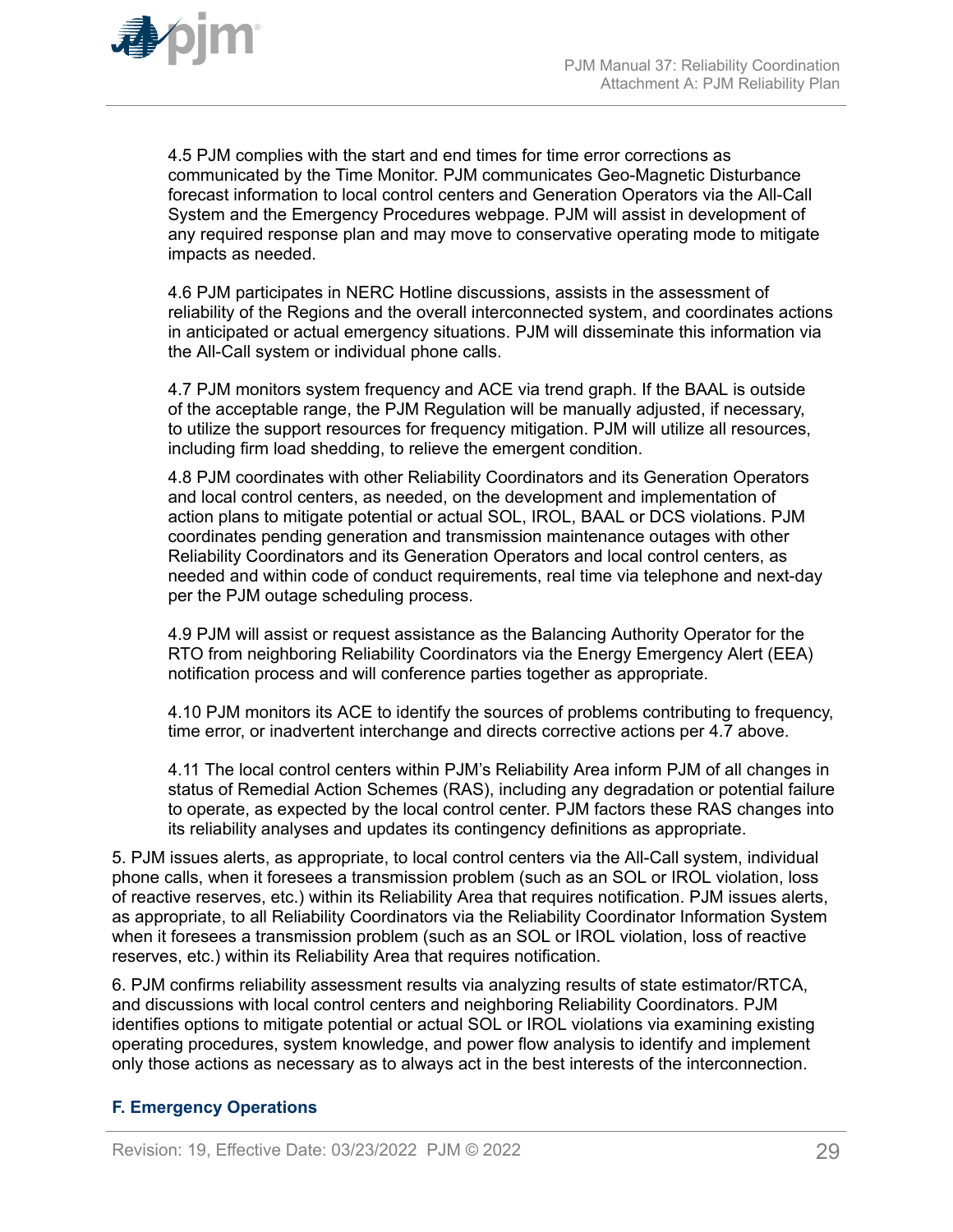<span id="page-29-0"></span>

1. PJM utilizes PJM Manual M-13, Emergency Operations, to direct its Members to return the transmission system to within IROL or SOL limits as soon as possible, but no longer than 30 minutes. This procedure includes the actions (e.g. reconfiguration, re-dispatch or load shedding) PJM will direct until relief requested by the TLR process is achieved.

2. PJM utilizes PJM Manual M-13, Emergency Operations, when it determines IROL violations are imminent. PJM Emergency Operations documents the processes and procedures PJM follows when directing the re-dispatch of generation, reconfiguring transmission, managing Interchange Transactions, or reducing system demand to mitigate the IROL violation to return the system to a reliable state. PJM coordinates its alert and emergency procedures with other Reliability Coordinators via joint operating agreements listed in Section H.

3. PJM directs actions in the event the loading of transmission facilities progresses to or is projected to progress to an SOL or IROL violation.

3.1 PJM directs reconfiguration and re-dispatch within its market area as needed to prevent or relieve SOL or IROL violations. PJM will not rely on or wait for TLR to relieve IROL violations. PJM will implement TLR if doing so will provide additional relief. PJM will adhere to the TLR congestion report instructions including curtailing transactions and re-dispatching for market flow.

3.2 PJM utilizes market-to-market re-dispatch for its market area for reciprocally coordinated flowgates with MISO and NYISO per the Congestion Management Process (see Appendix B). PJM also coordinates flowgate limits and monitors flows on facilities within TVA, Duke, Progress Energy and other RC areas in order to maintain reliable operation.

3.3 PJM uses market re-dispatch, in conjunction with TLR per the IDC congestion relief report.

3.4 PJM complies with the provisions of the TLR by curtailing Interchange Transactions and re-dispatching for market flow per the IDC congestion relief report.

3.5 PJM will direct reconfiguration, re-dispatch for market areas, and TLR reductions to relieve facilities as necessary. PJM will not rely on TLR as an emergency action.

4. PJM monitors its ACE, and directs action to assist in maintaining system frequency to return within BAAL limits as appropriate.

5. PJM utilizes PJM Manual M-13, Emergency Operations, to mitigate an energy emergency within its Reliability Coordination Area. PJM will provide assistance to other Reliability Coordinators per its respective joint operating agreement listed in Appendix B.

6. PJM utilizes PJM Manual M-13, Emergency Operations, when it, or a Reserve-Sharing Group, or a Load-Serving Entity within its Reliability Coordination Area is experiencing a potential or actual Energy Emergency. PJM Emergency Operations document the processes and procedures PJM uses to mitigate the emergency condition, including a request for emergency assistance if required.

7. PJM also drills at least annually with its members on Emergency procedures.

#### **G. System Restoration**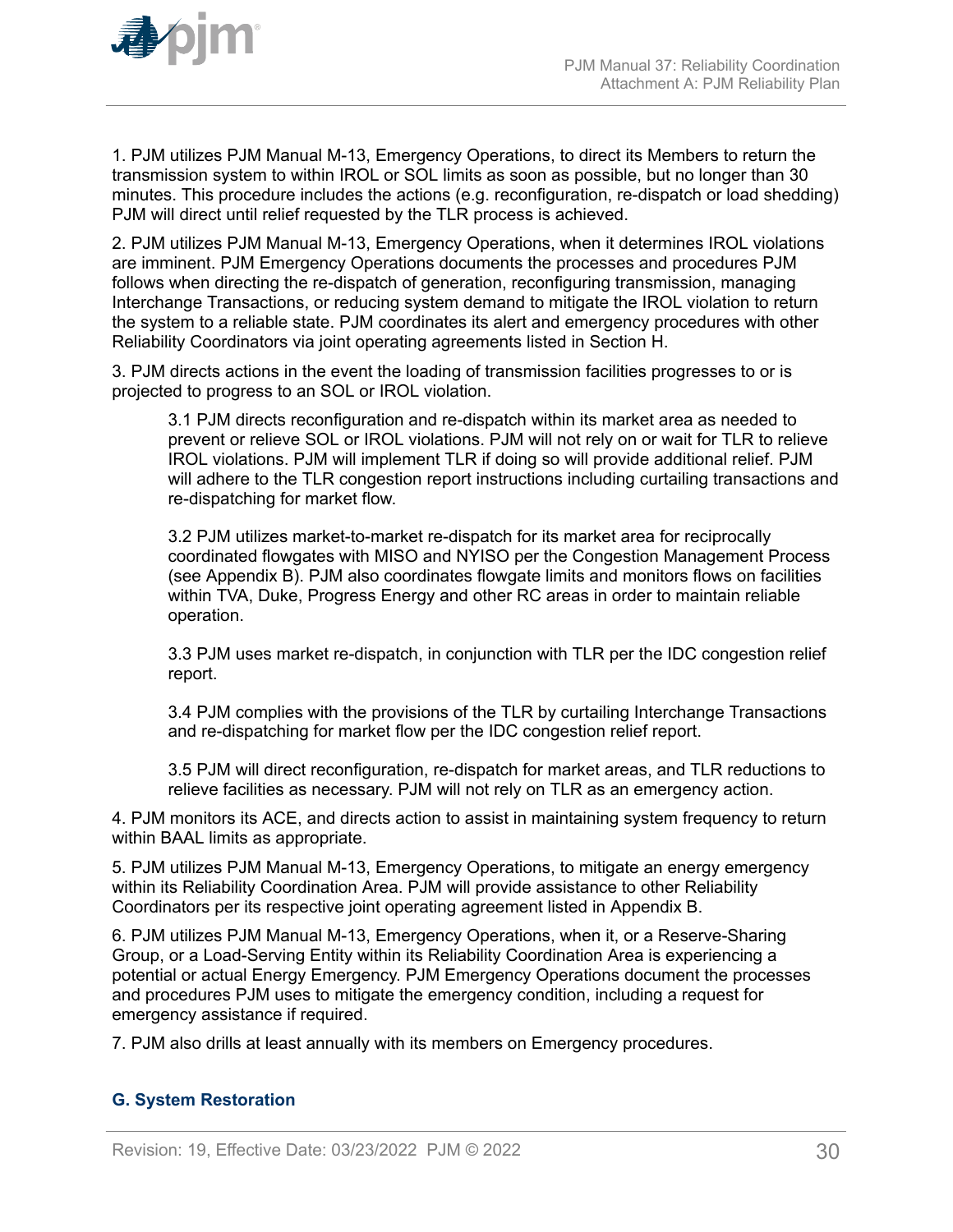<span id="page-30-0"></span>

1. Knowledge of PJM Transmission Owner Restoration Plans – PJM is aware of each transmission owner Restoration Plan and has a written copy of each plan. During system restoration, PJM monitors restoration progress and acts to coordinate any needed assistance. PJM may direct the restoration activities, depending on system conditions.

2. PJM Restoration Plan – The PJM Restoration Procedures are contained in PJM Manual M-36, System Restoration. PJM takes action to restore normal operations once an operating emergency has been mitigated in accordance with its Restoration Plan. This Restoration Plan is drilled at least annually.

3. Dissemination of Information – PJM serves as the primary contact for disseminating information regarding restoration to neighboring Reliability Coordinators and members not immediately involved in restoration.

PJM approves, communicates and coordinates the re-synchronizing of major system islands or synchronizing points, so as not to cause a burden on member or adjacent Reliability Coordination Areas.

#### **H. Coordination Agreements and Data Sharing**

#### 1. Coordination Agreements: See Appendix B

2. Data Sharing – PJM determines the data requirements to support its reliability coordination tasks and requests such data from members or adjacent Reliability Coordinators. PJM provides for data exchange with local control centers and adjacent Reliability Coordinators via a secure network. PJM members provide data to PJM via ICCP. PJM provides data to entities outside PJM via direct links and Eastern Interconnection Data Sharing Network (EIDSN).

#### **I. Facility**

1. PJM performs the Reliability Coordinator function at the PJM Headquarters in Valley Forge, PA along with the PJM Milford control center in Milford Township, PA. The Valley Forge and Milford offices have the necessary voice and data communication links to appropriate entities within PJM to perform their responsibilities. These communication facilities are staffed and available to act in addressing a real-time emergency condition.

2. Adequate Communication Links – PJM maintains satellite phones, cellular phones, and redundant, diversely routed telecommunications circuits. There is also a video link between the Valley Forge and Milford Control Rooms.

3. Multi-directional Capabilities – PJM has multi-directional communications capabilities with its members, and with neighboring Reliability Coordinators, for both voice and data exchange to meet reliability needs of the Interconnection.

4. Real-time Monitoring – PJM has detailed real-time monitoring capability of its Reliability Coordination Area and all first tier companies surrounding the PJM Reliability Coordination Area to ensure potential or actual System Operating Limit of Interconnection Reliability Operating Limit violations are identified.

PJM monitors BES elements (generators, transmission lines, buses, transformers, breakers, etc.) that could result in SOL or IROL violations within its Reliability Coordination Area. PJM monitors both real and reactive power system flows, and operating reserves, and the status of the Bulk Power System elements that are, or could be, critical to SOLs and IROLs and system restoration requirements within its Reliability Coordination Area.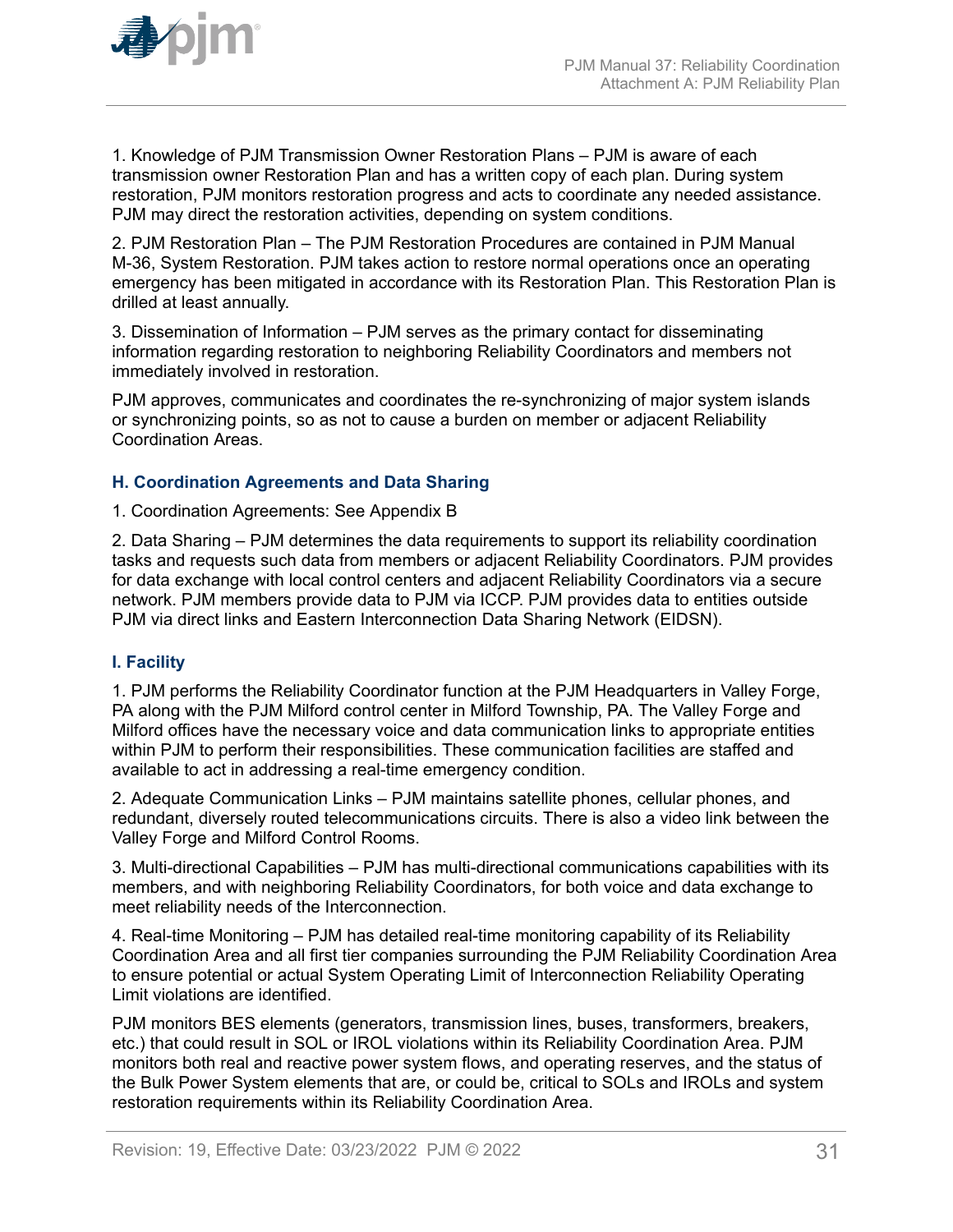<span id="page-31-0"></span>

#### 5. Study and Analysis Tools

PJM has adequate analysis tools, including state estimation, pre- and post-contingency analysis capabilities (thermal, stability, and voltage), and wide-area overview displays. PJM has detailed monitoring capability of the PJM Reliability Area and sufficient monitoring capability of the surrounding Reliability Areas to ensure potential reliability violations are identified. PJM continuously monitors key transmission facilities in its area in conjunction with the Members monitoring of local facilities and issues.

PJM ensures SOL and IROL monitoring and derivations continue if the main monitoring system is unavailable. PJM has backup facilities that shall be exercised if the main monitoring system is unavailable.

The systems utilized by PJM include:

- State Estimator and Contingency Analysis
- Status and Analog Alarming
- Overview Displays of PJM Transmission System via Wallboard
- One line diagrams for entire PJM Transmission System
- Dispatch Interactive Map Application (DIMA)
- Transmission Limit Calculator (TLC)
- Voltage Stability Analysis (VSA)
- Transient Stability Analysis (TSA)
- ExSchedules
- Security Constrained Economic Dispatch (SCED)
- Dispatcher Management Tool (DMT)
- Intelligent Event Processor (IEP)

PJM utilizes these tools, which provide information that is easily understood and interpreted by PJM operating personnel. Alarm management is designed to classify alarms in priority for heightened awareness of critical alarms.

PJM controls its Reliability Coordinator analysis tools, including approvals for planned maintenance. PJM has procedures in place to mitigate the effects of analysis tool outages.

#### **J. Staffing**

1. Staff Adequately Trained and NERC Certified – The 24 x 7 PJM shift operations team is composed as follows:

- 1 Shift Supervisor\*
- 2 Generation Dispatchers\*
- 4 Master Dispatchers\* responsible for Transmission Dispatch
- 1 Master Coordinator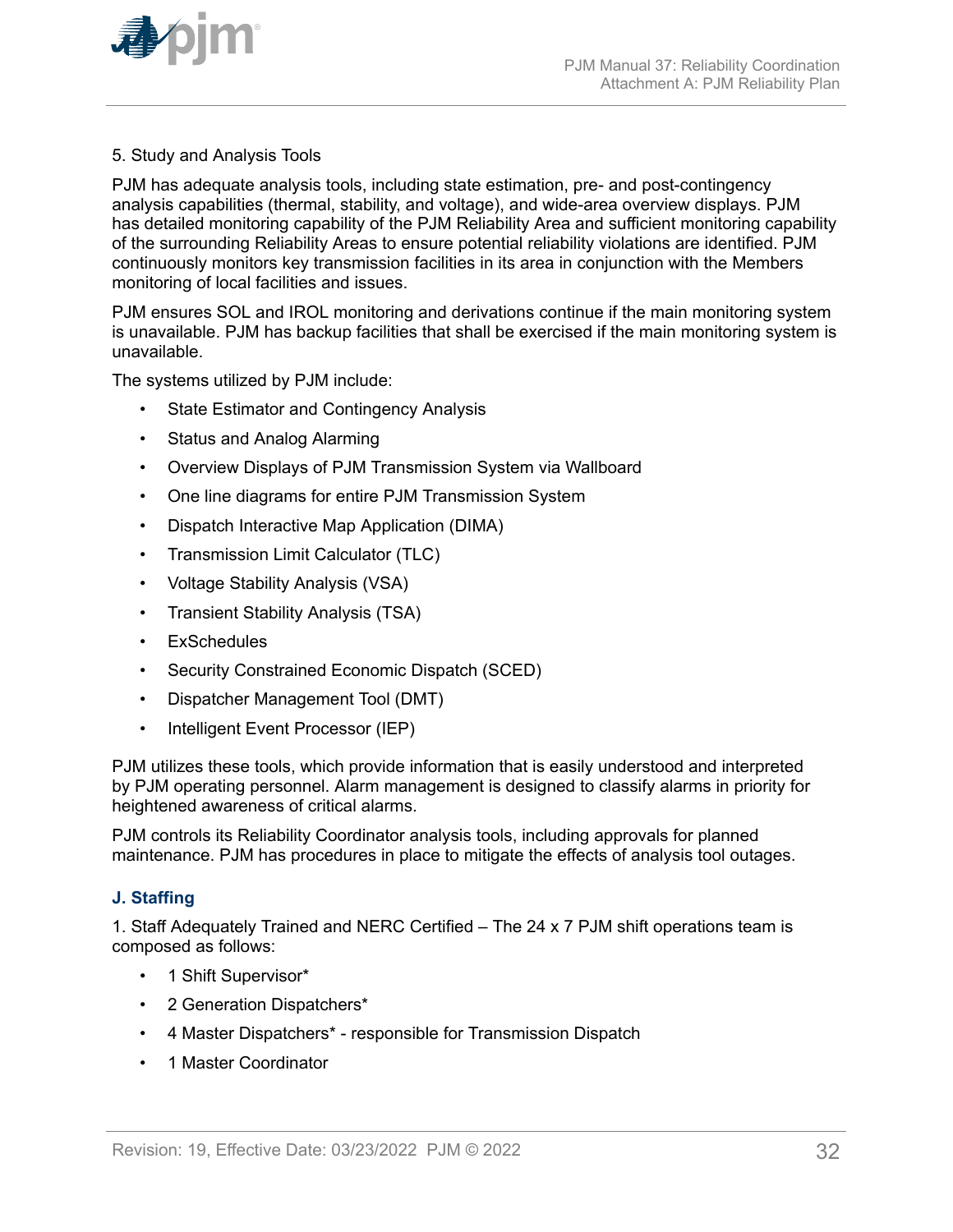<span id="page-32-0"></span>

In addition, one or more Reliability Engineers\* are on shift from 5:00 AM to 12:00 midnight, 7 days per week.

\*All people in these positions possess the NERC Reliability Coordinator certification<sup>1</sup>.

- Positions that have the primary responsibility, either directly or through communications with others, for the real-time operation of the interconnected Bulk Electric System.
- Positions directly responsible for complying with NERC and Regional Entity Standards.

Each week, one of the shift teams is assigned to training. The training program consists of a set curriculum which includes tests each person must successfully complete. At a minimum, each person must complete 32 hours per year of training and drills using realistic simulations of system emergencies, in addition to other training required to maintain qualified operation personnel.

2. Comprehensive Understanding – PJM operating personnel have an extensive understanding of the transmission system within the PJM Reliability Coordination Area, including the operating staff, operating practices and procedures, restoration priorities and objectives, outage plans, equipment capabilities, and operational restrictions.

PJM operating personnel place particular attention on SOLs and IROLs and inter-tie facility limits. PJM ensures protocols are in place to allow PJM operating personnel to have the best available information at all times.

PJM's System Operators are trained to perform their duties, both at entry level and in continuous training status. Successful completion of both written and simulator tests are required for each progression step in the control room job family. A Learning Management System is used to track the status of each operator's progress. In addition to the above training, PJM conducts other training sessions PJM System Operators are expected to complete.

3. Standards of Conduct – PJM is independent of the merchant function. PJM does not pass transmission information or data to any wholesale merchant function or retail merchant function that is not made available simultaneously to all such wholesale merchant functions. An officer of PJM has signed the NERC Reliability Coordinators Standards of Conduct. Every PJM employee, not just the operating staff, has completed training on PJM's Standards of Conduct. Refresher training on PJM's Standards of Conduct is conducted annually. Training records are maintained.

#### **Appendix A: PJM Governing Documents**

PJM Operating Agreement:<https://www.pjm.com/directory/merged-tariffs/oa.pdf>

PJM Open Access Transmission Tariff:<https://www.pjm.com/directory/merged-tariffs/oatt.pdf>

#### **Appendix B: Agreements with External Entities**

Joint Operating Agreement between the Midcontinent Independent System Operator, Inc. and PJM Interconnection, L.L.C. and the *Congestion Management Process* (MISO/PJM Joint Operating Agreement, Attachment 2)

• See PJM.com link: <https://www.pjm.com/directory/merged-tariffs/miso-joa.pdf>

Joint Reliability Coordination Agreement among and between PJM Interconnection, L.L.C., and Tennessee Valley Authority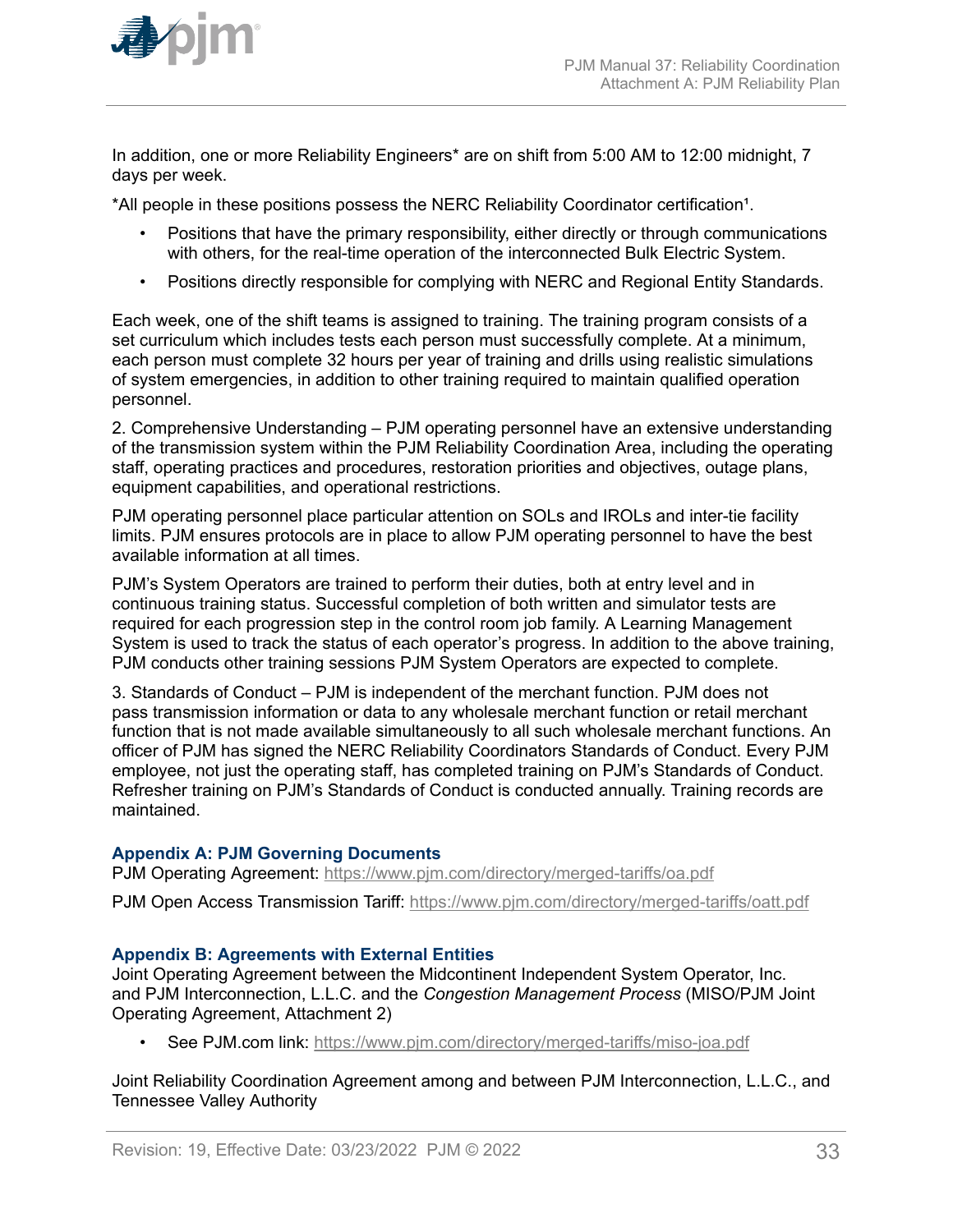<span id="page-33-0"></span>

• See PJM.com link: [https://www.pjm.com/-/media/documents/agreements/joint-reliability](https://www.pjm.com/-/media/documents/agreements/joint-reliability-agreement-jrca-pjm-tva.ashx)[agreement-jrca-pjm-tva.ashx](https://www.pjm.com/-/media/documents/agreements/joint-reliability-agreement-jrca-pjm-tva.ashx)

Joint Operating Agreement Among and Between New York Independent System Operator Inc. and PJM Interconnection, L.L.C.

• See PJM.com link: <https://www.pjm.com/~/media/documents/agreements/nyiso-joa.ashx>

Adjacent Reliability Coordinator Coordination Agreement between PJM Interconnection, L.L.C. and VACAR South RC

• See PJM.com link: [https://www.pjm.com/-/media/documents/agreements/executed-pjm](https://www.pjm.com/-/media/documents/agreements/executed-pjm-vacar-rc-agreement.ashx)[vacar-rc-agreement.ashx](https://www.pjm.com/-/media/documents/agreements/executed-pjm-vacar-rc-agreement.ashx)

#### **Appendix C: PJM Reliability Area Map**

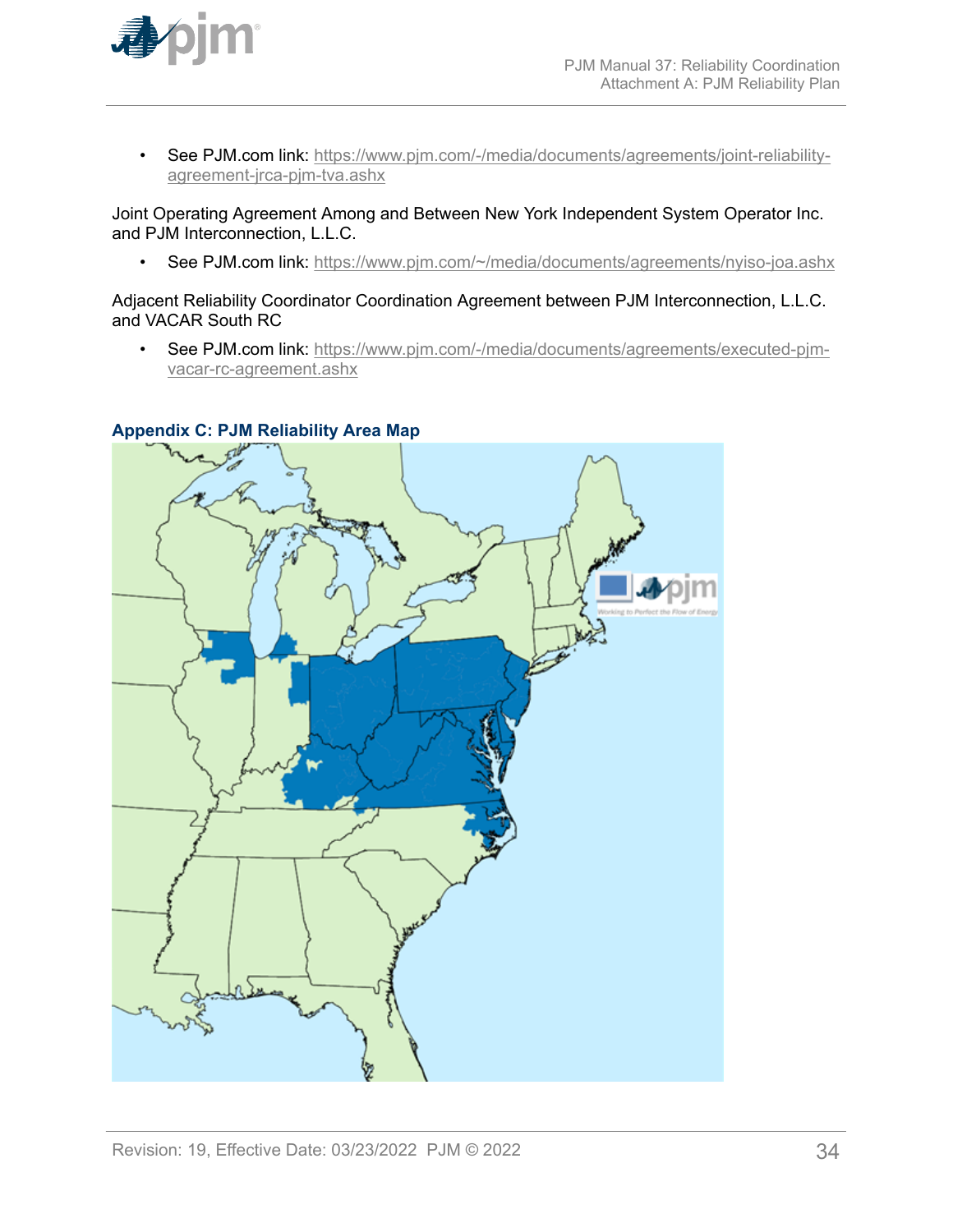<span id="page-34-0"></span>

### **Appendix D: PJM TOs and TOPs**

| <b>PJM Transmission Owner/Operator NERC Registration</b> |                                           |                      |  |  |
|----------------------------------------------------------|-------------------------------------------|----------------------|--|--|
| <b>Transmission Owner/Operator</b>                       | <b>NERC Registration</b><br><b>Number</b> | <b>Registration</b>  |  |  |
| <b>American Electric Power</b>                           | <b>NCR00682</b>                           | TO - (TOP for 138kV) |  |  |
| AMP Transmission, LLC                                    | <b>NCR11899</b>                           | <b>TO</b>            |  |  |
| <b>Atlantic City Electric Company</b>                    | <b>NCR00688</b>                           | <b>TO</b>            |  |  |
| Baltimore Gas and Electric Company                       | <b>NCR00689</b>                           | <b>TO</b>            |  |  |
| Commonwealth Edison Company                              | <b>NCR08013</b>                           | <b>TO</b>            |  |  |
| <b>Cleveland Public Power</b>                            | <b>NCR00712</b>                           | <b>TO</b>            |  |  |
| The Dayton Power and Light Company                       | <b>NCR00748</b>                           | <b>TO</b>            |  |  |
| Delmarva Power and Light Company                         | <b>NCR00752</b>                           | <b>TO</b>            |  |  |
| Dominion (Virginia Electric and Power<br>Company)        | <b>NCR01214</b>                           | <b>TO</b>            |  |  |
| Duke Energy Corporation                                  | <b>NCR00761</b>                           | <b>TO</b>            |  |  |
| Duquesne Light                                           | <b>NCR00762</b>                           | <b>TO</b>            |  |  |
| East Kentucky Power Cooperative                          | <b>NCR01225</b>                           | <b>TO</b>            |  |  |
| <b>First Energy Utilities</b>                            | <b>NCR11315</b>                           | <b>TO</b>            |  |  |
| General Electric International - Linden VFT              | <b>NCR11747</b>                           | <b>TO</b>            |  |  |
| Hudson Transmission Partners, LLC                        | <b>NCR11366</b>                           | <b>TO</b>            |  |  |
| <b>ITC Interconnection LLC</b>                           | <b>NCR11638</b>                           | TO - TOP             |  |  |
| Neptune Regional Transmission System,<br>LLC             | <b>NCR00130</b>                           | TO                   |  |  |
| NextEra Energy Transmission MidAtlantic<br>Indiana, Inc. | <b>NCR12045</b>                           | <b>TO</b>            |  |  |
| <b>Ohio Valley Electric Corporation</b>                  | <b>NCR00857</b>                           | <b>TO</b>            |  |  |
| <b>PPL Electric Utilities</b>                            | <b>NCR00884</b>                           | <b>TO</b>            |  |  |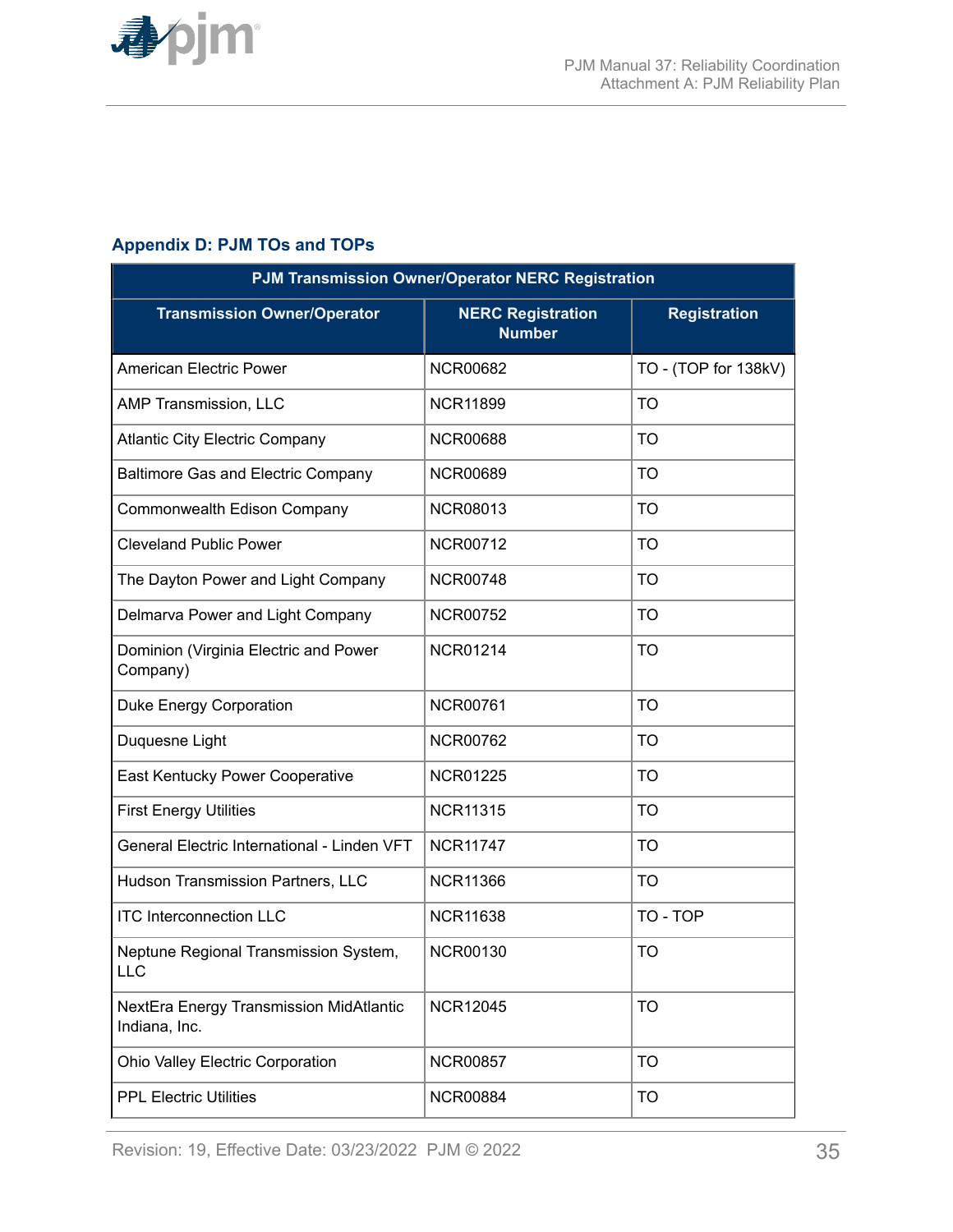

| <b>PJM Transmission Owner/Operator NERC Registration</b> |                                           |                     |  |  |
|----------------------------------------------------------|-------------------------------------------|---------------------|--|--|
| <b>Transmission Owner/Operator</b>                       | <b>NERC Registration</b><br><b>Number</b> | <b>Registration</b> |  |  |
| <b>PECO Energy</b>                                       | <b>NCR08026</b>                           | TO                  |  |  |
| Potomac Electric Power Company                           | <b>NCR00881</b>                           | TO                  |  |  |
| <b>Public Service Electric and Gas Company</b>           | NCR00896                                  | TΟ                  |  |  |
| Rockland Electric Company                                | NCR00863                                  | <b>TO</b>           |  |  |
| <b>Essential Power Rock Springs, LLC</b>                 | NCR00251                                  | <b>TO</b>           |  |  |
| Silver Run Electric, LLC                                 | NCR12020                                  | TΟ                  |  |  |
| Southern Maryland Electric Cooperative                   | <b>NCR00918</b>                           | <b>TO</b>           |  |  |
| Transource West Virginia, LLC                            | <b>NCR11925</b>                           | TO                  |  |  |
| UGI Utilities, Inc.                                      | <b>NCR00935</b>                           | <b>TO</b>           |  |  |
| U.S. Department of Energy                                | NCR04167                                  | TO                  |  |  |
| Wabash Valley Power Association, Inc.                    | NRC00940                                  | TΟ                  |  |  |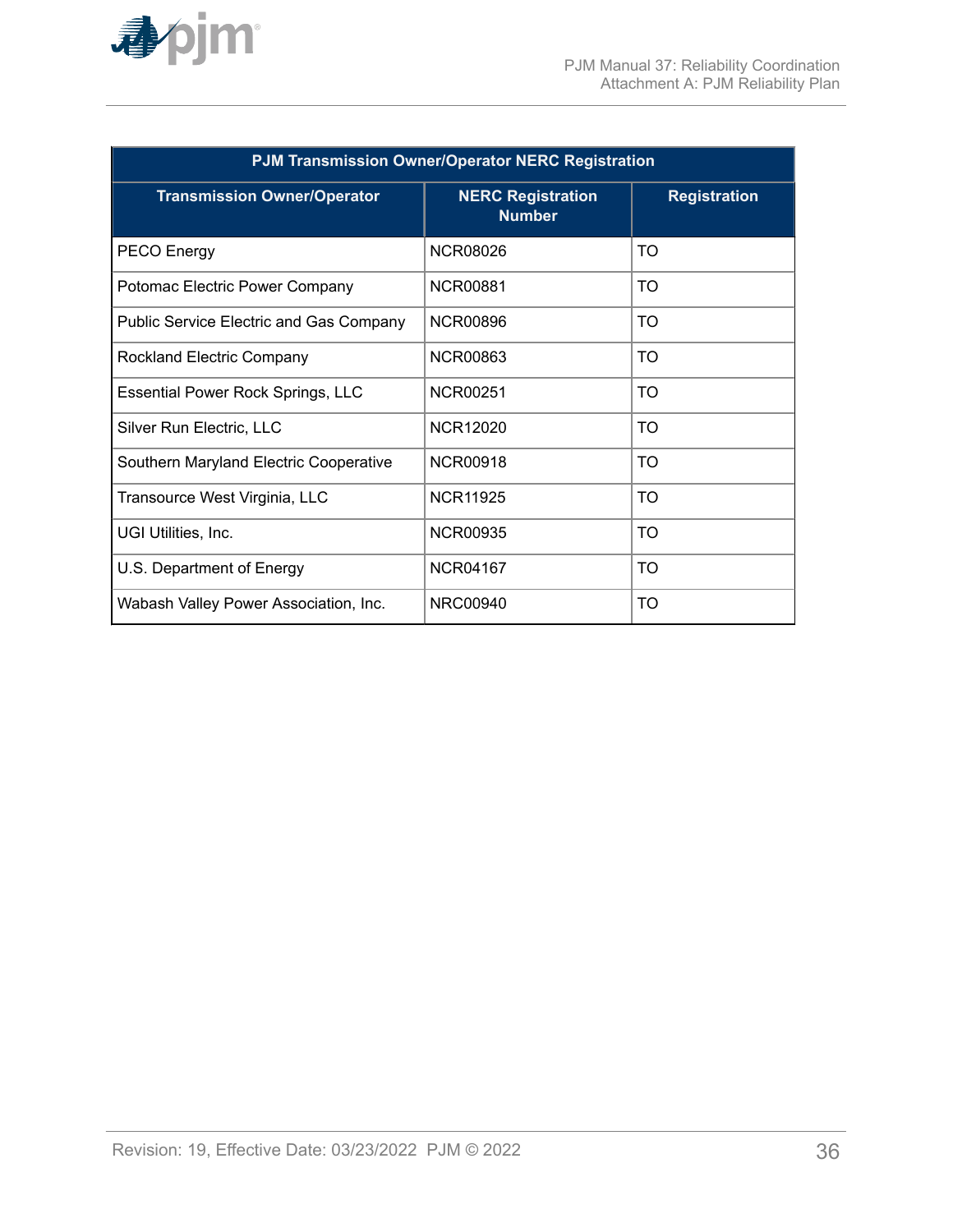<span id="page-36-0"></span>

# **Attachment B: Excerpt from PJM Operating Agreement**

Excerpt from PJM Operating Agreement, Section 10.4, as it pertains to the authority of PJM [addressing NERC Standard IRO-001]. PJM shall:

- iv) Comply with NERC, and Applicable Regional Entity operation and planning standards, principles and guidelines;
- v) Maintain an appropriately trained workforce, and such equipment and facilities, including computer hardware and software and backup power supplies, as necessary or appropriate to implement or administer this Agreement;
- vi) Direct the operation and coordinate the maintenance of the facilities of the PJM Region used for both load and reactive supply, so as to maintain reliability of service and obtain the benefits of pooling and interchange consistent with this Agreement, and the Reliability Assurance Agreement;
- vii) Direct the operation and coordinate the maintenance of the bulk power supply facilities of the PJM Region with such facilities and systems of others not party to this Agreement in accordance with agreements between the LLC and such other systems to secure reliability and continuity of service and other advantages of pooling on a regional basis.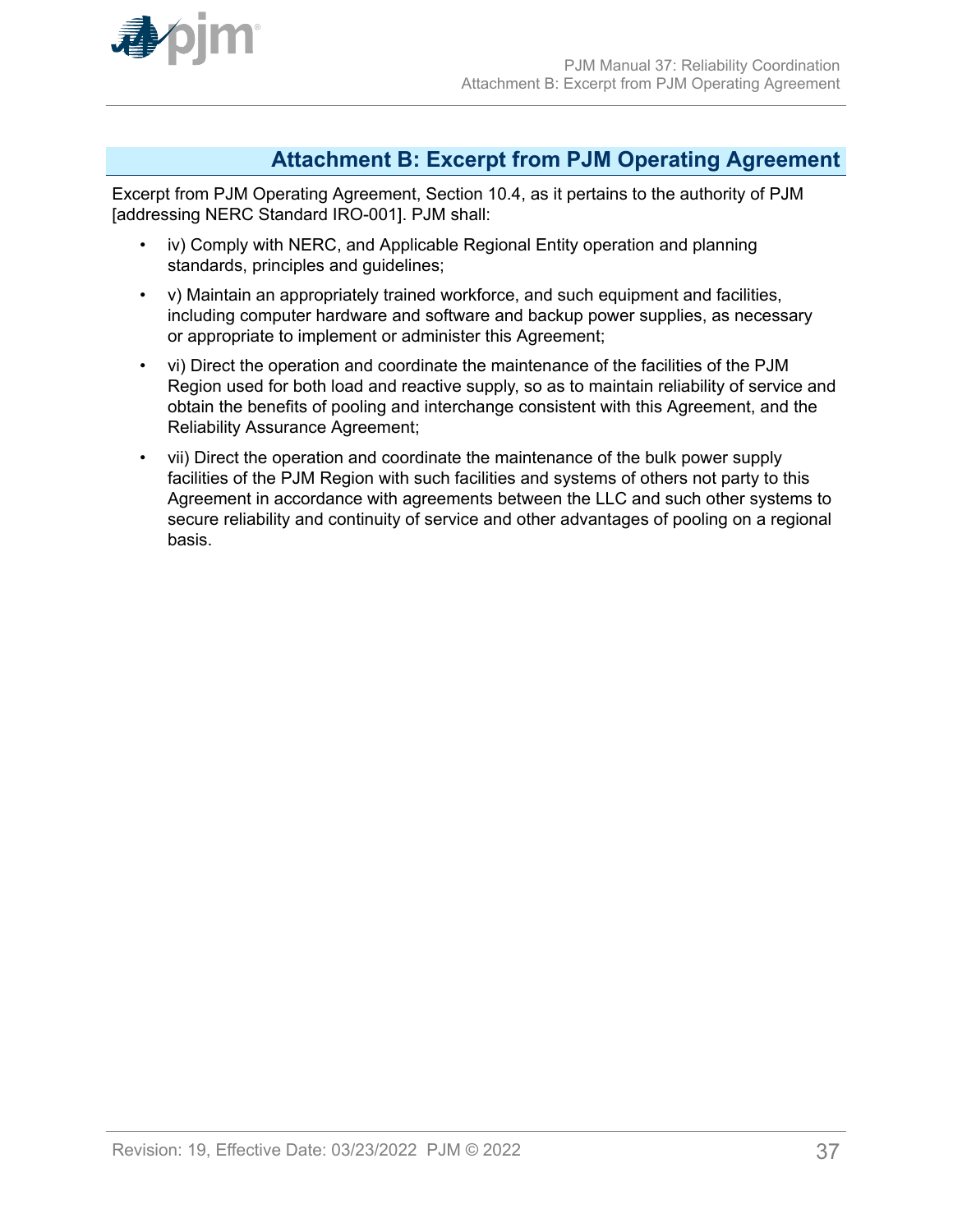<span id="page-37-0"></span>

# **Attachment C: Constraint Prioritization**

#### **Thermal Constraint Priority**

| Priority       | Highest                                                                                                                                                                                                                                                                                                    |                                                                                                                                                                                                                                                                                                                                                               |                                                                                                                                                                                                                                                                                                               |                                                                                                                                                                                                                                                                     | Lowest                                                                                                                                                                                                                                                                                         |                                                                                                   |
|----------------|------------------------------------------------------------------------------------------------------------------------------------------------------------------------------------------------------------------------------------------------------------------------------------------------------------|---------------------------------------------------------------------------------------------------------------------------------------------------------------------------------------------------------------------------------------------------------------------------------------------------------------------------------------------------------------|---------------------------------------------------------------------------------------------------------------------------------------------------------------------------------------------------------------------------------------------------------------------------------------------------------------|---------------------------------------------------------------------------------------------------------------------------------------------------------------------------------------------------------------------------------------------------------------------|------------------------------------------------------------------------------------------------------------------------------------------------------------------------------------------------------------------------------------------------------------------------------------------------|---------------------------------------------------------------------------------------------------|
|                | Non<br>Converged<br>Contingency                                                                                                                                                                                                                                                                            | <b>IROL Facility</b>                                                                                                                                                                                                                                                                                                                                          | Reactive<br>Interfaces                                                                                                                                                                                                                                                                                        | <b>Actual Violations</b>                                                                                                                                                                                                                                            | Contingency<br>Violations                                                                                                                                                                                                                                                                      | Limit                                                                                             |
| <b>Highest</b> | <b>15 Minutes</b><br><b>Shed load</b><br>only if<br>necessary to<br>avoid post<br>contingency<br>cascading.<br>Communicate<br><b>Load Dump</b><br><b>Plan</b><br>(PCLLRW)<br>prior to 30<br>minut es if<br><b>generation</b><br>response is<br>insufficient to<br>control within<br>30 minute<br>timeframe | <b>15 Minutes</b><br><b>Shed load only if</b><br>necessary to avoid<br>post -contingency<br>cascading.<br><b>Communicate Manual</b><br><b>Load Dump Plan prior</b><br>to 30 minutes if<br>generation response is<br>insufficient to con trol<br>within 30 minute<br>timeframe (Tv)<br><b>IROL Violations must</b><br>be controlled within 30<br>minutes (Tv). | <b>15 Minutes</b><br><b>Shed load</b><br>only if<br>necessary to<br>avoid post -<br>contingency<br>cascading.<br><b>Communicate</b><br><b>Manual Load</b><br><b>Dump Plan</b><br>prior to 30<br>minutes if<br><b>generation</b><br>response is<br>insufficient to<br>control within<br>30 minute<br>timeframe | <b>5 Minutes</b><br><b>Load All available</b><br>generation. Shed load<br>within 5 minutes to return<br>flows within Emergency<br>Ratings.                                                                                                                          | <b>30 Minutes</b><br><b>Shed load</b><br>only if<br>necessary to<br>avoid post -<br>contingency<br>cascading.<br>Communicate<br>Load D ump<br>Plan<br>(PCLLRW)<br>prior to 60<br>minutes if<br><b>generation</b><br>response is<br>insufficient to<br>control within<br>60 minute<br>timeframe | <b>Thermal Load</b><br>Dump Rating /<br><b>Reactive Last</b><br><b>Convergent</b><br><b>Point</b> |
|                | <b>Not</b><br>Applicable.<br><b>Refer to Note</b><br>1 (below).                                                                                                                                                                                                                                            | <b>Use all effective</b><br>actions. Communi cate<br><b>Load Dump Action</b><br>within 30 minute<br>timeframe.                                                                                                                                                                                                                                                | <b>Use all</b><br>effective<br>actions and<br>emergency<br>procedures<br>except load<br>shed.<br>Communicate<br><b>Manual Load</b><br>Dump Plan<br>prior to 30<br>minutes if<br><b>generation</b><br>response is<br>insufficient to<br>control within<br>30 minute<br>timeframe                               | <b>15 Minutes</b><br><b>Load All available</b><br>generation. Shed load<br>within 15 minutes to<br>return flows within<br><b>Emergency Ratings.</b>                                                                                                                 | <b>Use all</b><br>effective<br>actions and<br>emergency<br><b>procedures</b><br>except load<br>shed.<br><b>Communicate</b><br><b>Load Dump</b><br>Plan<br>(PCLLRW)<br>prior to 60<br>minutes if<br>qeneration<br>respon se is<br>insufficient to<br>control within<br>60 minute<br>timeframe   | <b>Thermal</b><br><b>Emergency</b><br>Rating /<br>Reactive<br>Recommended<br>Limit                |
| Lowest         | <b>Not</b><br>Applicable.<br><b>Refer to Note</b><br>1 (below).                                                                                                                                                                                                                                            | $Trend - continue to$<br>monitor. Take non<br>cost actions to prevent<br>contingency from<br>exceeding eme<br>rgency<br>limit.                                                                                                                                                                                                                                | $Trend -$<br>continue to<br>monitor.<br>Take non<br>cost actions<br>to prevent<br>contingency<br>from<br>exceeding<br>emergency<br>limit.                                                                                                                                                                     | <b>15 Minutes</b><br>Use all effective actions<br>and emergency<br>procedures except load<br>dump. Coordinate load<br>dump plan as overload<br>duration approac<br>hed<br><b>LTE/STE</b> rating definition<br>(i.e. 4 hour, 2 hour, 1 hour<br>or 30 minute rating). | $Trend -$<br>continue to<br>monitor.<br>Take non<br>-cost<br>actions to<br>prevent<br>contingency<br>from<br>exceeding<br>emergency<br>limit.                                                                                                                                                  | <b>Thermal</b><br>Normal Rating<br>/ Reactive<br><b>Operating</b><br><b>Point Limit</b>           |

#### **Note:**

1 – "Non-Converged Contingencies" are considered a 'sliding' priority, i.e. it can move up or down the priority list based on modeling accuracy or voltage level.

2- "Actual Violations" are considered a 'sliding priority', i.e. it can move up or down the priority list based on the specific situation.

#### **Constraint Control Actions**

| <b>Priority</b> | <b>Associated Actions</b>                                                      |  |
|-----------------|--------------------------------------------------------------------------------|--|
| <b>GREEN</b>    | Use all non-cost / cost-effective actions:                                     |  |
|                 | Non-cost measures, including approved switching.                               |  |
|                 | Curtailing "Not-willing-to-pay" transactions that adversely impact constraint. |  |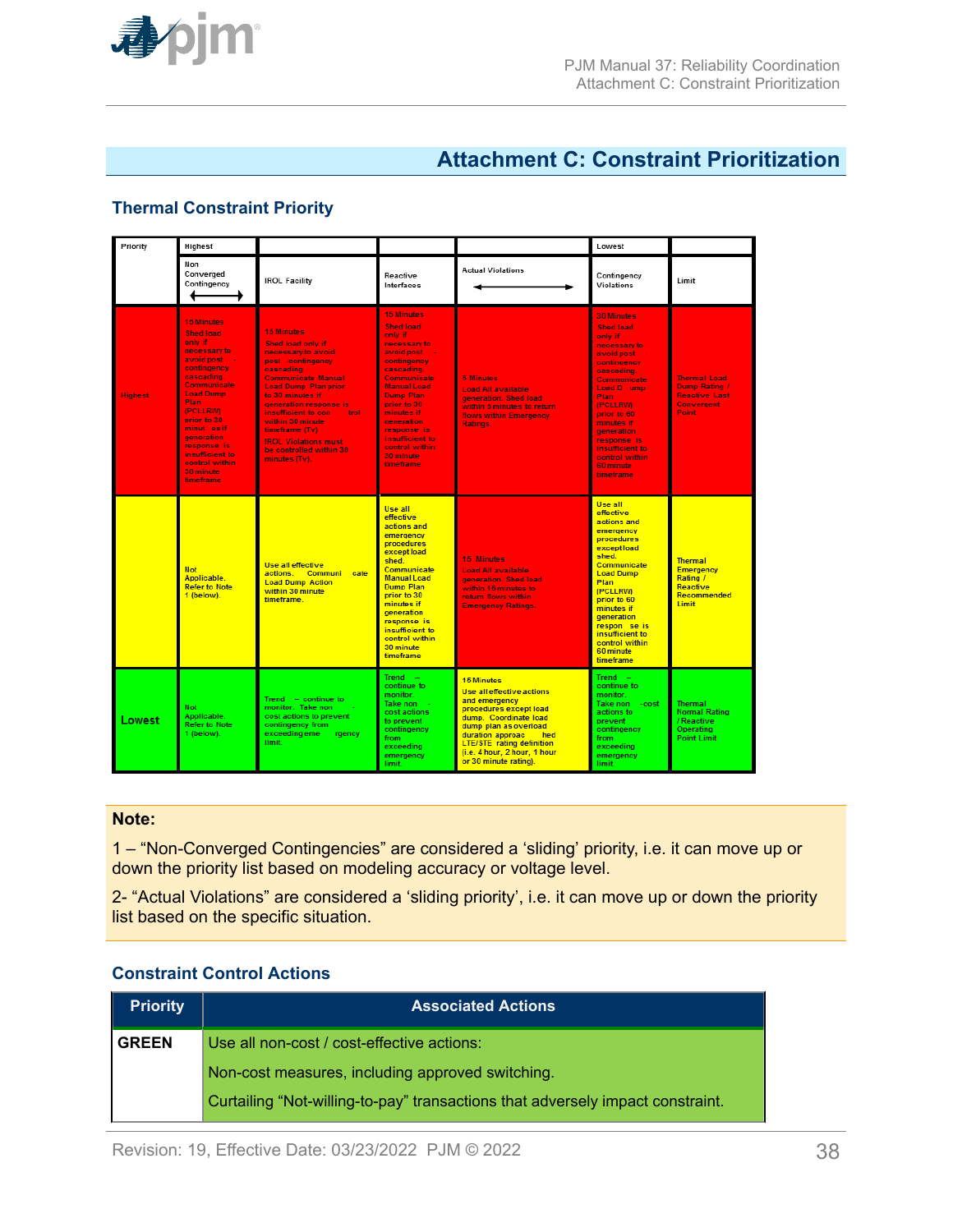

| <b>Priority</b> | <b>Associated Actions</b>                                                                                                                                                                                                                                                                                                                                       |  |  |  |
|-----------------|-----------------------------------------------------------------------------------------------------------------------------------------------------------------------------------------------------------------------------------------------------------------------------------------------------------------------------------------------------------------|--|--|--|
|                 | Cost-Effective redispatch                                                                                                                                                                                                                                                                                                                                       |  |  |  |
|                 | Dispatch sufficient generation to control constraints within the allotted<br>timeframe. This includes manual redispatch, if necessary.                                                                                                                                                                                                                          |  |  |  |
|                 | Initiate M2M as appropriate                                                                                                                                                                                                                                                                                                                                     |  |  |  |
|                 | Review regulation assignments and their impact on constrained operations.<br>Localized constraints may require de-committing specific regulating units.                                                                                                                                                                                                         |  |  |  |
|                 | Direct generation shift via SCED and phone to ensure generation is following<br>set-points.                                                                                                                                                                                                                                                                     |  |  |  |
|                 | Review initial dispatch orders to ensure cost-effective constraint control.                                                                                                                                                                                                                                                                                     |  |  |  |
|                 | Monitor generation dispatch and contact units that are not performing.                                                                                                                                                                                                                                                                                          |  |  |  |
|                 | TLR Level 3(note: TLR for excessive circulation may be declared prior to<br>initiating off-cost). Curtail transactions that source/sink in priority order if there is<br>insufficient time to declare TLR. Adjust internal curtailments per IDC.                                                                                                                |  |  |  |
| <b>YELLOW</b>   | Use all non-cost / cost-effective (Green) and effective actions and Emergency<br><b>Procedures:</b>                                                                                                                                                                                                                                                             |  |  |  |
|                 | <b>Emergency Procedures:</b>                                                                                                                                                                                                                                                                                                                                    |  |  |  |
|                 | <b>Loading of Quickstart Generation (regardless of cost)</b>                                                                                                                                                                                                                                                                                                    |  |  |  |
|                 | 100% Spinning Reserves (appropriate locations)                                                                                                                                                                                                                                                                                                                  |  |  |  |
|                 | <b>PJM/MISO Safe Operating Mode, if effective</b>                                                                                                                                                                                                                                                                                                               |  |  |  |
|                 | TLR 5 (note: TLR for excessive circulation may be declared prior to initiating off-<br>cost). Curtail transactions that source/sink in priority order if there is insufficient<br>time to declare TLR. Adjust internal curtailments per IDC.                                                                                                                    |  |  |  |
|                 | <b>Loading of Maximum Emergency Generation</b>                                                                                                                                                                                                                                                                                                                  |  |  |  |
|                 | <b>Post-Contingency Local Load Relief Warning</b>                                                                                                                                                                                                                                                                                                               |  |  |  |
|                 | If there are insufficient resources available to control constraints within 60<br>minutes, dispatch shall have formulated and communicated a load dump<br>plan to impacted TO/TOPs, issuing a Post-Contingency Local Load Relief<br>Procedure. Include post-contingency switching / generation trip options as part<br>of Emergency Procedures Posting message. |  |  |  |
| <b>RED</b>      | All of the above plus, shed load if violation still exceeds load dump limit after<br>5 minutes, Emergency Rating for 15 minutes or to avoid post-contingency<br>cascading situation.                                                                                                                                                                            |  |  |  |
|                 | <b>Emergency Procedures:</b>                                                                                                                                                                                                                                                                                                                                    |  |  |  |
|                 | <b>Voltage Reduction</b>                                                                                                                                                                                                                                                                                                                                        |  |  |  |
|                 | <b>Manual Load Dump</b>                                                                                                                                                                                                                                                                                                                                         |  |  |  |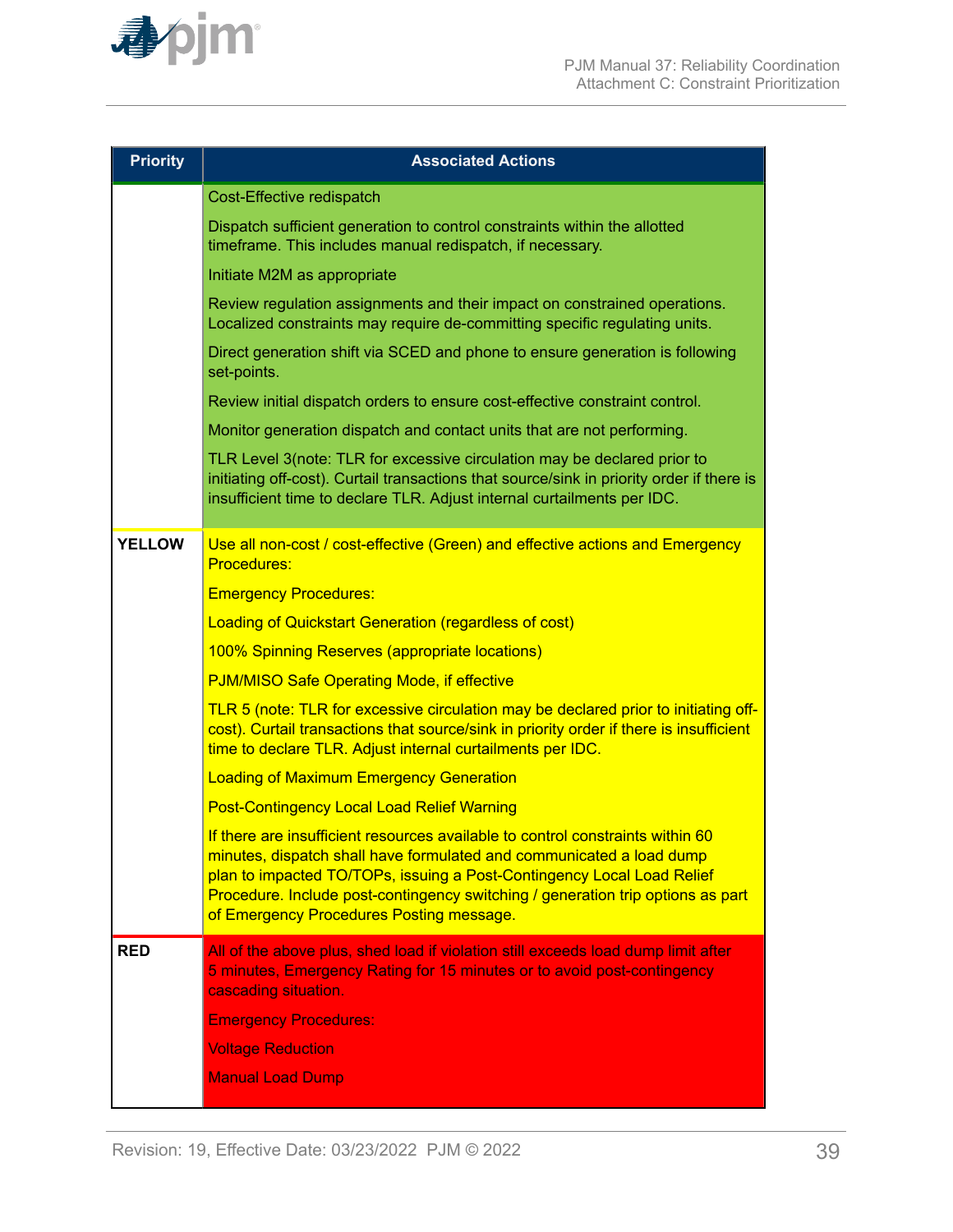

#### **Note:**

In general, procedures shall be implemented in the following order, however, operation conditions or advance lead time may warrant procedures to be implemented in a different order.

#### **Voltage/Reactive Priorities**

| <b>Voltage Limit</b>                                | <b>Actual Voltage Limit Exceeded</b>                                                                                                    | <b>Post-Contingency Limit</b><br><b>Exceeded</b>                                                                                                                                                                                                   |
|-----------------------------------------------------|-----------------------------------------------------------------------------------------------------------------------------------------|----------------------------------------------------------------------------------------------------------------------------------------------------------------------------------------------------------------------------------------------------|
| <b>Normal High</b>                                  | 15 minutes                                                                                                                              | 30 minutes                                                                                                                                                                                                                                         |
|                                                     | Use all effective non-cost and off-<br>cost actions.                                                                                    | Use all effective non-cost actions.                                                                                                                                                                                                                |
| <b>Normal Low</b>                                   | 15 minutes, load shed is not used                                                                                                       | Not Applicable                                                                                                                                                                                                                                     |
|                                                     | Use all effective non-cost actions,<br>off-cost actions, and emergency<br>procedures except Load Shed<br><b>Directive</b>               | Use all effective non-cost actions                                                                                                                                                                                                                 |
| <b>Emergency Low</b>                                | 5 minutes                                                                                                                               | 15 minutes                                                                                                                                                                                                                                         |
|                                                     | All of the above including Load<br><b>Shed Directive if voltages are</b><br>decaying.                                                   | Use all effective non-cost actions,<br>off-cost actions, and emergency<br>procedures except Load Shed<br>Directive.                                                                                                                                |
| <b>Load Dump Low</b>                                | Immediate                                                                                                                               | 5 minutes                                                                                                                                                                                                                                          |
|                                                     | All of the above including Load<br><b>Shed Directive if analysis indicates</b><br>potential for voltage collapse.                       | All of the above including Load<br><b>Shed Directive if analysis indicates</b><br>potential for voltage collapse.<br>Load shed, if necessary, will be<br>implemented in 30 minutes to<br>correct post-contingency simulated<br>voltage violations. |
| <b>Pre-Contingency</b>                              | Not Applicable                                                                                                                          | Not Applicable                                                                                                                                                                                                                                     |
| <b>Transfer Limit</b><br><b>Warning Point (95%)</b> | Use all effective non-cost actions.<br>Prepare for off-cost actions.<br>Prepare for emergency procedures<br>except Load Shed Directive. | Use all effective non-cost actions.<br>Prepare for off-cost actions.<br>Prepare for emergency procedures<br>except Load Shed Directive.                                                                                                            |
| <b>Pre-Contingency</b><br><b>Transfer Limit</b>     | 15 minutes or less depending on<br>the severity                                                                                         | 15 minutes or less depending on<br>the severity                                                                                                                                                                                                    |
|                                                     | All of the above including Load<br><b>Shed Directive if analysis indicates</b><br>potential for voltage collapse.                       | All of the above including Load<br><b>Shed Directive if analysis indicates</b><br>potential for voltage collapse.                                                                                                                                  |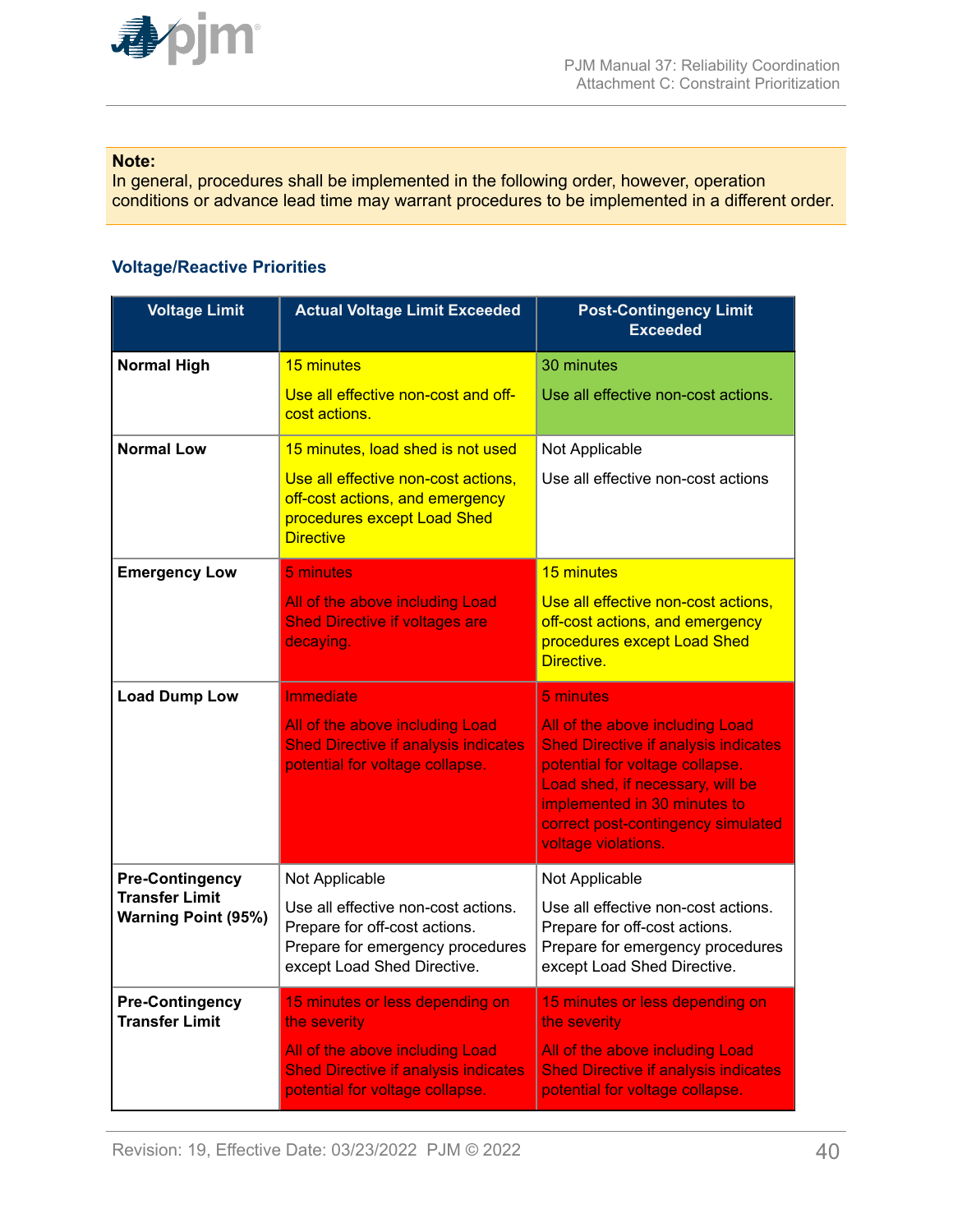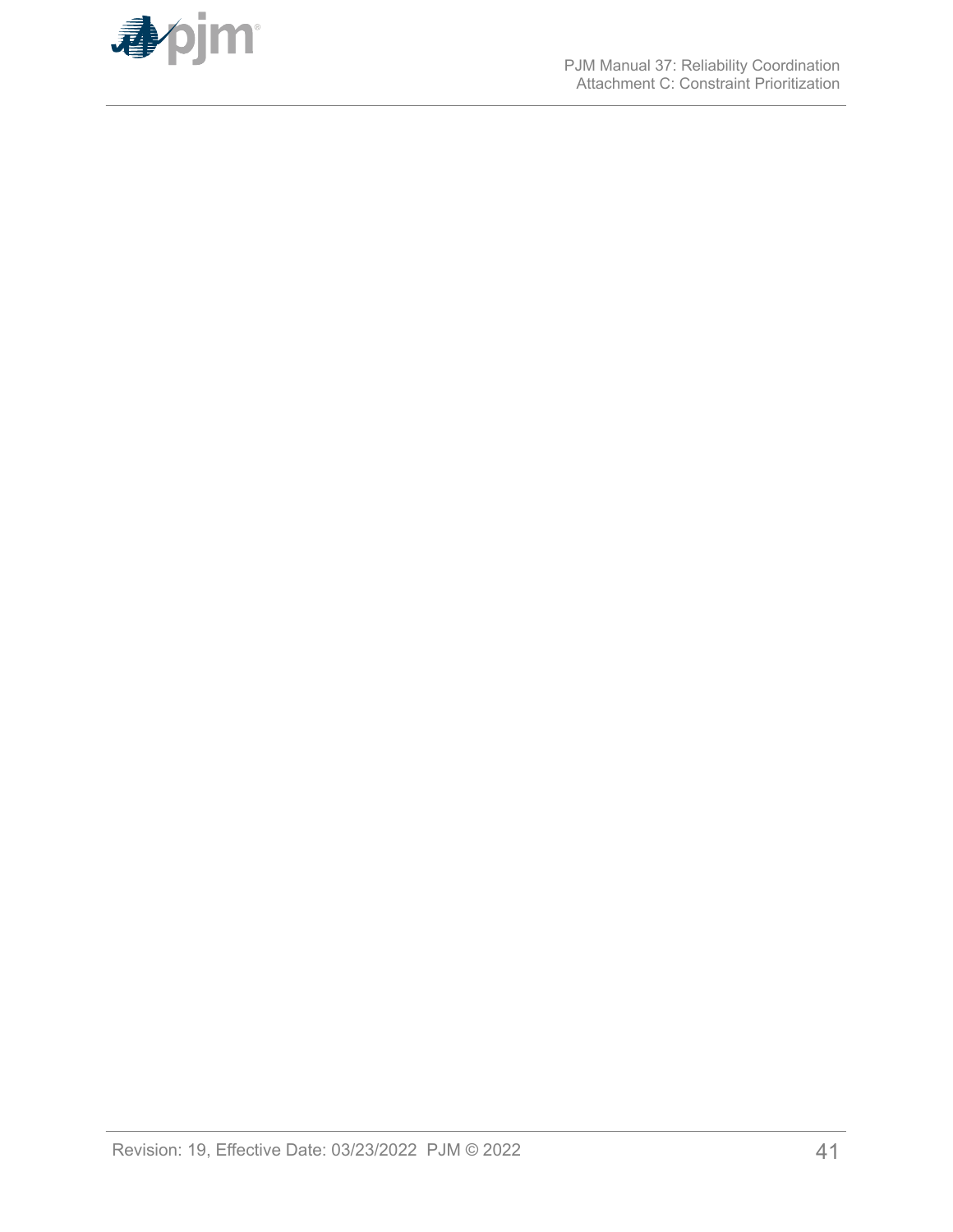<span id="page-41-0"></span>

### **Revision History**

#### **Revision 18 (03/29/2021):**

- Periodic Review
- Throughout: Replace NERC TLR with "TLR", NERC IDC with "IDC", and NERC E-tags with "OATI webSmartTag", and PJM logs with "PJM SmartLogs"
- Throughout: Corrected grammatical errors
- Section 1.1: Updated links
- Section 1.1: Updated the PJM timing to reference Attachment C
- Section 3.1: Added language for an alternative method for simulating transfers
- Section 3.1: Updated hyperlink for PJM Transmission Facilities page
- Section 5.1: Update hyperlink for VACAR Agreement
- Attachment A: Added Hyperlinks for each section in the Table of Contents
- Attachment A: In Appendix B updated the links and combine the MISO JOA/CMP into one entry
- Attachment A: In Appendix D updated PJM TOs and TOPs to include NextEra Energy Transmission MidAtlantic Indiana as TO, Silver Run Electric as TO, and Wabash Valley Power Association as TO

#### **Revision 17 (04/01/2020)**

- Periodic cover-to-cover review.
- Throughout: Replaced Regional Reliability Organization (RRO) term with "Regional Entity"
- Section 1.1: Updated links to PJM governing documents
- Section 5.1: Updated titles and names of external agreements and removed reference to Duke Energy Progress JOA
- Section 5.2.2: Changed Solar Magnetic Disturbance term to Geo-Magnetic Disturbance
- Attachment A: In Appendix A, updated links to PJM governing documents.
- Attachment A: In Appendix B, updated titles and names to external agreements and removed old reference to MISO-PJM-TVA JOA.
- Attachment A: In Appendix D, updated PJM TOs and TOPs to include Transource WV as TO, and updated Linden VFT registration.
- Attachment C: Updated language in Voltage/Reactive Priorities table to be consistent with M-03 section 3.2.

#### **Revision 16 (04/01/2019)**

• Periodic cover-to-cover review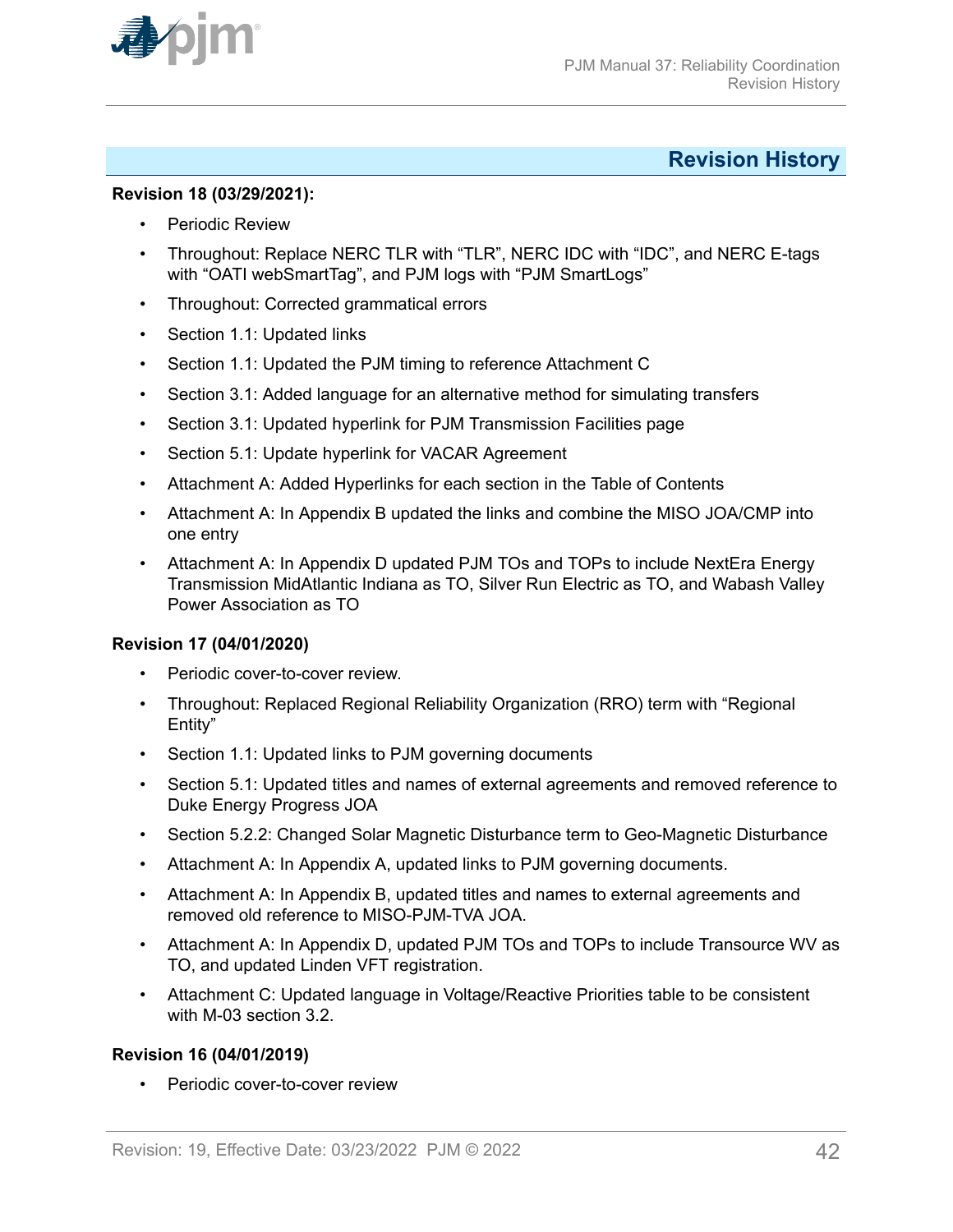

- Minor grammatical / formatting changes throughout
- Attachment A "PJM Reliability Plan": Updated Appendix D: PJM TOs and TOPs to include AMP Transmission, LLC as TO

#### **Revision 15 (4/1/2018):**

- Throughout: Minor grammatical / syntax updates, NERC Standard references shorted to master document
- Section 2.4.1, "the Model Management Department in System Operations" changed to "PJM Operations Engineering Support", "the Operations Support Division" changed to "PJM Operations Planning"
- Section 2.4.2, "(PJM document ID Cera534023)" removed in reference to "The Enterprise Change Management Standard"
- Section 3.2, "issuing a Post-Contingency Local Load Relief Procedure (for facilities 230 kV and below) or Manual Load Dump Warning (for facilities 230 kV and above)" changed to "issuing a Post-Contingency Local Load Relief Procedure or Manual Load Dump Warning consistent with PJM Manual M-13: Emergency Operations - Section 5: Transmission Security Emergencies"
- Section 4.1, "with MISO" removed to not implicitly exclude NYISO from market-to-market (M2M) re-dispatch
- Section 4.2, "Native Load curtailment changed to "Native Network Load (NNL) curtailment"
- Section 5.2.2, "provide a notification as in 2 above that the situation has been concluded and that no further action is required" changed to "a notification should be provided to the impacted Reliability Coordinators in the same method as the original notification"
- Section 5.3, "PJM Engineering Support" changed to "PJM Operations Engineering Support"
- Attachment A, Updated table of contents format
- Attachment A, Section A, "insuring" changed to "ensuring"
- Attachment A, Section E, "Special Protection Systems (SPS)" changed to "Remedial Action Schemes (RAS)"
- Attachment A, Appendix D, Ohio Valley Electric Corporation added with NERC Registration Number and TO registration and U.S. Department of Energy added with NERC Registration Number and TO/TOP registration

#### **Revision 14 (4/1/2017):**

• Section 2.2, updated Data Requirements section noting that PJM's data specifications for external Reliability Coordinators can be found in M-01, Attachment A and existing JOAs.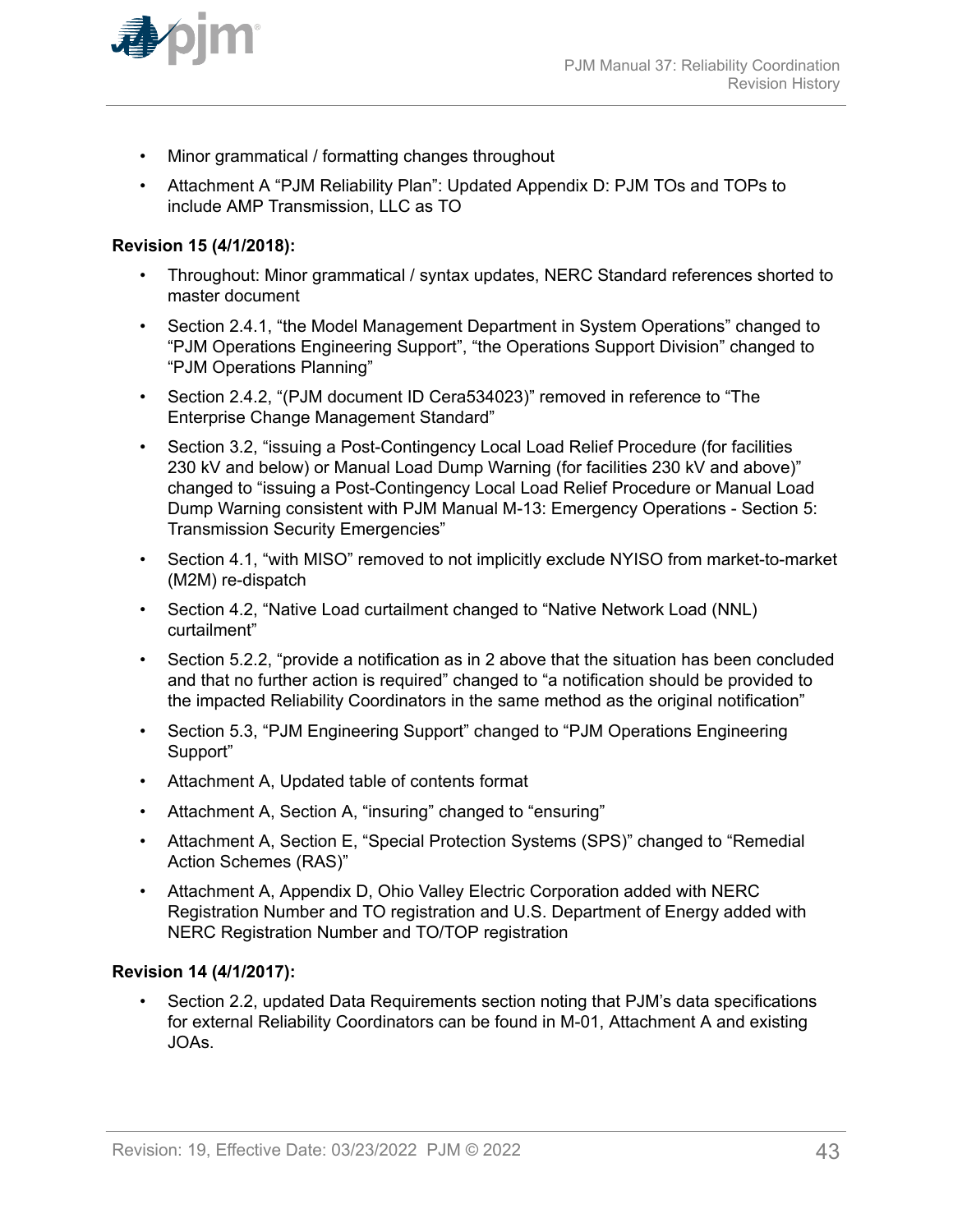

- Section 2.4.2, added clarification to the Change Management Process indicating authority of the PJM Shift Supervisor for Planned maintenance involving PJM telecommunication, monitoring and analysis tools.
- Updated NERC Standard/Requirement references in Sections 2.3, 4.1, 5.1 and within Attachment A: PJM Reliability Plan.
- Section 3.1, spelled out MMWG and OATF acronyms.
- Section 5.1, corrected MISO's name.
- Attachment A, PJM Reliability Plan:
- Deleted reference to ITC Integration.
- Added Attachment D.
- Section A: changes reference for PJM Directives to PJM Operating Instructions.
- Section C: noted that PJM Day-Ahead Reliability Analysis reports are posted to the secure PJM site.
- Section D: updated timing of SDX download to every 15 minutes.
- Section E:
- Updated to note PJM controls to the BAAL Standard (removed field trial reference
- Updated SPS reference to RAS
- Added clarification to the automated eDART process for unplanned transmission outages
- Section H: updates ISN reference to EIDSN
- Section I: added to PJM System Operators tools list to include DIMA and IEP
- Section J: updated PJM control room staffing requirements
- Cover to Cover Periodic Review

#### **Revision 13 (09/01/2016):**

- Section 3.1, Renamed ComEd Reactive Transfer Interface to CE East Reactive Transfer Interface
- Section 3.1, added clarification noting specific M-03 sections used to support PJM's SOL methodology
- Section 3.2, added controlling actions to the list of actions implemented by PJM for congestion control
- Attachment A: PJM Reliability Plan updated to note ITC as a new PJM TOP effective June 1, 2016
- Cover to Cover Periodic Review

#### **Revision 12 (09/01/2015):**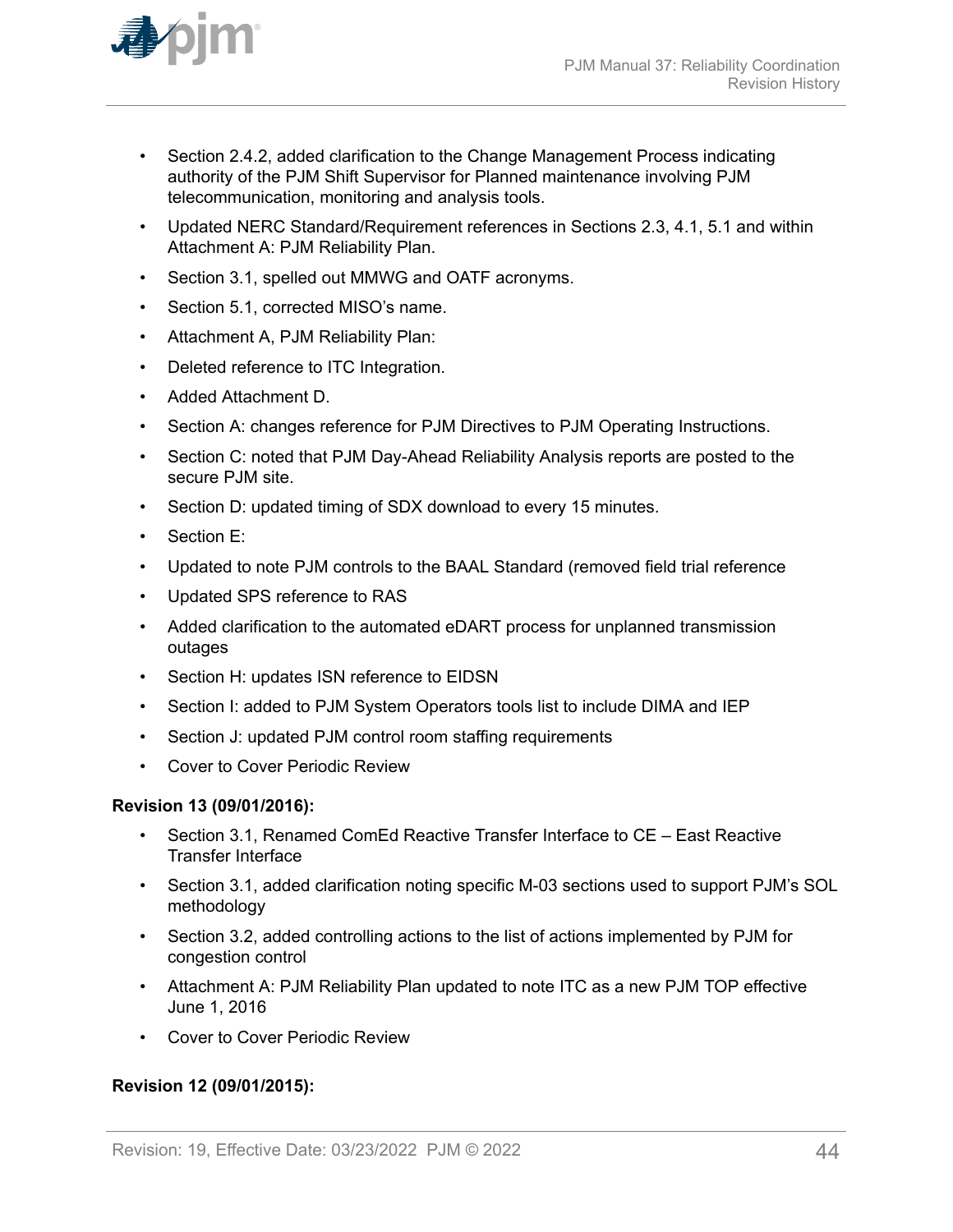

- Section 2.4.2, replaced Change Control Review Board with more detail around PJM's Enterprise Change Management Standard which encompasses the CCRB.
- Section 3.1, Removed effective date footnote with respect to COMED IROL.
- Section 3.1, Updated SOL definition to note that PJM controls to the most conservative limits and that IROLs are an elevated SOL rather than being distinct from SOLs.
- Section 3.1, Removed empty row in IROL table found on page 9.
- Section 3.2, Added clarification to SOL and IROLs monitored by PJM.
- Section 3.2, Added clarification to SOL limit violation reporting.
- Section 5.1, Updated hyperlink for PJM / Duke Energy Progress Joint Operating Agreement (JOA). Updated company name from Progress Energy Carolinas to Duke Energy Progress.
- Administrative Change Updated references from edata to Data Viewer
- Periodic Review Complete

#### **Revision 11(08/04/2014):**

- Updated references for EES to the new ExSchedules application.
- Removed diversified load reference for the OATF studies in Section 3.1. Also updated contingencies modelled in seasonal OATF studies.
- Removed Kammer 765/500Kv transformer and Belmont 765/500Kv transformer IROLs from the IROL table in Section 3.1.
- Updated SOL definition in Section 3.1 to align with the NERC Standard.
- Updated SOL violation to align with the NERC Standard.
- Changed Attachment D reference to Attachment C at the end of Section 3.2 on page 12.

#### **Revision 10 (04/01/2013):**

- Updated the PJM Reliability Plan in Attachment A for EKPC integration effective 6/1/2013.
- Removed Attachment C: Change Control Review Board description. This was an old procedure and was out of date. This PJM Change Management procedure is maintained internally in PJM DOCs #596201.
- Added the ComEd Reactive Transfer Interface within table in Section 3.1 SOL and IROL Limit Determination.
- Relabeled Attachment D to Attachment C.

#### **Revision 09 (02/01/2013):**

- Revised several department names in Section 2.4.1 based on changes from a company realignment
- Updated the seasonal assessment study names in Section 3.1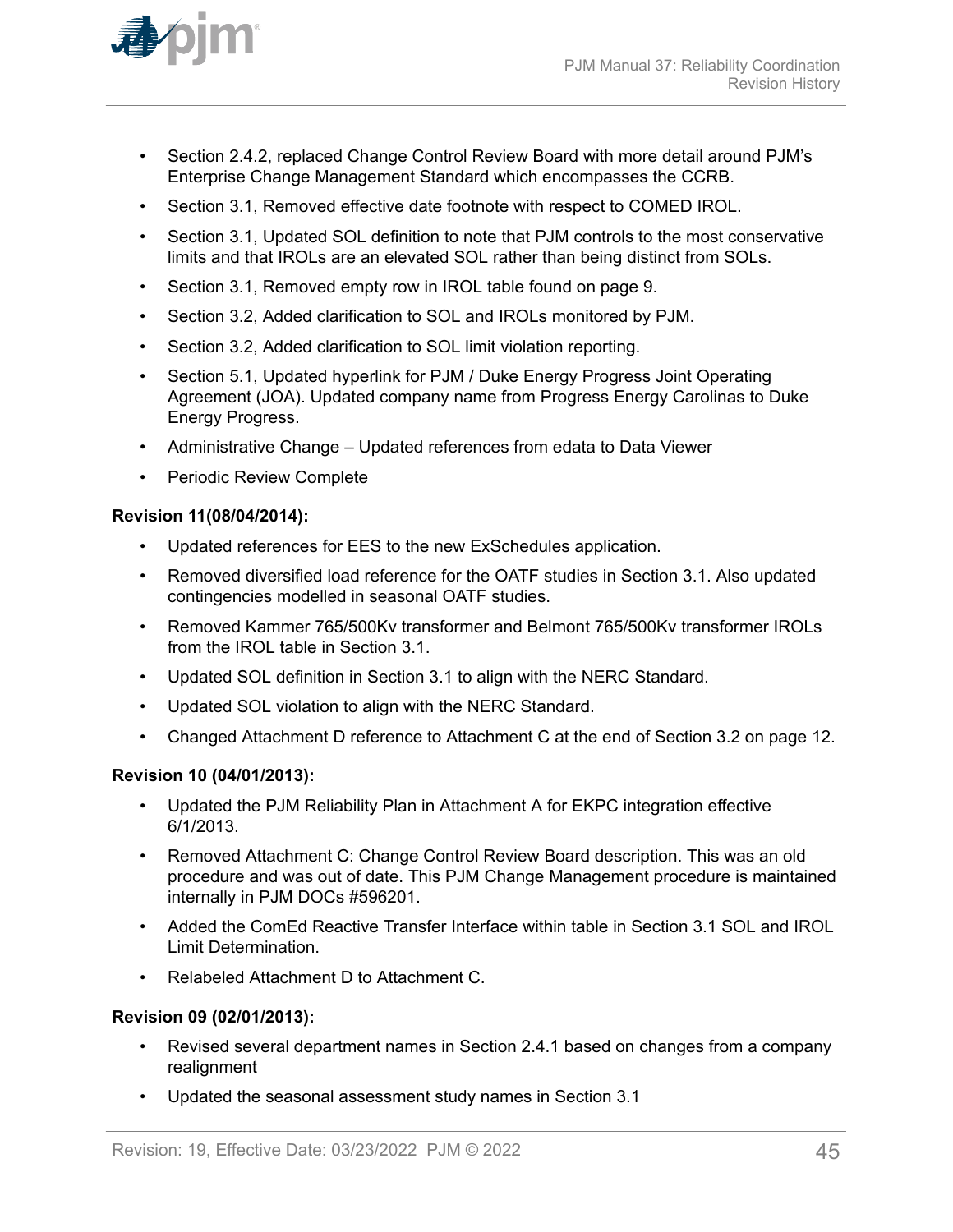

• Based upon the FERC Performance Audit Recommendation #23, added a clarifying note to Section 3.1 regarding the time to control thermal IROL exceedances.

#### **Revision 08 (09/01/2012):**

- Annual Review
- Adjusted IROL Load Dump plan to indicate Manual Load Dump, not PCLLRW
- Replaced all UDS references with SCED
- Revised the SOL definition to include all 100kV and select sub-100kV equipment.
- Deleted CWIN reference.

#### **Revision 07 (06/01/2011):**

- Annual Review
- Removed OVEC from PJM RC footprint.
- Added the CLVLND Reactive Transfer Interface within table in *Section 3.1 SOL and IROL Limit Determination*.
- Updated Attachment A: PJM RTO Reliability Plan.
- Updated the IROL definition in section 3.1 to match the *NERC Glossary of Terms*
- July 11, 2011 Updated hyperlink for PJM VACAR South Reliability Agreement

#### **Revision 06 (01/01/2010):**

- Updated SOL definition to include all facilities 230kV and above, removing reference to MP-1.
- Added reference to NAESB Business Practice WEQ-008 and other editorial changes in Section 4

#### **Revision 05 (10/01/2009):**

- Updated SOL definition and violation criteria.
- Updated links to Joint Operating Agreements.
- Updated Attachment C: Change Control Review Board

#### **Revision 04 (06/26/2009):**

- Annual Review
- Reformatted to assist in compliance tracking.

#### **Revision 03 (02/01/2009):**

- Added TV indicator to 30 minute response timeframe to IROL facilities, as appropriate, consistent with NERC standards.
- Introduction: added annual review and manual distribution requirement.